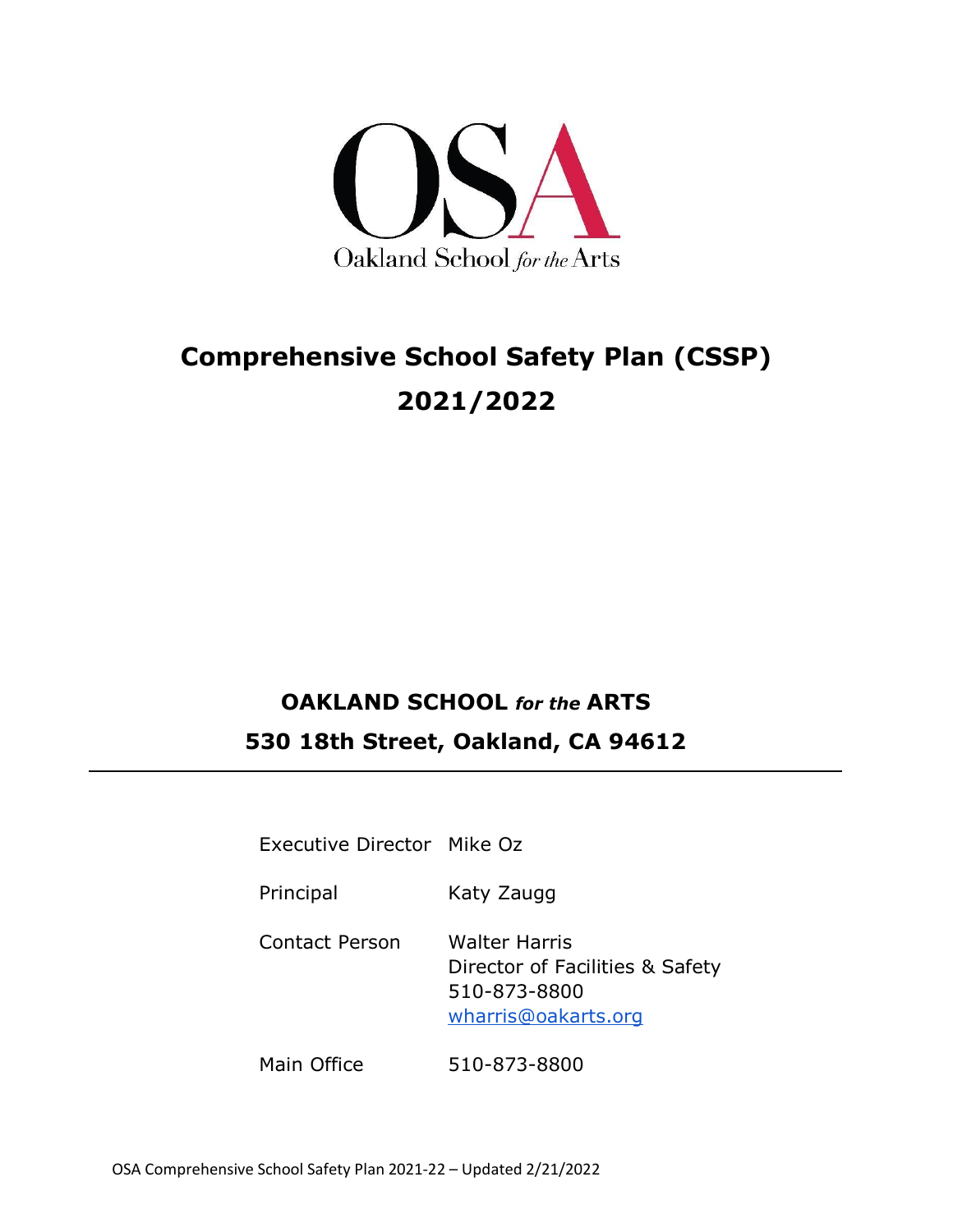# **Comprehensive School Safety Plan (CSSP)**

The Site Safety Committee shall develop a school safety plan, which shall include the following topics set forth in Education Code section 32282(a)(2), and which shall be updated by March 1 every year:

(A) Child abuse reporting procedures;

(B) Disaster procedures, routine and emergency, including adaptations for pupils with disabilities;

(C) Policies pursuant to subdivision (d) of Section 48915 for pupils who committed an act listed in subdivision (c) of Section 48915 and other school-designated serious acts that would lead to suspension, expulsion, or mandatory expulsion recommendations;

(D) Procedures to notify teachers of dangerous pupils pursuant to Section 49079; (E) A discrimination and harassment policy consistent with the prohibition against discrimination set forth in Education Code section 200;

(F) The provisions of any school wide dress code, pursuant to Section Education Code 35183 that prohibits pupils from wearing "gang-related apparel," if the school has adopted that type of a dress code;

(G) Procedures for safe ingress and egress of pupils, parents, and school employees to and from school;

(H) A safe and orderly environment conducive to learning at the school;

(I) The rules and procedures on school discipline adopted pursuant to Education Code sections 35291, 35291.5, 47605, and 47605.6;

(J) Procedures for conducting tactical responses to criminal incidents, including procedures related to individuals with guns on school campuses and at school-related functions. The procedures to prepare for active shooters or other armed assailants shall be based on the specific needs and context of each school and community.

The Comprehensive School Safety Plan (CSSP) was developed by the following individuals:

Mike Oz, Executive Director Katy Zaugg, Principal Walter Harris, Director of Facilities and Safety Patrick Secrease, Campus Supervisor Tarolyn Brown, Student Records Coordinator David Smith, Director of Technology

The plan has been made in conjunction with Oakland Police Department and Oakland Fire Department.

Plan updates were implemented by Mike Oz, Executive Director Katy Zaugg Principal Walter Harris, Director of Facilities and Safety Anna DeRoos, Dean of Students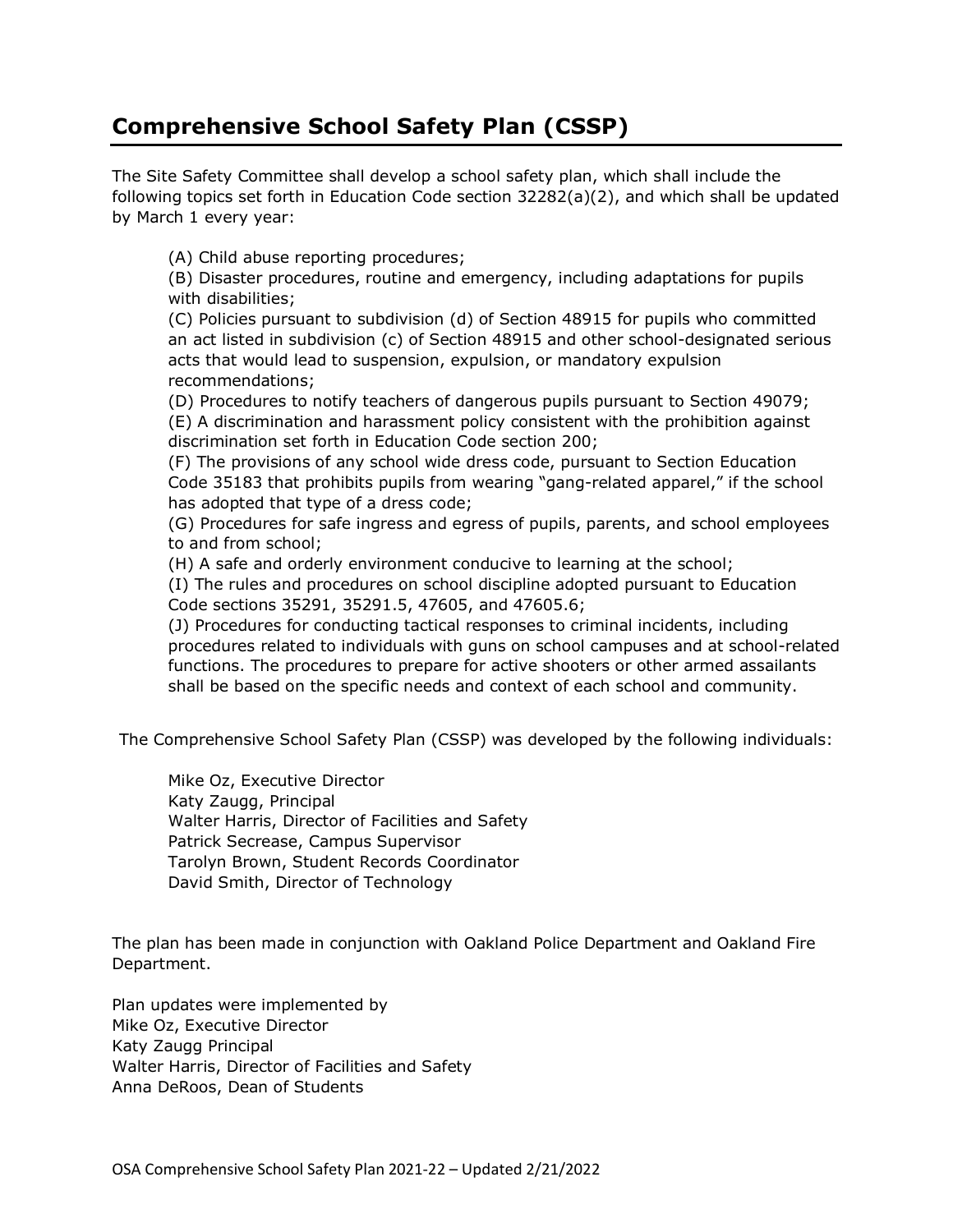# **Safety and Security**

### **Please make sure that you are familiar with these procedures and you review**  *periodically to ensure familiarity with:*

- ❏ Fire extinguisher locations & use
- ❏ All emergency exits: determine primary & secondary exit points
- ❏ Location of first-aid kits
	- ❏ Entrance doors where there is a Campus Supervisor
	- ❏ Reception
	- ❏ Production Design ~ Main Campus & Scene Shop
	- ❏ Location of other safety/emergency supplies

### **PRE-DESIGNATED ASSEMBLY AREA (Evacuation)**

Henry J. Kaiser Memorial Park  $\sim$  across from OSA on the corner of 19th Street & Rashida Muhammed Street.

### **General Overview:**

Title 8 of the California Code of Regulations requires that all employers establish and implement an emergency plan, with sufficient numbers of their employees oriented to the details of emergency preparedness and procedures to take positive action during an emergency.

This comprehensive school safety plan has been designed to assist the Incident Command Team before and during an emergency. The guidelines and procedures contained in this safety plan will be put into practice and maintained by designated Oakland School for the Arts (OSA) staff concerned with the safety of students, staff, faculty, and visitors of OSA facilities.

Although these procedures are recommended, common sense should be the guiding principle when facing an emergency situation. No set of procedures can cover every possible scenario.

### **Building Ingress and Egress**

Ingress and egress is only on 18th and 19th Street,

### **Building Safety Features:**

The Oakland School for the Arts Main Campus is located inside the Fox Theatre Building on Telegraph Avenue. The school's main entrance is located at 530 18<sup>th</sup> Street. The campus was constructed in 2008 and comprises three floors of classroom and office space wrapped around the main theater. The campus is approximately 59,000 square feet in size.

OSA also a classroom space for instrumental music at 1920 Telegraph Ave (the former Newberry Building). Procedures apply to all locations, except where otherwise noted.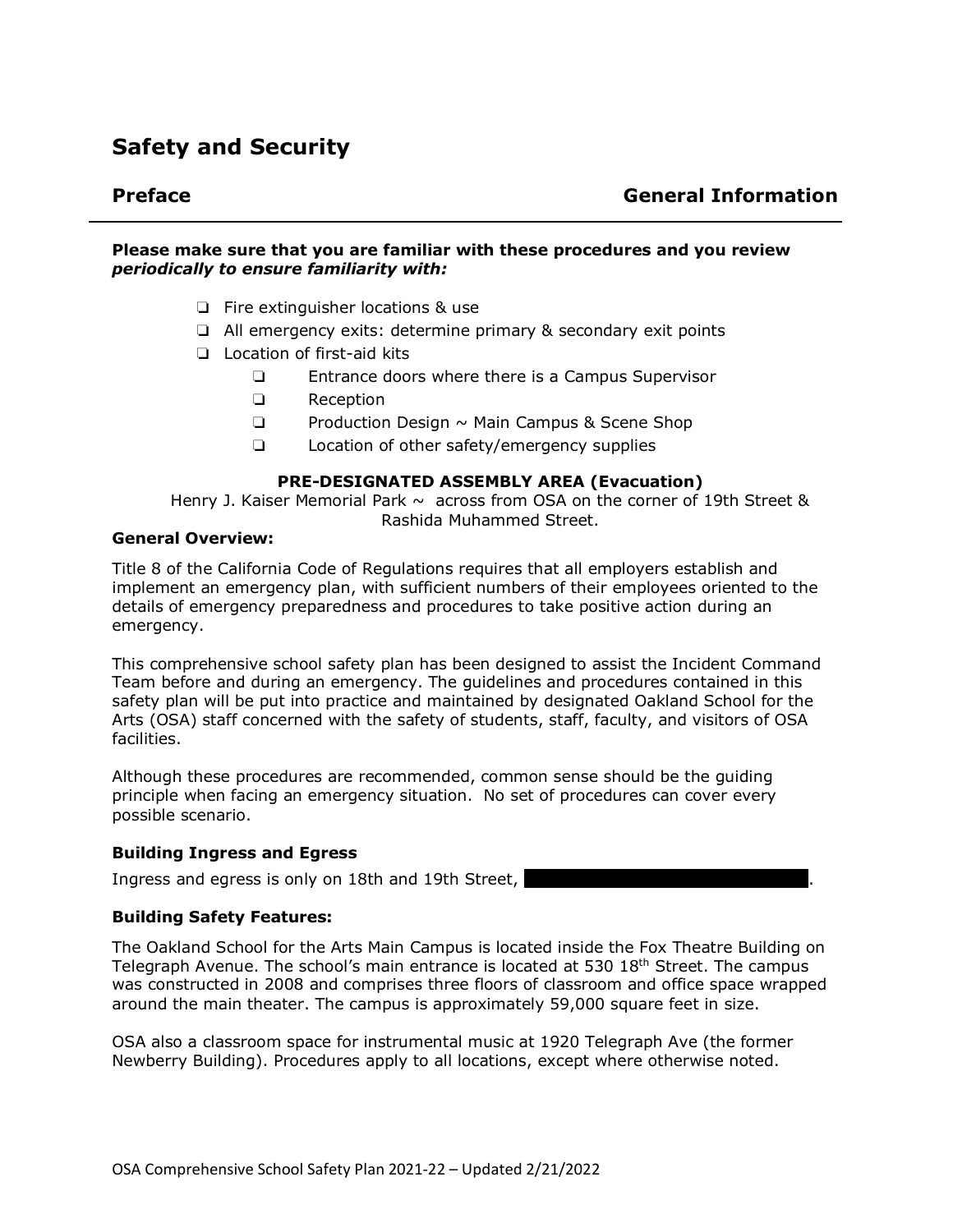The Main Campus and Newberry are equipped with smoke detectors, pull stations, audible alarms, strobe alarms in the corridors near the exits, illuminated exit signs, fire extinguishers, and emergency lighting. Each building has posted evacuation floor plans that indicate the route of exiting the building and identify the location of all fire equipment.

### **Fire Alarm & Smoke Detection**

Fire-alarm pull stations and smoke detectors are located throughout the Main Campus and Newberry. Please note that when a pull station is activated, there is an audible alarm.

### **Extinguishers**

ABC fire extinguishers are located throughout the buildings. The Director of Facilities and Safety and/or Campus Security officers check all extinguishers on a monthly basis.

### **Public Address – Main Campus, Newberry**

All students, employees, and visitors will be alerted to an emergency situation via audible alarm and emergency announcements made over the intercom or with a battery-operated bullhorn.

The campus and security staff will use two-way radios to coordinate emergency action with all locations.

In the event of an emergency, an audible alarm will be heard. The sound of the alarm is a siren distress signal. White flashing strobe lights will also activate in the common areas for the hearing impaired.

❒ The intercom or bullhorn will be used as needed during emergencies to provide relocation/evacuation instructions and other information.

### The *Incident Command Team (ICT) i*s headed by:

- Safety Team Coordinator
- Director of Facilities and Safety
- Executive Director
- Principal
- Director of Technology
- Campus Supervisors
- Contract Security Officers

Incident Team members are to report to their pre-assigned station during an Emergency. CatapultEMS will be the primary platform for communication between ICT, staff, and faculty.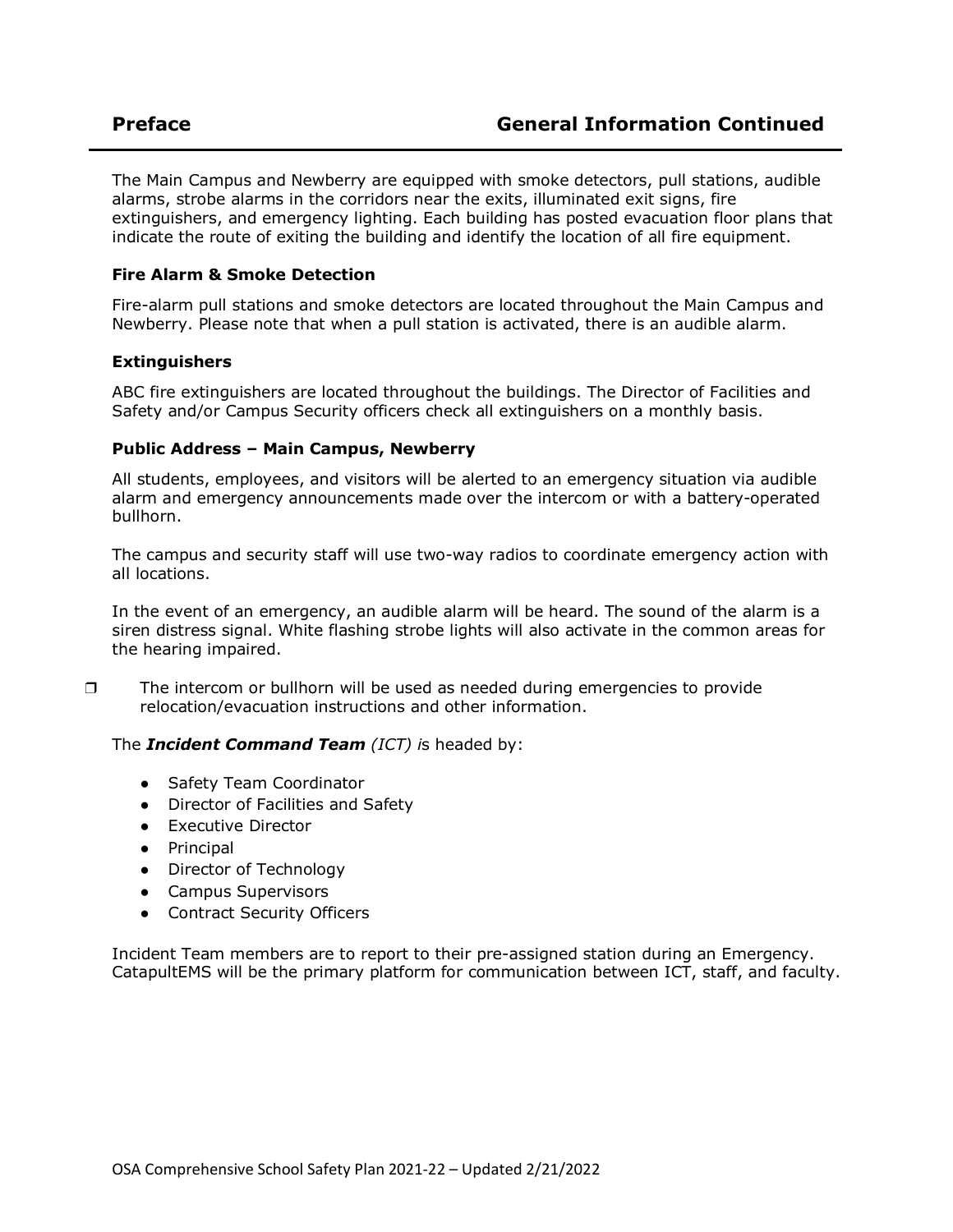| <b>Title</b>                         | <b>Name</b>          | Cell Phone # | Office #     |
|--------------------------------------|----------------------|--------------|--------------|
|                                      |                      |              |              |
| COVID-19 Liaison                     | Anna DeRoos          |              | 510-873-8810 |
| Director of Facilities<br>and Safety | <b>Walter Harris</b> |              | 510-873-8818 |
| Chief of Staff                       | Romy Douglass        |              | 510-873-8803 |
| Executive Director                   | Mike Oz              |              | 510-873-8812 |
| Principal                            | Katy Zaugg           |              | 510-873-8824 |
| Director of                          | David Smith          |              | 510-873-8806 |
| Technology                           |                      |              |              |
| Campus                               | 18th Street          |              | 510-873-8829 |
| Supervisors &                        | 19th Street          |              | 510-873-8826 |
| <b>Contract Security</b>             | Newberry             |              | 510-373-0200 |
| <b>Officers</b>                      |                      |              |              |
| Office/Reception                     |                      |              | 510-873-8800 |

# **Section 2. First Aid Kit Locations**

- ❒ Entrance Doors in Campus Supervisor Security Stations (All Buildings)
- ❒ Reception Desk Main Office
- ❒ Production Design Scene Shop
- ❒ Fashion Design
- ❒ Black Box Theater

**Safety Protocols** 

# **Section 3. Director of Facilities and**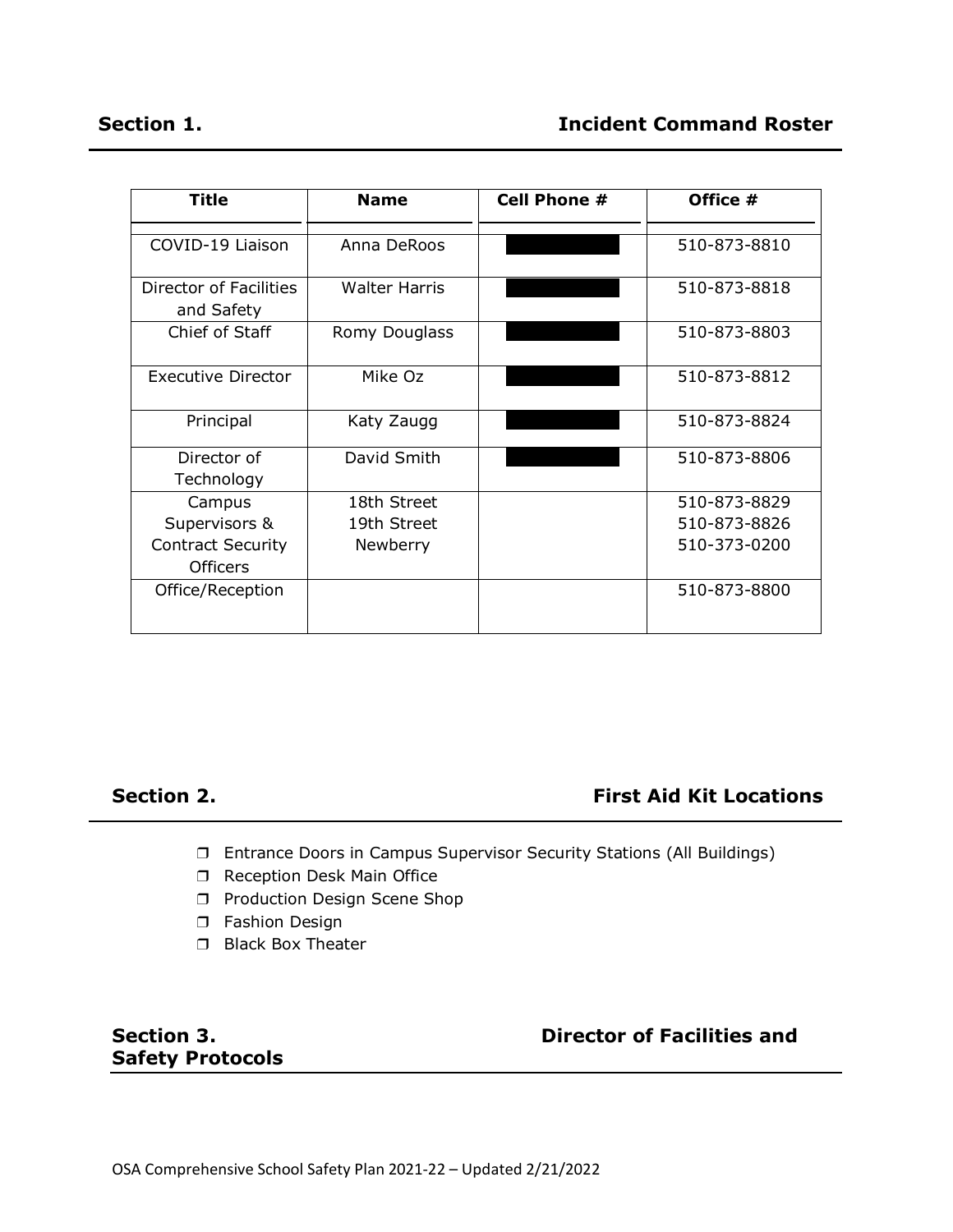- ❏ Coordinates emergency operations for the campus
- ❏ Assigns and trains a backup
- ❏ Maintains a plan for inspection and periodic testing to provide for the ready use of the smoke evacuation system and smoke detectors
- ❏ Instructs Campus Supervisors in the regular visual inspection of fire and life safety equipment in their area
- ❏ Maintains 20-foot clear pathways to exits to public ways
- ❏ Conducts semi-annual fire safety drills with all occupants of the campus
- ❏ Completes quarterly safety inspection of individual rooms and common areas. (Check for non-structural and fire hazards)
- ❏ Establishes a program, in compliance with OSHA guidelines, to educate personnel in the use of fire extinguishers
- ❏ Develops a program for the education of new employees and the re-education of all employees on a regular basis
- ❏ Maintains a fire binder for the Fire Department's use. This binder should include plans of the campus, a copy of the Emergency Plan, the locations of the fire and electrical boxes, facility site plans, and the names and location of physically challenged employees and students on campus
- ❏ Assigns persons to assist non-ambulatory and physically challenged individuals in the event of an emergency
- ❏ Shuts off electricity, water, steam, and gas
- ❏ Check facility for damage (when safety is determined)

# **Section 4. Security Protocols**

- ❏ Contact Administration or the appropriate emergency agency
- ❏ Maintain a command center
- ❏ Stand by to direct appropriate emergency radio transmissions
- ❏ Make sure all doors are unlocked for evacuation (if necessary)
- ❏ Make a final check through the facility (when safety is determined)
- ❏ Secure facility after evacuation
- ❏ Use fire extinguishers (if necessary)

### **Production Manager/Administrator on Duty (performances and meetings)**

- ❏ Confer with Administration or Security (command center) regarding the need for evacuation
- ❏ Secure backstage area and all areas near stage and in theatre
- ❏ If evacuation is necessary, assist in directing patrons out of the theatre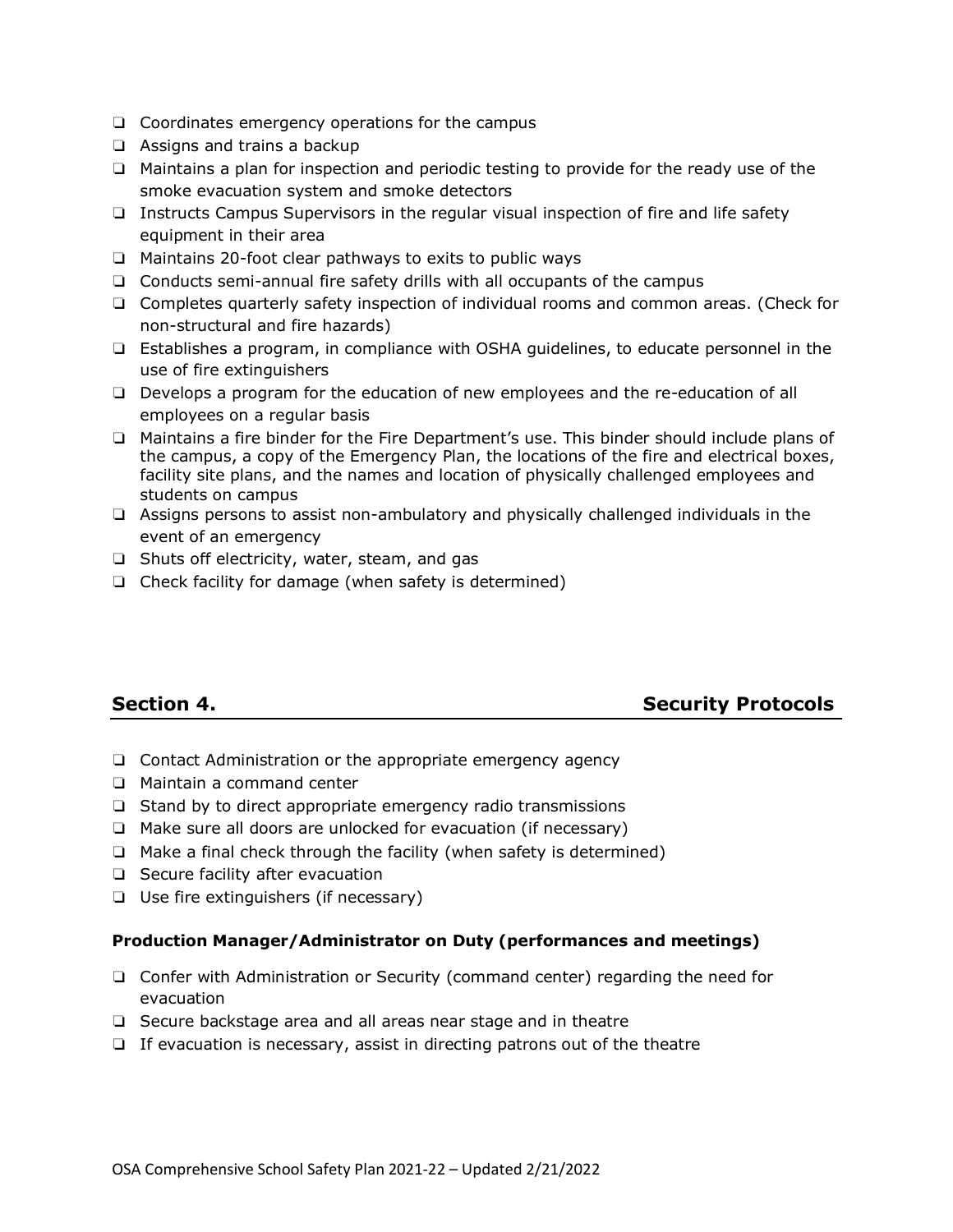When an emergency is reported to the Director of Facilities and Safety, Campus Supervisor, Contract Security Officer or Reception Desk Attendant...

- ❏ Always ask if 911 has been called. If not, immediately dial **911 from a landline or 510-777-3211 from a cell phone**
- ❏ Sound alarm if it has not already been done
- ❏ The school emergency plan shall be activated, and the Incident Command Structure implemented in the outer office of the Executive Director
- ❏ Coordinate staff, students, and any members of the public on campus
- ❏ Close doors and provide other required safety and first-aid measures, unless otherwise directed by emergency response personnel
- ❏ If evacuation of the campus is required verbal notice and/or alarms will be used to sound the evacuation
- ❏ Give assistance to any disabled persons in the area

# **Section 6.** Medical Emergency Protocol

#### **Call 911 from a landline or 510-777-3211 from a cell phone**

- ❒ Assign Campus Supervisor to report to location of emergency
- ❒ Advise Safety Team Coordinator, Principal and/or Vice Principal of event
- ❒ Check for any jewelry with an inscription of medical information and allergies. Provide this information to First Responders and/or anyone trained in first aid
- ❒ **DO NOT MOVE THE VICTIM UNLESS ABSOLUTELY NECESSARY**. Only move the victim if their position or location is unsafe
- ❒ If responder is trained in first aid, provide minimum first-aid necessary and determine if additional treatment is required (i.e. Fire Department, Paramedics, Ambulance, etc.). If you do not have a valid first-aid/ CPR certificate issued by the Red Cross/American Heart Association, do not render any first-aid/CPR
- ❒ Stay with the victim until help arrives
- ❒ Avoid unnecessary conversation with or about the injured person. You might increase the injured person's distress or fears, and thereby contribute to medical shock. Limit your communications to quiet reassurances
- ❒ Secure victim's personal belongings
- ❒ Assign someone to meet Emergency Responders and escort them to the victim(s)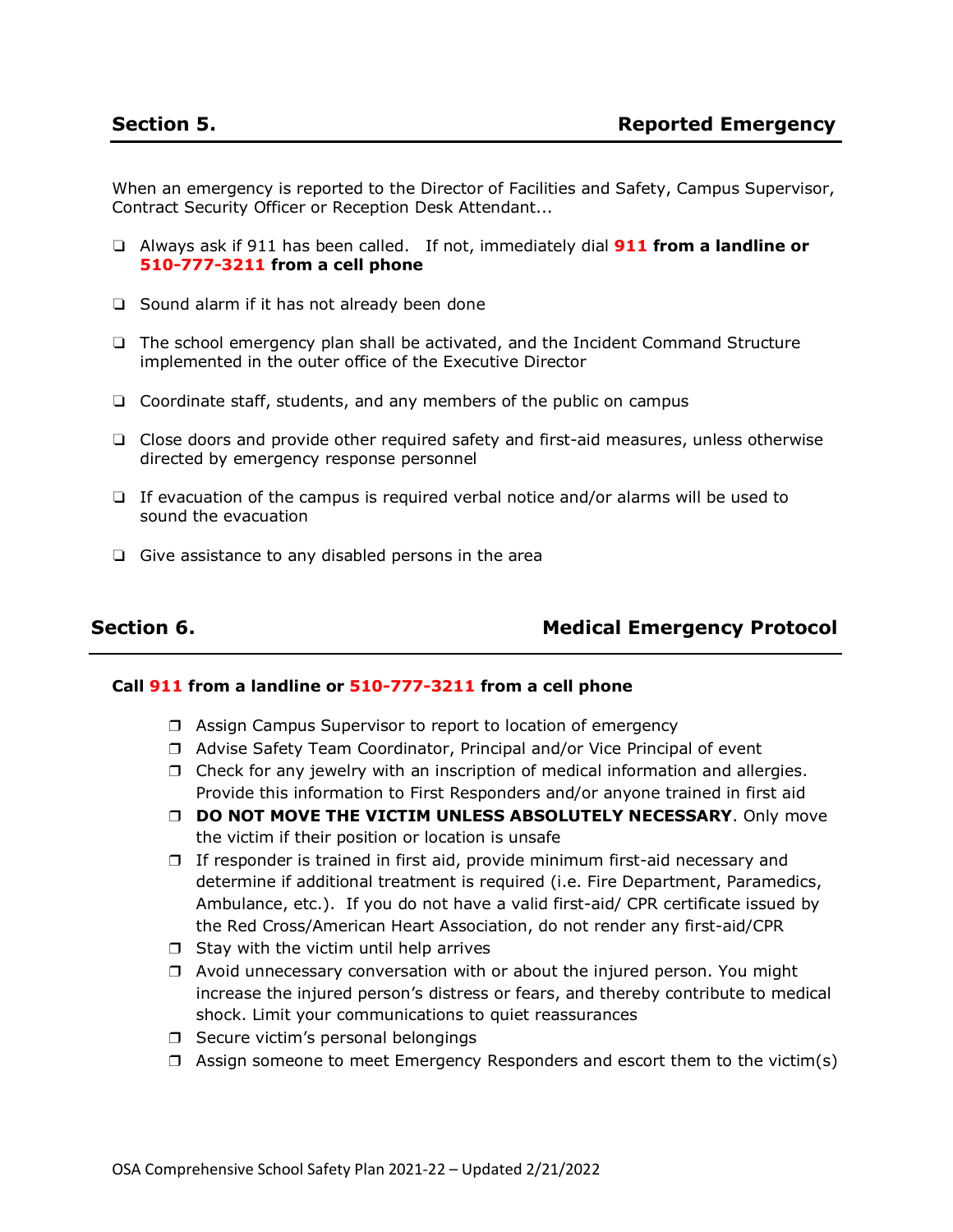- ❒ After medical assistance has been administered and the incident has concluded, remain on-call to assist the OSA administration with pertinent information needed to complete an injury report
- ❒ Fill out all required forms to report injury/problem

# **Section 7. Bloodborne Pathogens Protocol**

What are bloodborne pathogens?

❏ Includes but not limited to hepatitis B virus (HBV0, hepatitis C virus (HCV) and human immunodeficiency virus (HIV)

How are bloodborne pathogens encountered?

- ❏ Cuts
- ❏ Nose bleeds
- ❏ Open wounds

Working safely with bloodborne pathogens

- ❏ Always wear plastic gloves
- ❏ Always wear a face covering; this may include masks, face shield, and similar

# **Section 8. Evacuation Protocol & Admin Roles**

**An evacuation or relocation will be initiated** *only if* **a condition or incident presents a threat to life safety**

Exit via the nearest safe exit. Assemble at Henry J. Kaiser Memorial Park ~ across

#### **Evacuation Locations**

- ❏ **Main Campus, Newberry, and Piano Fight (leased location)**
- ❏ **Production Design Scene Shop**

#### **Evacuation Procedures**

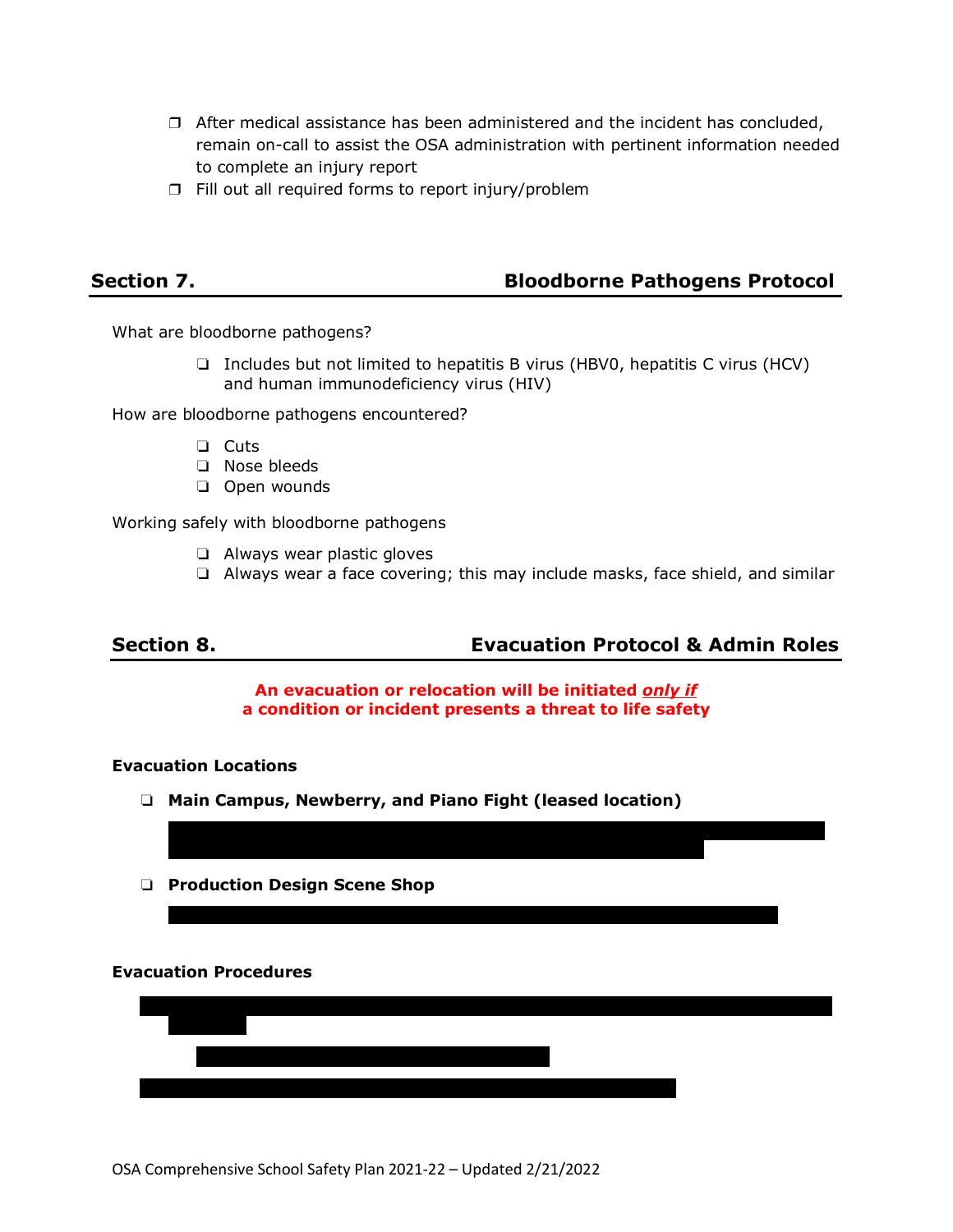❏ If the evacuation is during lunch, students assemble with teacher they will have next period

❏ *At the assembly area, employees will use CatapultEMS to record the names* 

#### **Search Procedures & Locations to Search**

**Incident Command** will sweep the buildings, instructing employees to evacuate/relocate to the assembly area.



- ❏ Director of Facilities and Safety will communicate to Mike Oz when All Clear
- ❏ All clear to return to building is given by Mike Oz
- ❏ At the pre-designated assembly area, check off names of personnel and students known to have been in the evacuated area

# **Section 8. Evacuation Protocol & Admin Roles Continued**

❏ **Main Building** 

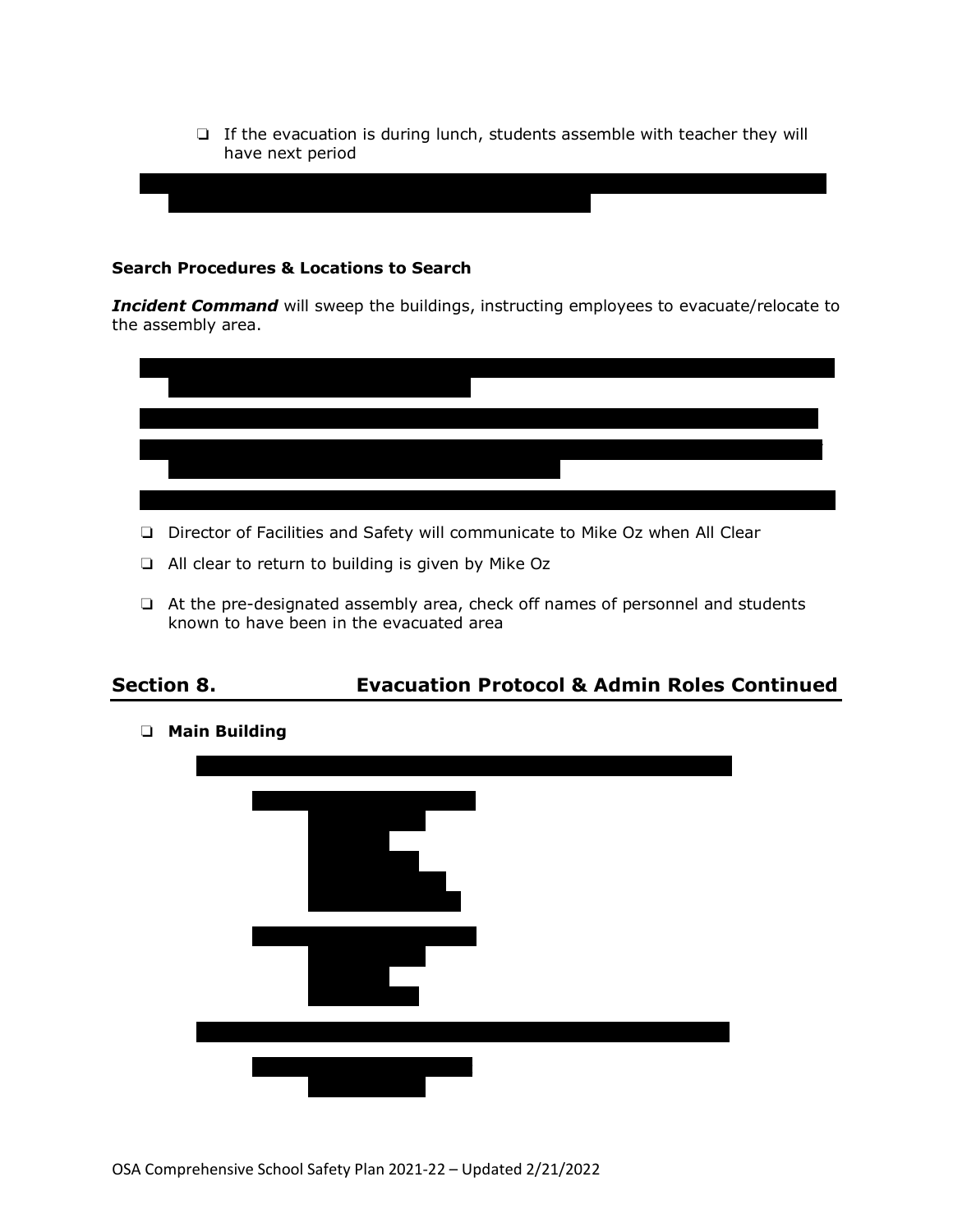



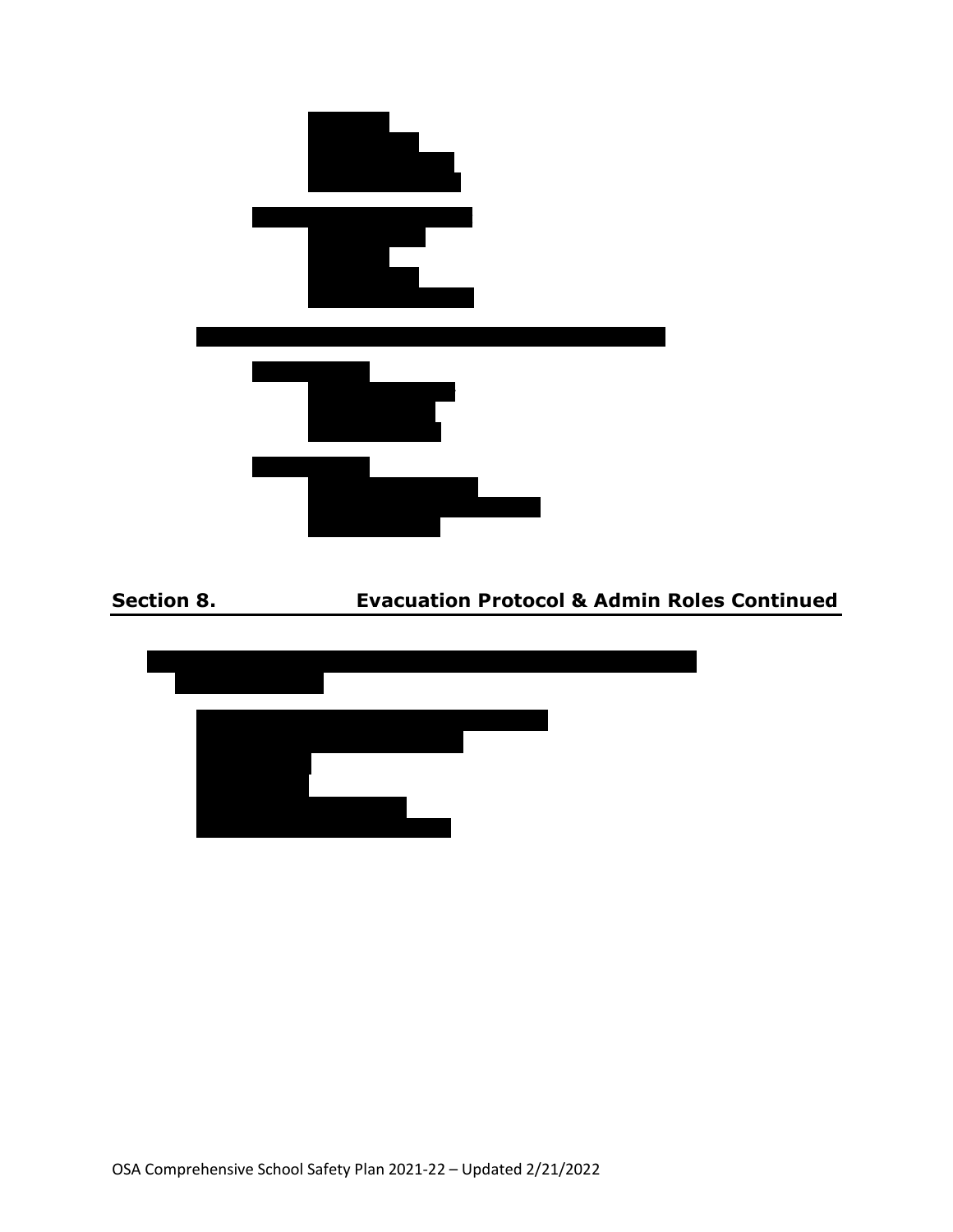### **Evacuation or Relocation of Persons with Disabilities**

Ask the person what type of assistance s/he requires. Follow the instructions carefully; the individual you are assisting knows what is best for him/her.

For individuals in a wheelchair

Do not evacuate a wheelchair down steps; only evacuate the person who sits in it—use ramps whenever possible. Carry the individual to safety. Once the person is removed from the wheelchair, know that this person may be unable to move from that location or relocate independently.

If time and safety permit, tag the wheelchair with the owner's name. Attempt to reunite the owner with the wheelchair as quickly as possible.

Service animals must be evacuated with their owners.

Provide verbal instructions and information for people with impaired vision.

Turn lights off and on to attract the attention of people with hearing limitations. (NOTE: After an earthquake, DO NOT turn any switches on or off until it is confirmed that there are no gas leaks.) Check offices, restrooms, classrooms, and other areas of common use.

**Section 10. Release Protocol Release Protocol** 

The Executive Director or Principal will text all teachers the instructions on how to proceed with the release. CatapultEMS will be used as a primary communication tool.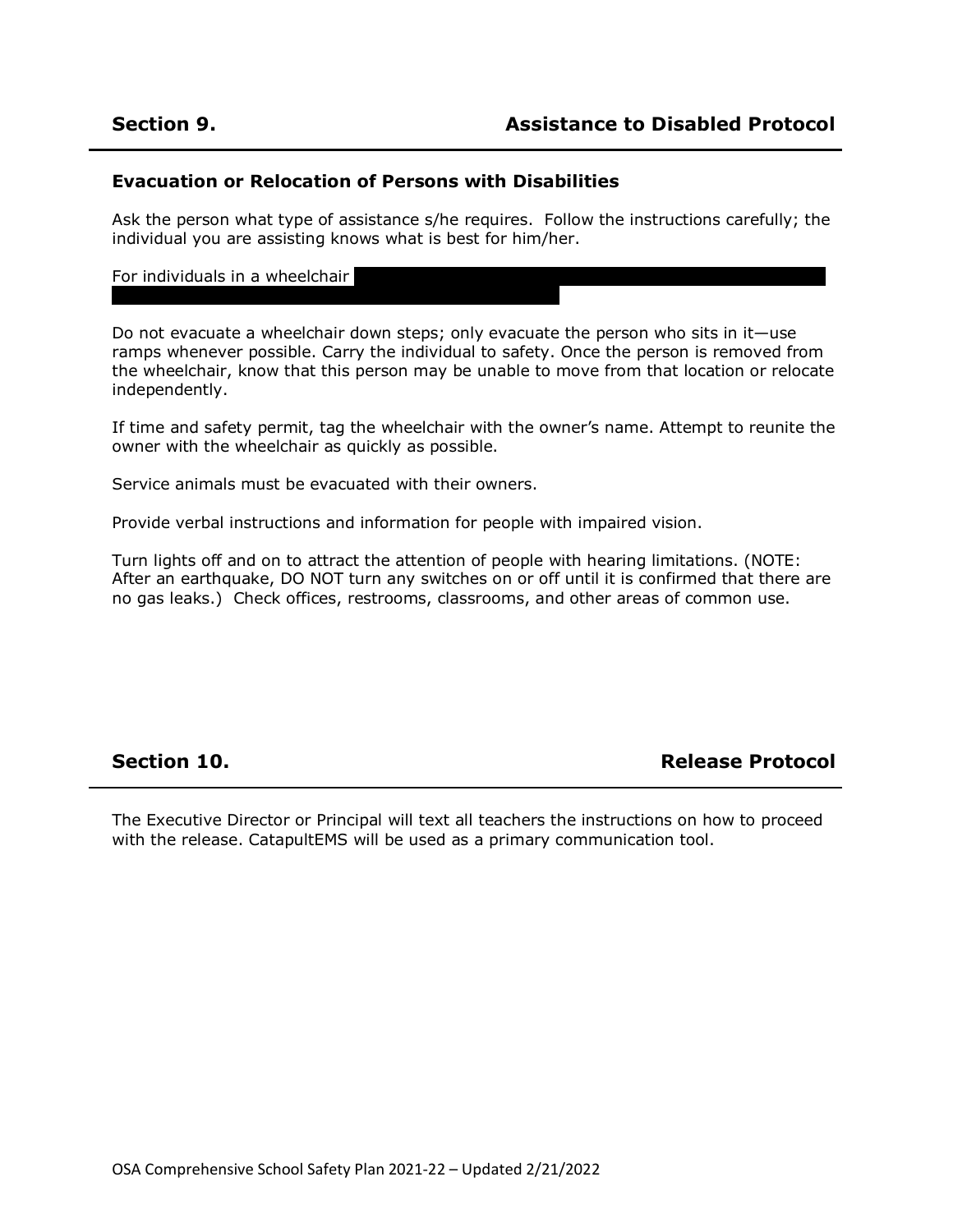# **Fire Evacuation**

The fire alarm signals this emergency. Teachers are responsible for securing their classroom and accompanying students to the park. When the situation has been assessed and clearance given, faculty, staff, and students are to return to the building.

Evacuation Areas:



*Never attempt to fight the fire yourself. Call for help. Always stay Between the fire and the building.*

### **If Smoke is on your Floor**

- ❒ Call the Receptionist *(Ext.8800 or 510-873-8800 from Newberry or Cellphone)*
- ❒ Crawl on your hands and knees to the designated exit
- ❒ **DO NOT** enter a smoke-filled room

### **If you discover a fire**

- ❒ Keep yourself between an exit and the fire at all times
- ❒ **DO NOT** go past the fire to retrieve a fire extinguisher
- ❒ Use two people if possible, one standing behind the person with the fire extinguisher watching and using safety precautions
- ❒ Close doors behind you as you leave to slow down the spread of fire
- ❒ Proceed to evacuate the building

### **Fire Extinguisher Instructions**

- **P** Pull Safety pin from the handle
- *A* Aim at the base of the fire
- **S** Squeeze the trigger handle
- **S** Sweep from side to side

### **Be Careful about opening doors**

❒ Touch closed doors with the back of your hand before opening them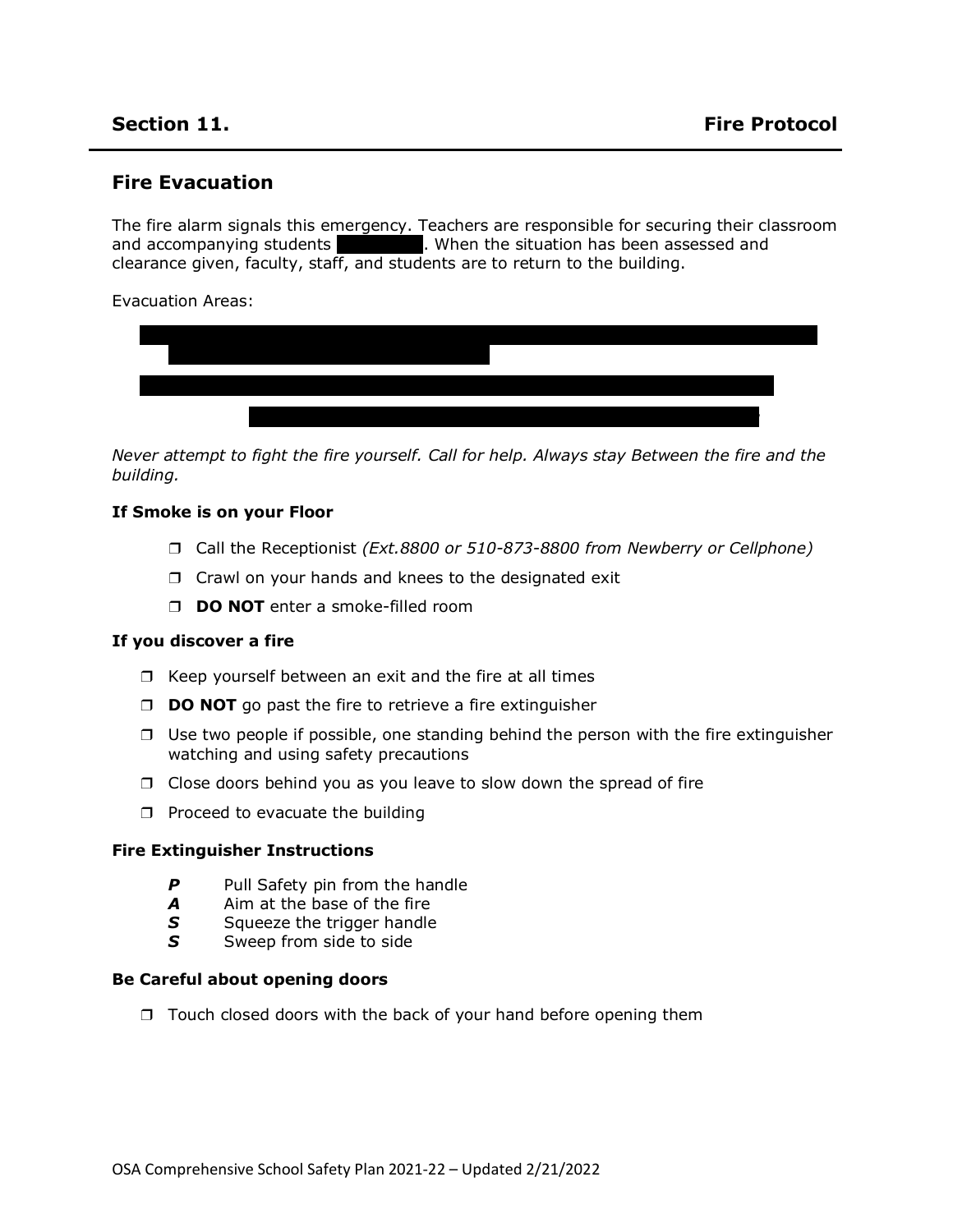### **If you can't evacuate**

- ❒ In a fire, Close all the doors and seal off cracks
- ❒ In the event of a system failure with no public address, follow the directions of the Administration Via Bull horn or TEXT Message
- ❒ "**STOP"** Cover your face with hands **"Drop"** to the floor, and **"ROLL"**

#### **If you are helping someone else**

- ❒ Smother the Fire with a fire-resistant blanket, rug, or heavy coat
- ❒ Call **911** from a landline or **510-777-3211** from a cell phone
- ❒ Remove any smoldering clothing if it's not stuck to the person's skin. Remove any jewelry on the burn victim. Cool the burn area with cold running water if possible. *Administer first aid if trained*

### **Director of Facilities & Safety Responsibilities**

- ❏ Implement the fire emergency plan
- ❏ Have a reliable method of promptly notifying the fire department or other emergency services
- ❏ Keep the doors and pathways clear for responding fire units
- ❏ Hand to the first arriving Fire Chief, Captain, or Lieutenant a prepared fire binder
- ❏ Be able to advise fire fighters of service equipment on campus, cut-off valves for electric and gas lines, and other information pertaining to the campus
- ❏ Be aware of the Fire Department's fire attack procedures
- ❏ Be able to provide the fire department with keys to locked rooms, closets, secured areas, and keys required for emergency devices and equipment
- ❏ Advise the Fire Department upon their arrival to the building of the location of nonambulatory and physically challenged individuals

### **Fire Drills**

- ❏ The Campus Safety Committee schedules and holds quarterly fire drills
- ❏ Process for drills:
	- ❏ Notify the Incident Command Team of the date and time
	- ❏ On the day, call Oakland Fire Department (OFD), non-emergency number (510-444-3322) and advise them we are having a drill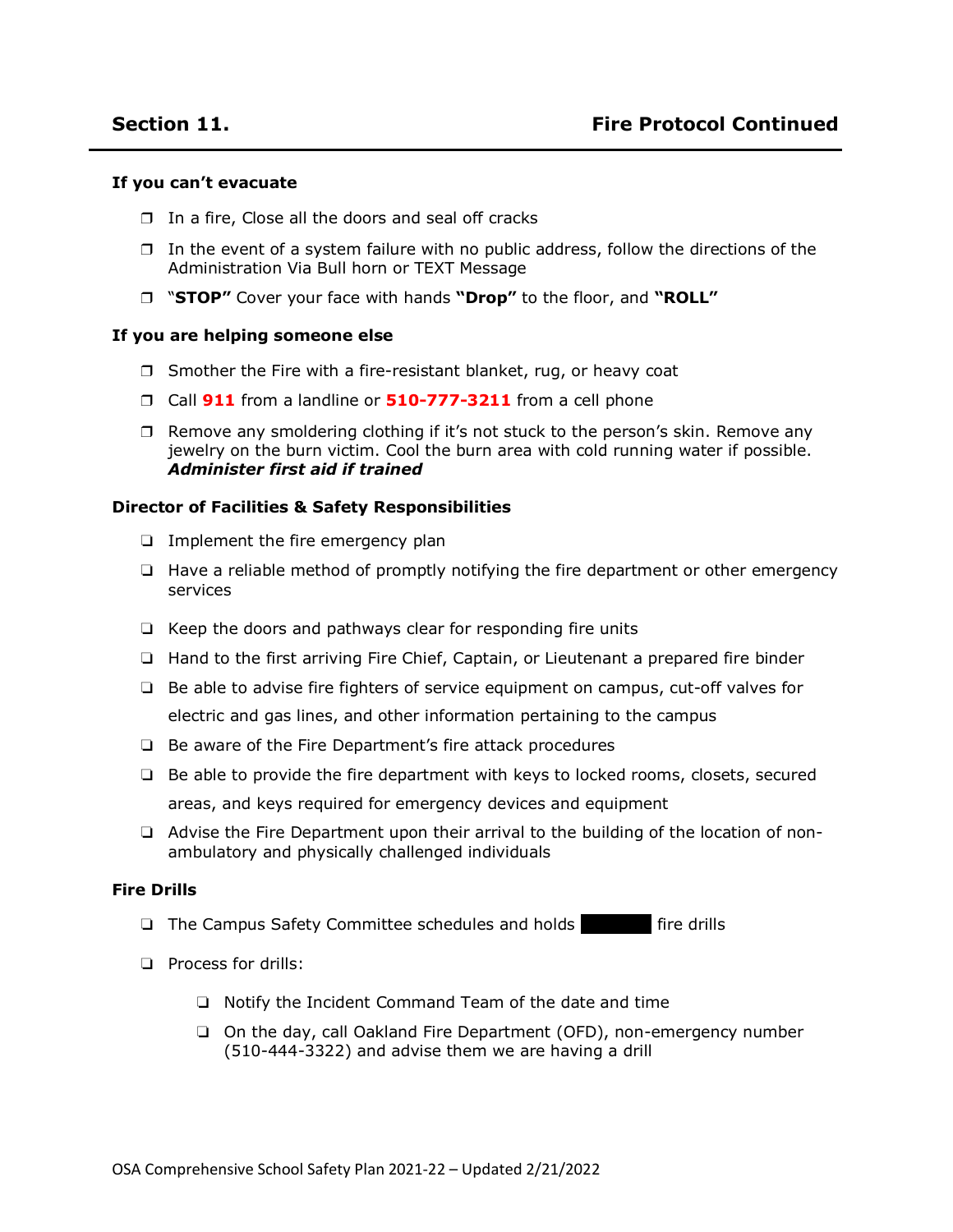- ❏ Contact the alarm monitoring vendors and advise them we are having a drill and they are not to call the fire department
- ❏ Use the public address system to announce that a fire drill is being conducted and sound the alarm
- ❏ Note the start and stop time of the evacuation
- ❏ When everyone is out, notify OFD and the monitoring company the drill is complete
- ❏ After the drill, send a questionnaire to the Incident Command Team requesting their assistance in improving the drills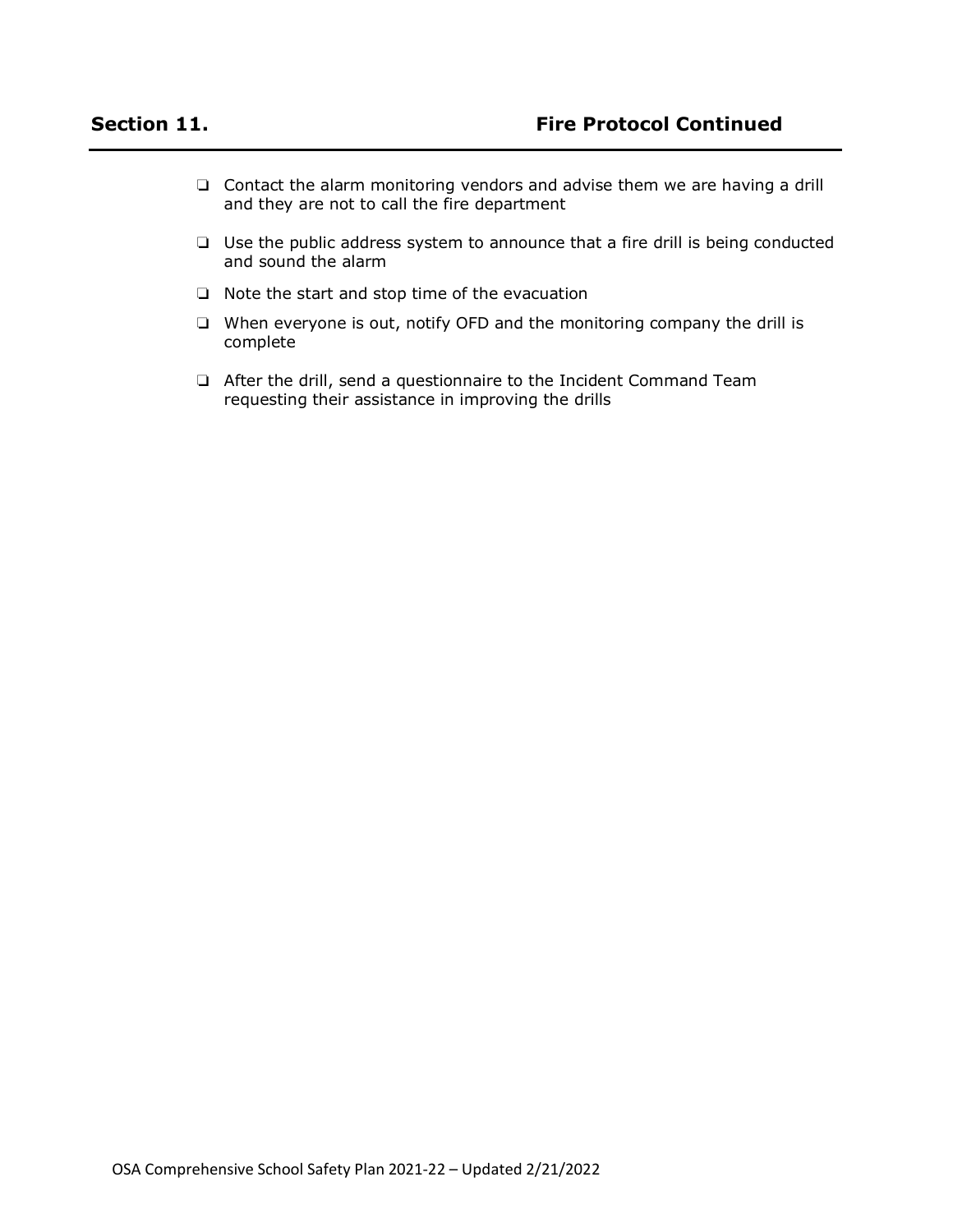### **AT POINT OF RECOGNITION OF AN EARTHQUAKE, ALL PERSONS SHOULD DROP, COVER AND HOLD.**

#### *During an earthquake:* **If inside:**

- ❒ If you are in the building**,** STAY INSIDE. DO NOT EVACUATE. Students and staff within buildings at the beginning of an earthquake should remain where they are, sitting or crouching below the level of desks and tables. When possible, movement should be away from windows and outside walls toward inner walls and doorways
- ❒ Stay away from windows, bookcases, file cabinets, heavy mirrors, doors, and hanging objects that could fall
- ❒ Sit and cover under any desk or tables. Stay under cover until the shaking stops
- ❒ If you smell gas or hear a hissing sound, open a window and report to Incident Command
- ❒ Turn off heating, cooling and lighting units immediately
- ❒ Should an evacuation be ordered, the building shall remain evacuated until assessed to be safe by appropriate authorities
- ❒ Avoid using landline telephones. Consider texting as there is a higher probability of messages being sent. Place all landline phones back on hook

### **If Outdoors:**

- ❒ If you are outside, STAY OUTSIDE. Move to an open area away from buildings and other elevated objects, such as trees and power lines
- ❒ Keep away from buildings, trees, and electrical wires. Instruct students not to touch power lines or objects touched by the wires. All wires should be treated as LIVE!
- ❒ Remain outside until further notice. IF ON A SIDEWALK near a tall building, get into the doorway of a building to protect yourself from falling bricks, glass, and other debris
- ❒ Proceed to pre-designated assembly area when safe

### **BE PREPARED FOR AFTERSHOCKS!**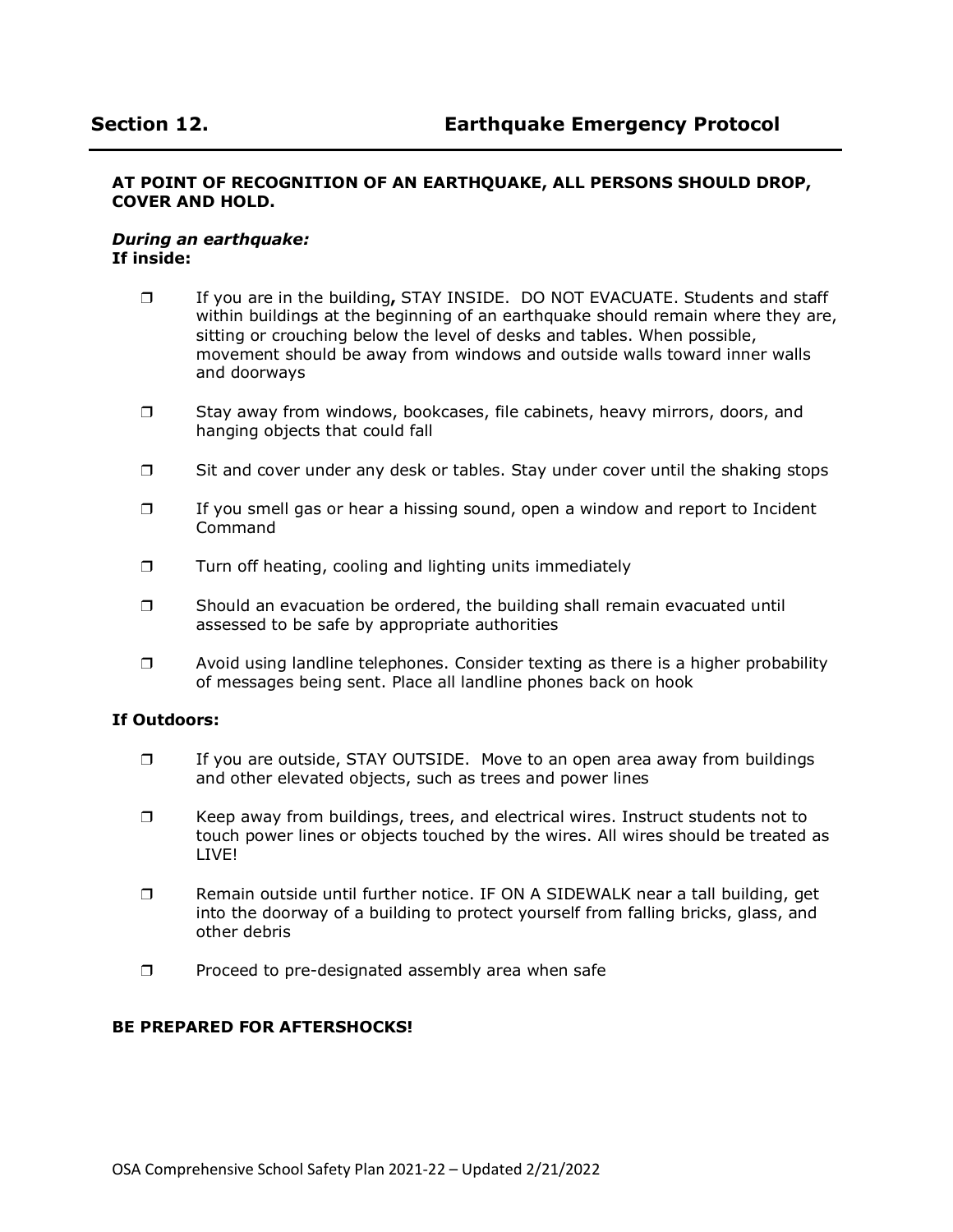An Active Shooter is an individual actively engaged in killing or attempting to kill people in a confined and populated place; in most cases, active shooters use firearms and there is no pattern or method to their selection of victims. Active shooter situations are unpredictable and evolve quickly. Typically, the immediate deployment of law enforcement is required to stop the shooting and mitigate harm to victims. Because active shooter situations are often over within 10-15 minutes, before law enforcement arrives on the scene, individuals must be prepared both mentally and physically to deal with an active shooter situation.

### **REPORT THE INCIDENT**

Have one person call emergency services if it is safe to do so. Be prepared to answer the dispatcher's questions.

- ❒ Call 911 from a landline or 510-777-3211 from a cell phone
- ❒ Call main office (510) 873-8800



**Main Campus (2nd & 3rd floors)**



**Newberry, Scene Shop & STEAM Lab**

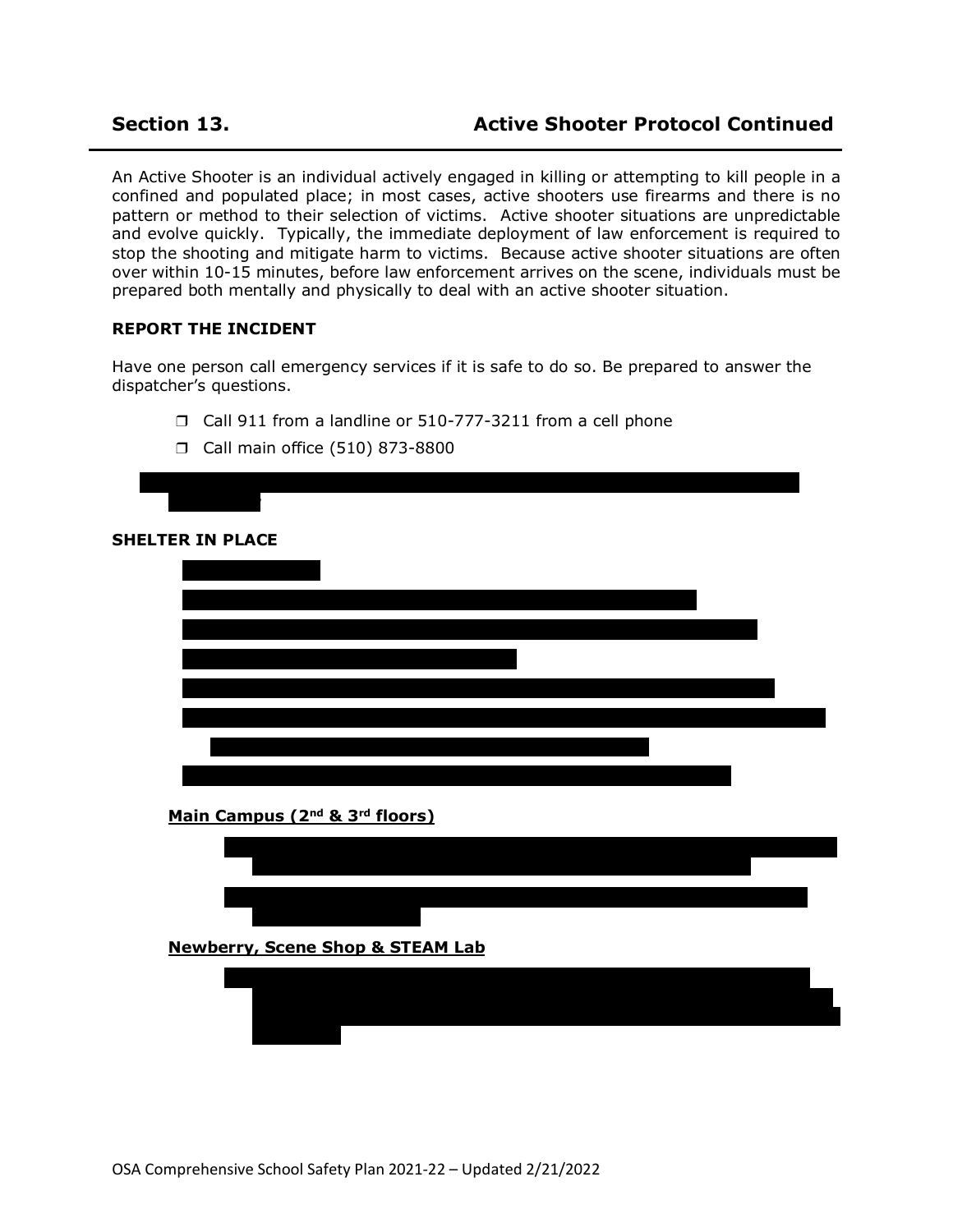### **EVACUATE**



Location where to meet if evacuating from:

### **TAKE ACTION, IF YOU MUST**

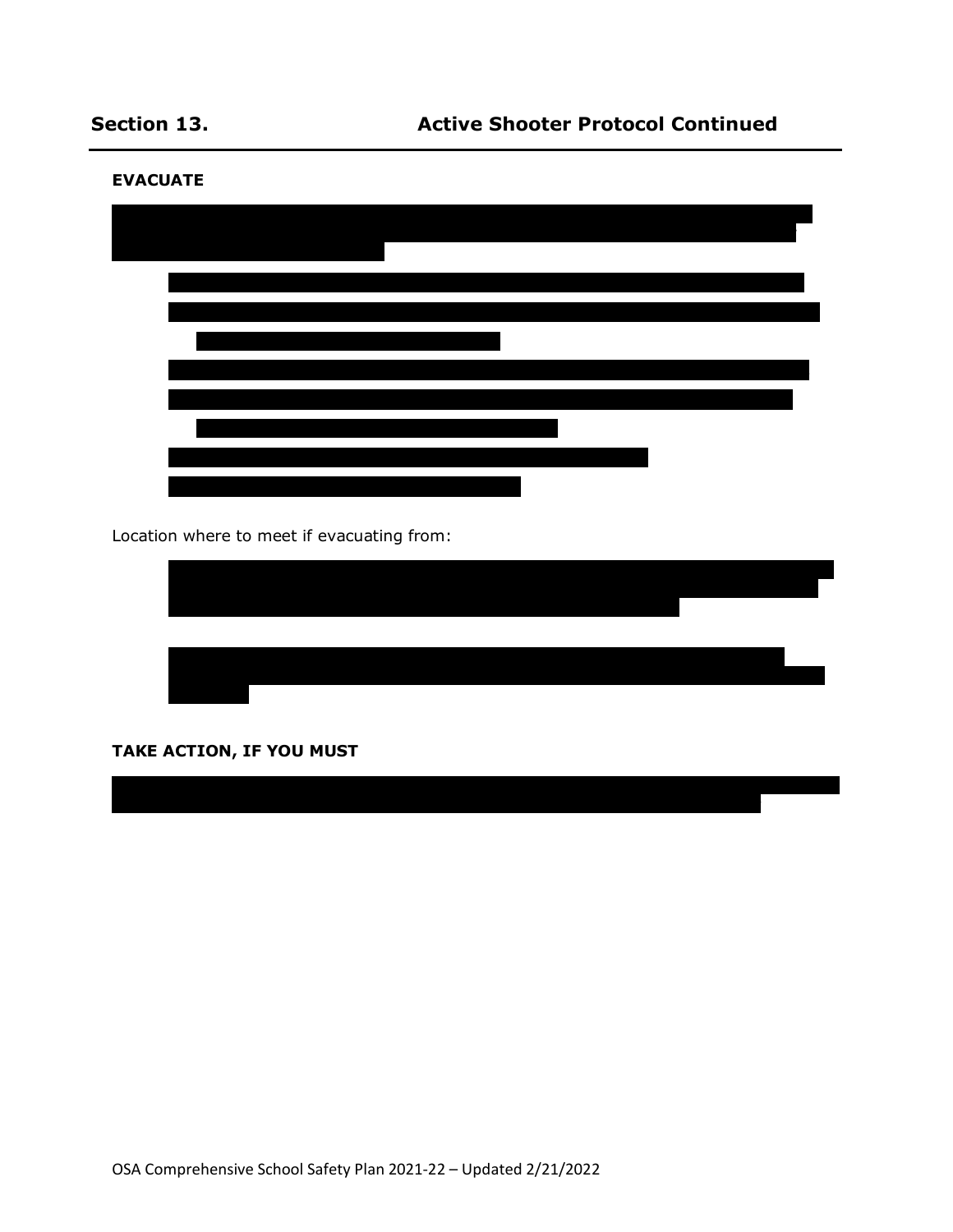The campus intruder is defined as a non-student or a student on suspension or any individual who loiters or creates disturbances on school property. Intruders are committing the crime of Criminal Trespass. Dangerous and/or concealed weapons are forbidden on school premises unless carried by law enforcement officers.



Call main office (510) 873-8800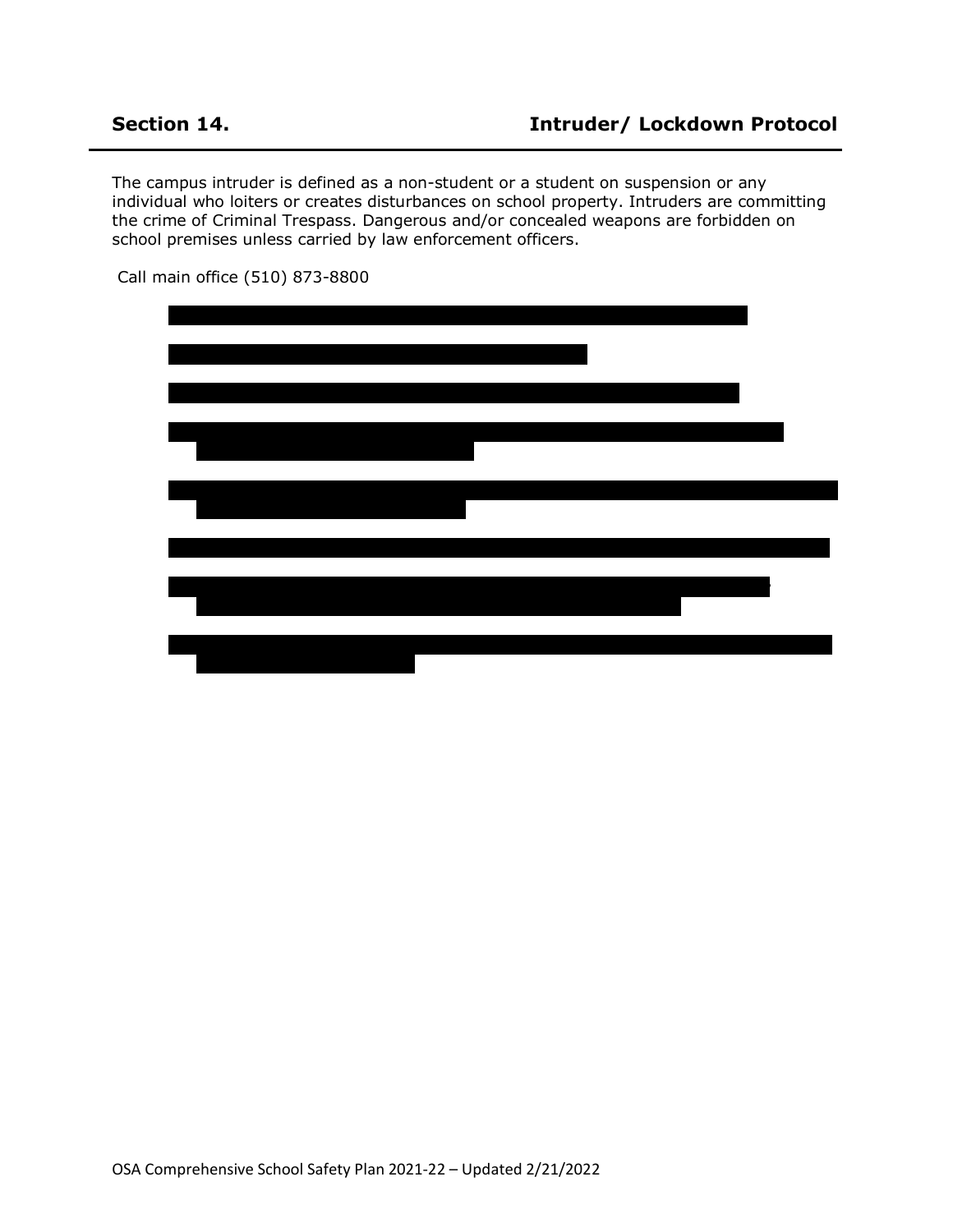**In case of a bomb threat refer to the bomb threat checklist below.**

#### *IF A SUSPICIOUS PACKAGE OR OBJECT IS FOUND* **CALL 911 FROM A LANDLINE OR 510-777-3211 FROM A CELL PHONE**



### **BOMB THREAT CHECKLIST**

*Questions to ask. Record the EXACT wording of the threat.*

| <u> Espainia de la componentación de la componentación de la componentación de la componentación de la componentación de la componentación de la componentación de la componentación de la componentación de la componentación d</u> |
|--------------------------------------------------------------------------------------------------------------------------------------------------------------------------------------------------------------------------------------|
|                                                                                                                                                                                                                                      |
| <u> 1980 - Johann Barbert Barbert Barbert Barbert Barbert Barbert Barbert Barbert Barbert Barbert Barbert Barbert</u>                                                                                                                |
|                                                                                                                                                                                                                                      |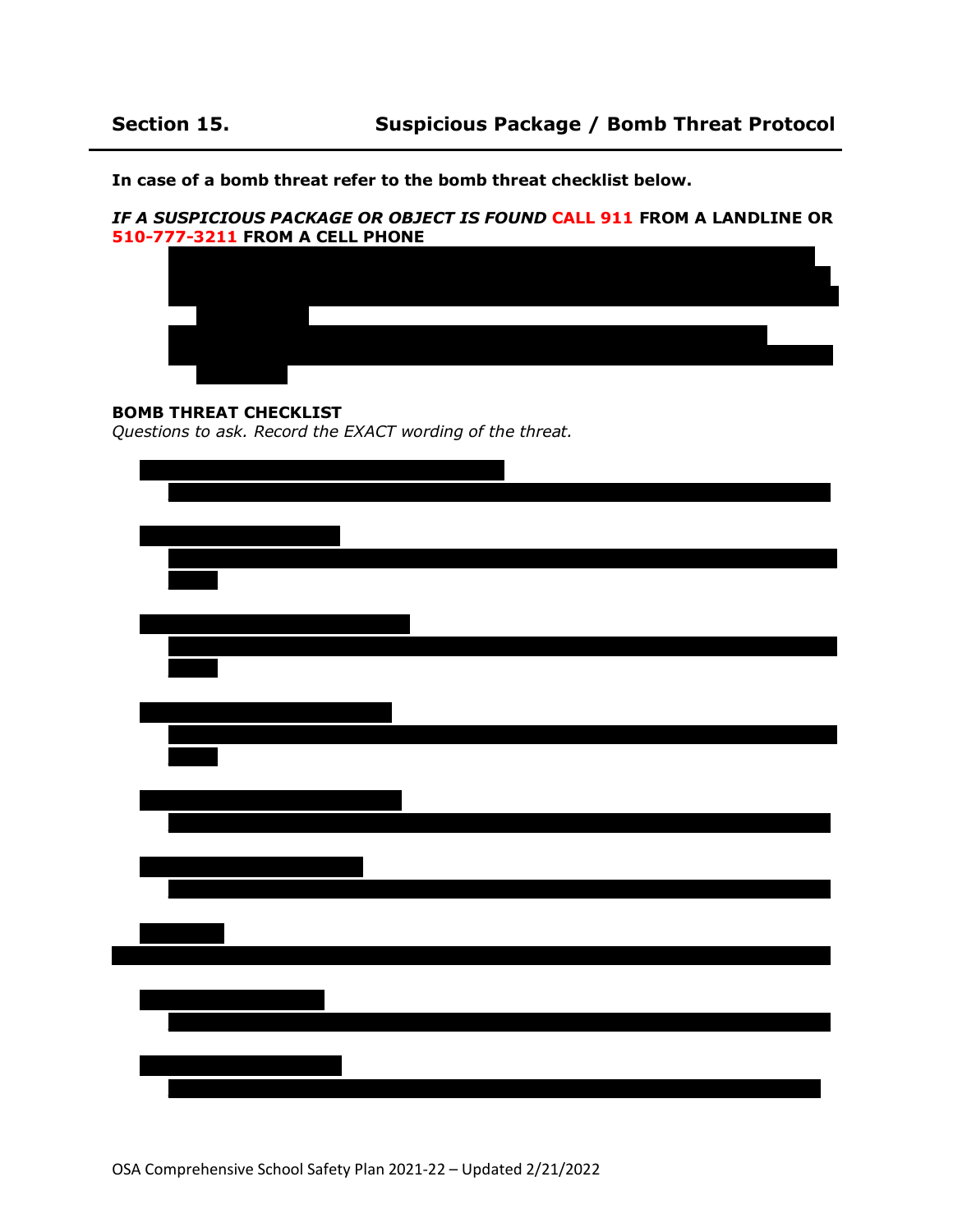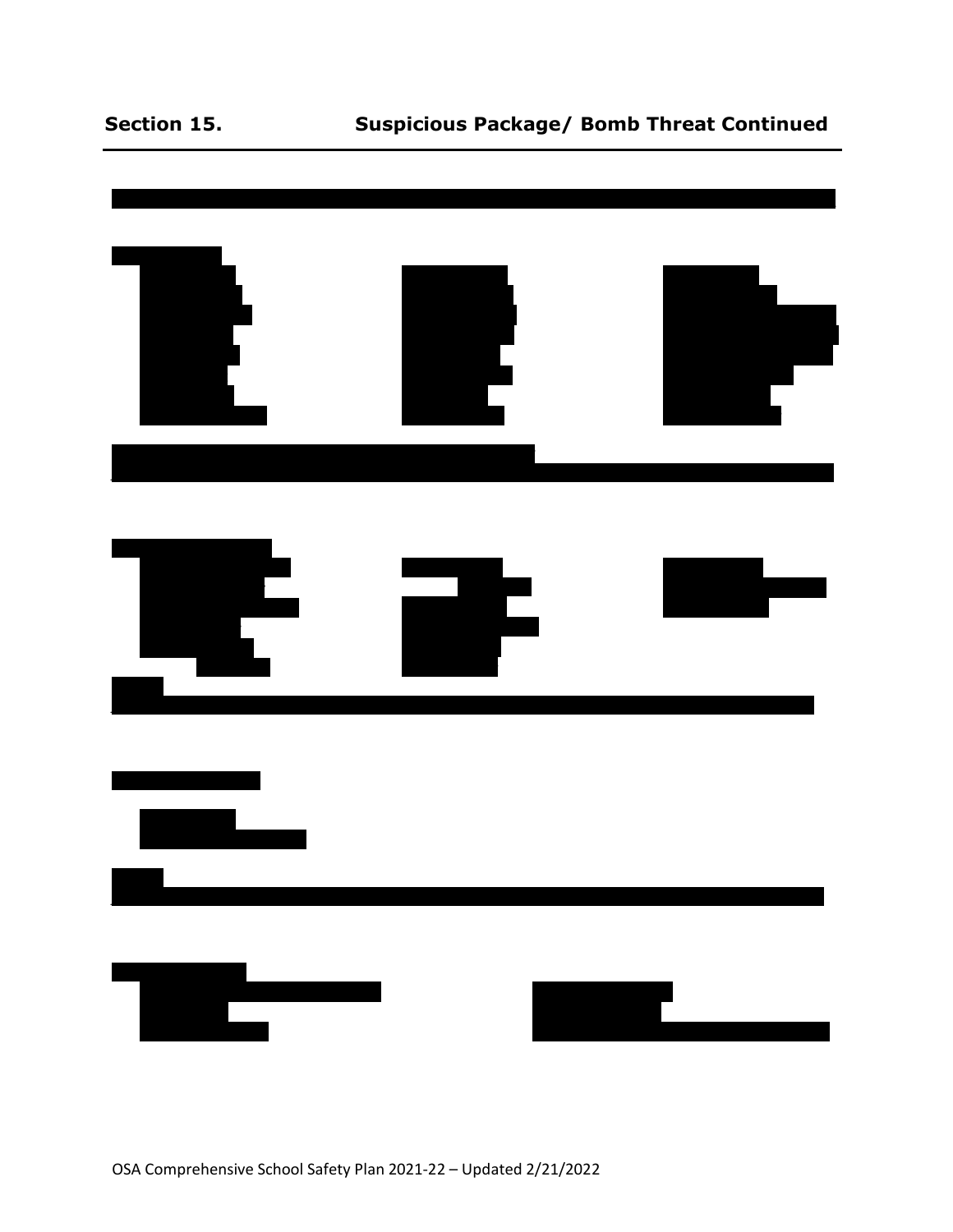| Notes:                                            |                                |  |
|---------------------------------------------------|--------------------------------|--|
|                                                   |                                |  |
|                                                   |                                |  |
|                                                   |                                |  |
|                                                   |                                |  |
|                                                   |                                |  |
|                                                   |                                |  |
|                                                   |                                |  |
|                                                   |                                |  |
|                                                   |                                |  |
|                                                   |                                |  |
|                                                   |                                |  |
|                                                   |                                |  |
|                                                   |                                |  |
|                                                   |                                |  |
|                                                   |                                |  |
|                                                   |                                |  |
|                                                   |                                |  |
|                                                   |                                |  |
|                                                   |                                |  |
|                                                   |                                |  |
|                                                   |                                |  |
|                                                   |                                |  |
| <b>Necessary information about call receiver:</b> |                                |  |
|                                                   |                                |  |
|                                                   |                                |  |
|                                                   | Time: ________________ AM / PM |  |
|                                                   |                                |  |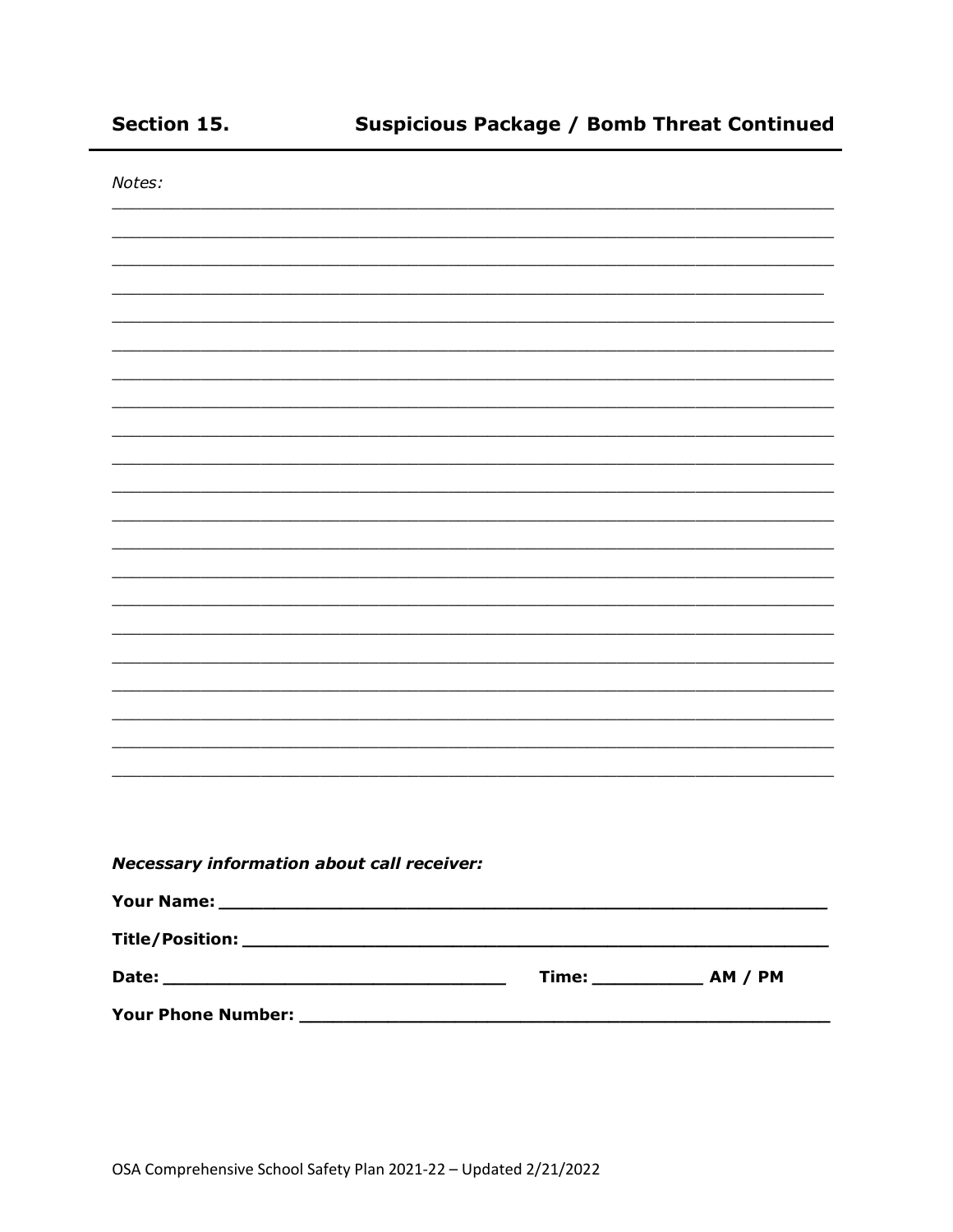❒ Follow the instructions of Administrative personnel. Employees/students will be notified if/when it is safe to leave the building



# **Section 17. Explosion Emergency Protocol**

In the event of an explosion in the building, employees should take the following actions:

- ❒ Immediately take cover under tables, desks, or other such objects that will give protection against flying glass or debris
- ❒ Stay away from WINDOWS, mirrors, overhead fixtures, filing cabinets, bookcases, and electrical equipment
- ❒ Activate CatapultEMS
- ❏ Should Incident Command order an evacuation, the building shall remain evacuated until assessed to be safe by appropriate authorities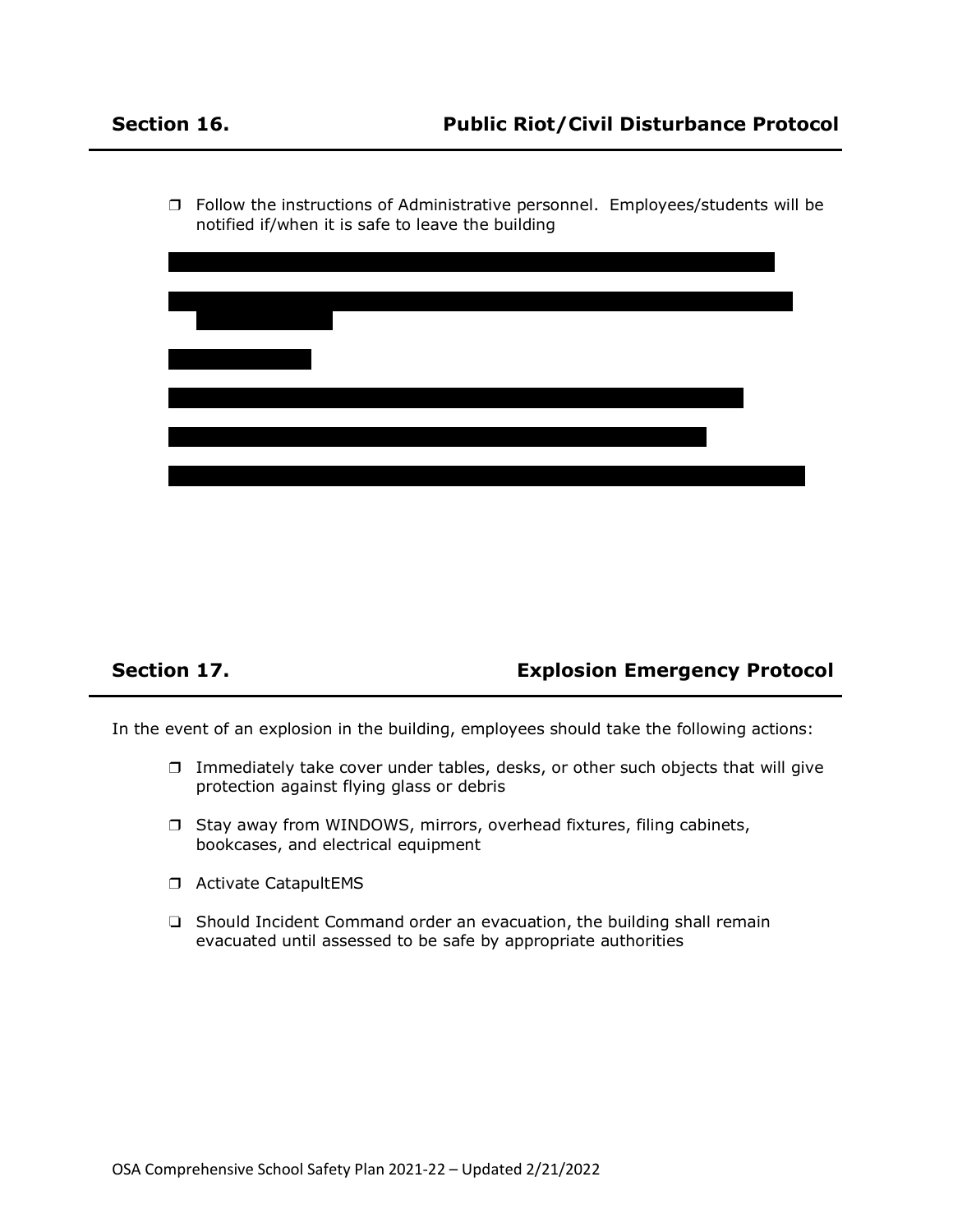Should exposure to hazardous materials or toxic spill occur *Immediately Shelter-in-place!*

*If you are told to Shelter-in-Place:*



### **Additional Steps for Teachers and Staff**

*When possible:*

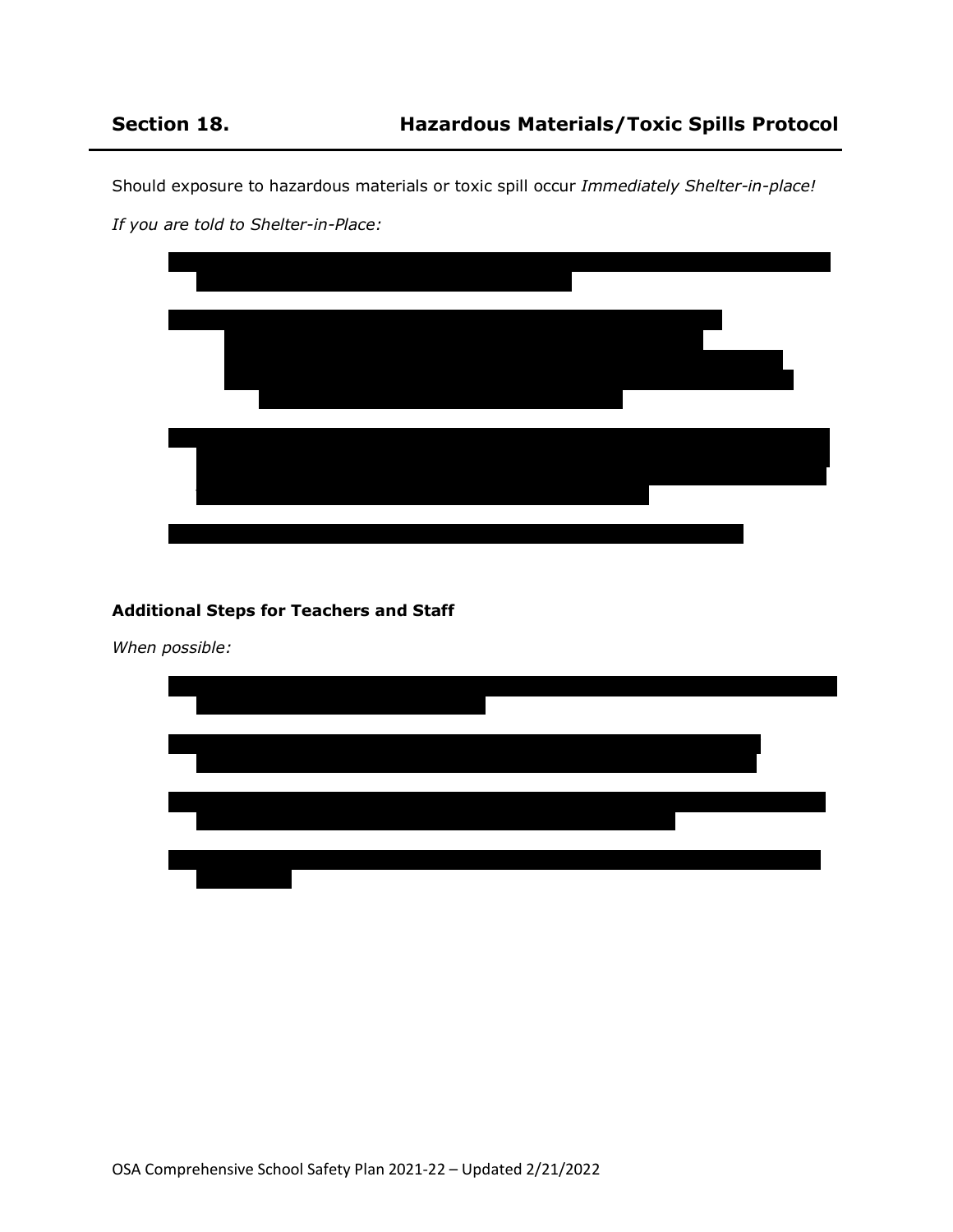Should a chemical spill *affect or threaten* the safety and health of Oakland School for the Arts staff, students, property and/or environment, the Director of Facilities and Safety will notify the County by contacting:

### **Alameda County HazMat Reporting Line 1-800-852-7550**

- ❒ Avoid touching the toxin/chemical
- ❒ Confine the spill if possible
- ❒ Evacuate the immediate area and limit access; secure the area
- ❒ Administration will determine whether to initiate Incident Command Protocol
- ❒ The Facility Manager will notify the Chemical Spill Assessment Team through Environmental Health & Safety

#### **If a person is contaminated by a chemical**

- ❏ Identify the chemical and follow the procedures for that particular chemical
- ❏ Flush eyes if necessary; eye washing stations are in rooms 222, 248, STEAM Lab, White Box
- ❏ Take off contaminated clothing, if determined safe to do so
- ❏ Flush skin with cool water immediately for 15-30 minutes
- ❏ Assist with first aid, if trained in this type of injury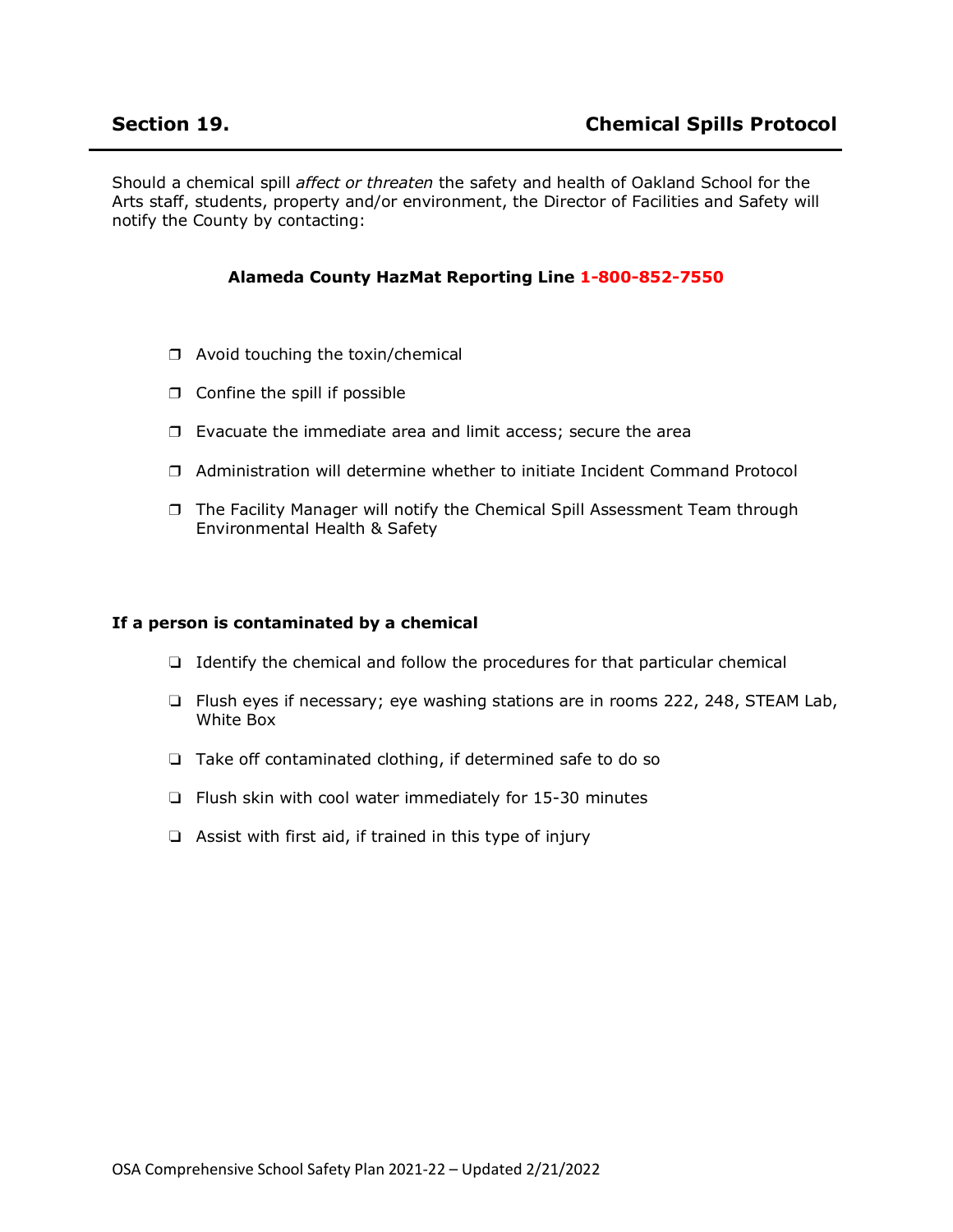City, County, or State Agencies may need to facilitate rolling power outages during peak power usage. These outages should not last more than two hours, and with some preparation, business can be conducted as close to normal as possible.

### **Preparing for an Outage** - Facilities & Administration

- ❏ Update each student's emergency card
- ❏ Determine availability of portable lighting
- ❏ Find out when power is lost, do emergency lights go on and do the "EXIT" signs remain lit
- ❏ Clear away materials and boxes from pathways
- ❏ Check the OUSD/PG&E Block list to determine in which PG&E block your site is located. As a note, Block 50's power will not be interrupted
- ❏ Teachers should have alternative teaching methods & plans for STAGE 3 only
- ❏ Conduct a survey of your site for the classrooms and offices with no windows and prepare relocation plans
- ❏ Plan alternative communication methods that suit your site, such as runners, cell phones, or radios
- ❏ Develop a site plan such as a buddy system or chaperone, for restrooms or any other necessary breaks during this period
- ❏ Have flashlights and replacement batteries available for the restrooms and other locations with no windows
- ❏ Ask staff and students to have seasonal warm clothing available
- ❏ Use surge protectors for all computer equipment, major appliances, and electronic devices
- ❏ If you have electric smoke detectors, use a battery-powered smoke detector as a backup

### **During an Outage**

- ❏ According to Pacific Bell, phones connected directly to a phone jack will be operable Phones that require power from an electrical outlet will not work
- ❏ If an outage lasts more than 30 minutes, have pre-designated people walk through the campus and check on the status of individuals in each building
- ❏ Use a buddy system when going to the restrooms
- ❏ DO NOT USE candles or gas lanterns
- ❏ Turn off PC's, monitors, printers, copiers, major appliances and lights when not in use or not needed. If you cannot turn off the whole computer, turn off the monitor and the printer
- ❏ Shut off lights in unoccupied rooms

If necessary, students will be gathered in a common area to be determined at that time (Student Center) while a release plan is implemented.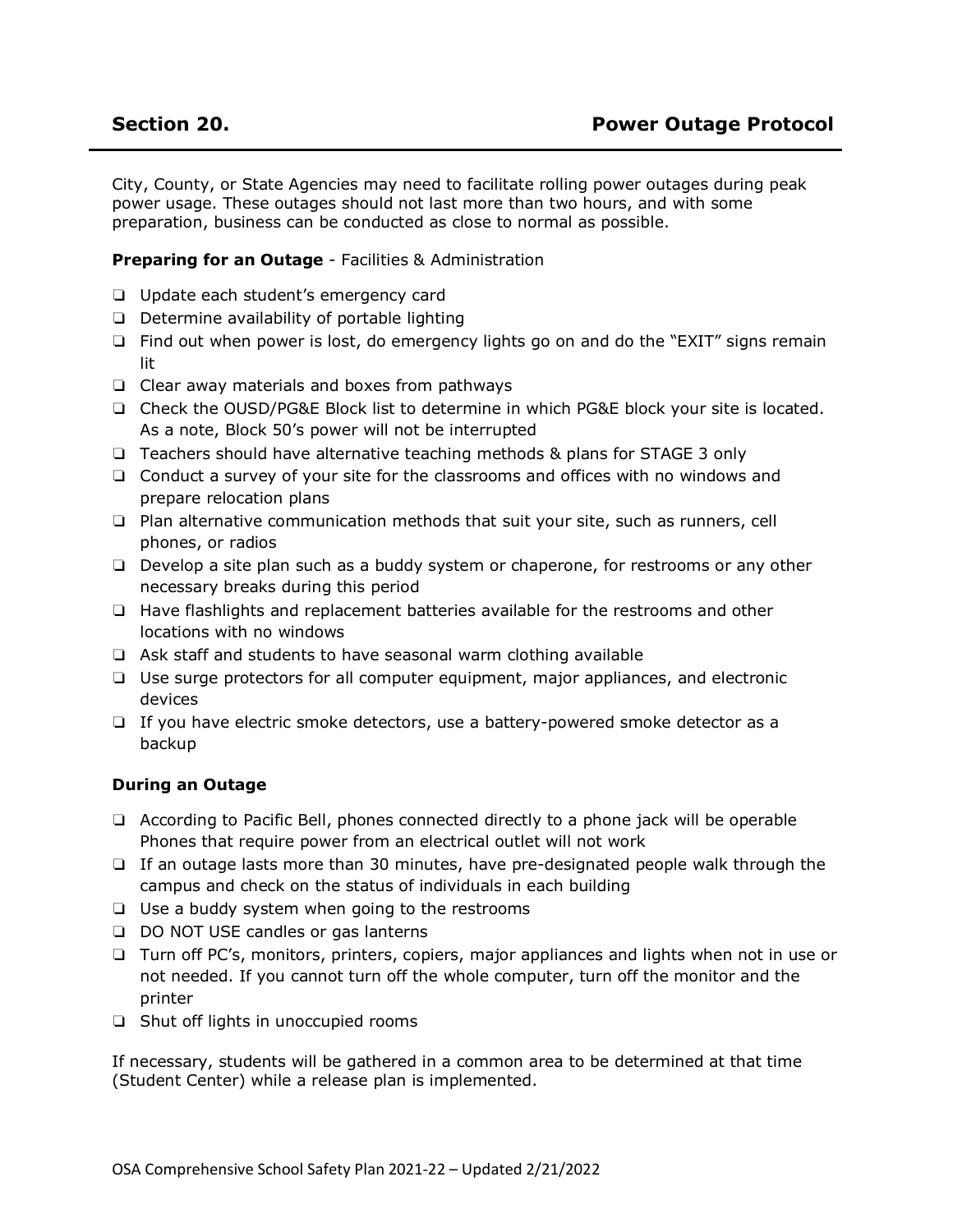# **General Guidelines & Protocol**

# **Section 1. Visitors & Guests Protocol**

### **All visitors to the main campus must enter on 18th Street**.

Visitors are required to sign in at the Campus Supervisor station. They will receive a Visitor Badge which must be visibly worn. The Campus Supervisor will contact the employee that the guest is requesting to see. No visitor will be allowed upstairs into the main campus unless there is an employee to greet/receive them.

Visitors are anyone who is not an OSA employee, including but not limited to:

- ❏ Parents/Guardians
- ❏ Vendors
- ❏ Former Students
- ❏ Former Employees

Guests visiting Newberry must sign in with the Campus Supervisor at that location.

OSA is working with Alameda County "Safe Routes to School" program to evaluate improved signage and crosswalk profiling within the school neighborhood.

# **Section 2. Criminal Background and Fingerprinting Protocol**

Oakland School for the Arts complies with all requirements of Education Code sections 44237, 44830.1 and 45125.1. OSA shall designate and maintain at all times at least one Custodian of Records duly authorized by the California Department of Justice.

OSA shall maintain on file and available for inspection evidence that:

(1) OSA has performed criminal background checks and cleared for employment all employees prior to employment

(2) OSA has obtained certification from each of its contracting entities/independent contractors that the entity/contractor has conducted required criminal background clearances for its employees prior to provision of school site services and/or any contact with students and has requested subsequent arrest notification service

(3) OSA has performed criminal background checks and cleared for service all volunteers not directly supervised by staff and who may have contact with students. OSA shall also ensure that it requests and receives subsequent arrest notifications from the California Department of Justice for all employees and volunteers not directly supervised by staff. Upon request, OSA shall provide a copy of Department of Justice confirmation of Custodian of Records status for each Custodian of Records.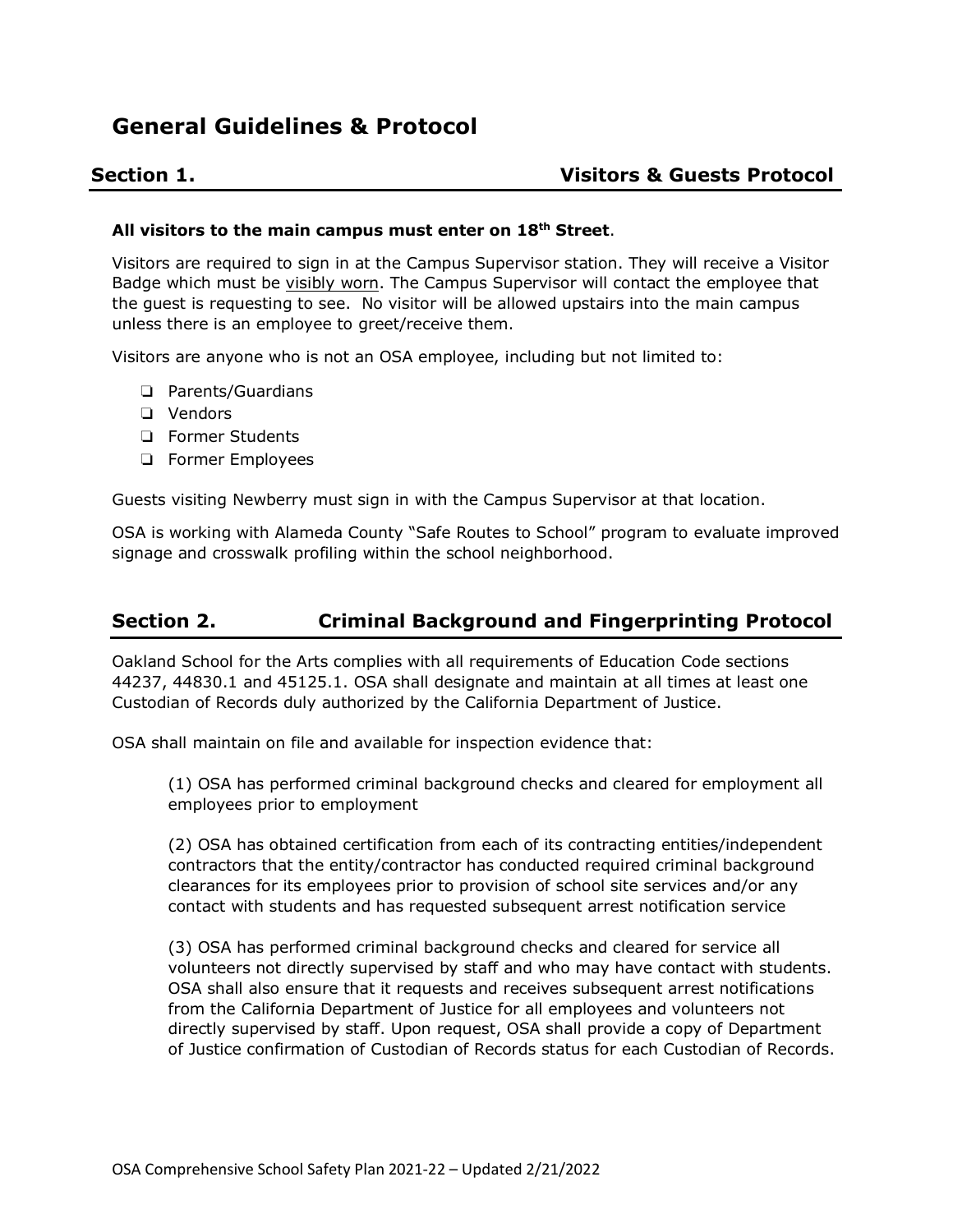If your child needs to take any prescription medications, you must have:

1) A doctor's written and signed note (Parent/Physician Statement) detailing the method, amount, and time schedules for such mediation, AND

2) A written and signed note (Parent/Physician Statement) from the parent indicating his/her desire that the school assist the student as set forth by the physician in his/her statement.

For safety reasons, children are not allowed to have medicine in their classrooms, lunchboxes, or in their pockets. All medication must be dispensed through the office. You may also come and administer medication to your child, if needed.

From time to time some parents request that their child be able to take OTC (over the counter) pain medication such as Tylenol, Advil, Ibuprofen, or Aspirin at school. This is permissible *only with written parent and doctor permission* (Parent/Physician Statement), *AND* the medication must be provided by the family, *AND* it is in its original container.

# **Section 4. Immunization Requirements**

All students under the age of 18 must be immunized against specific communicable diseases. Students, prior to their admission to school, must have received immunization, unless provisions for exemptions have been made.

A student who fails to obtain the required immunization within the time limits allowed shall be excluded from school unless the student is exempt (Health and Safety Code 3385,3386 and 3389).

The OUSD Board of Education requires a Tuberculin Skin Test within 12 months prior to admission to school, unless provision for exemption has been made. A subsequent chest Xray is required if the skin test is positive.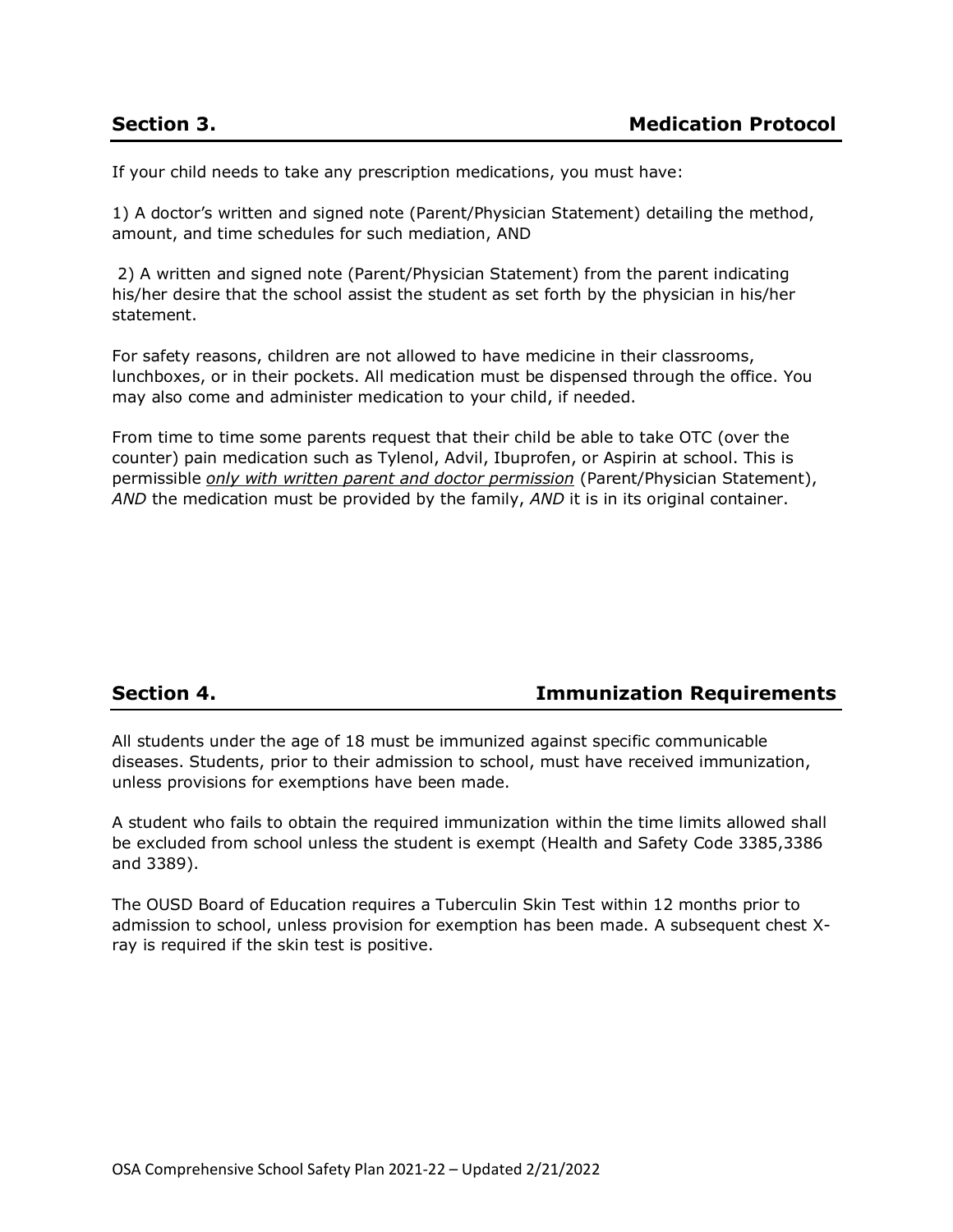**Dress Code** It is the intention of these guidelines that students be neat, clean and appropriately attired so that they can take part in the regular activities of the school day. Students should dress so as to not disrupt the educational experience. Clothing must be correctly sized; no overly tight or sagging clothes.

Accessories: Arts teachers may restrict accessories based on the requirements of the arts school.

Students will be asked to remove any headgear that covers the face, aside from COVID PPE as mandated at the time. Students who are in violation of the dress code will be loaned a change of clothes or sent home.

The OSA administration reserves the right to make adjustments to the Dress Code in the spirit in which the guidelines were drafted. The OSA administration will use their professional judgment in enforcing the dress code.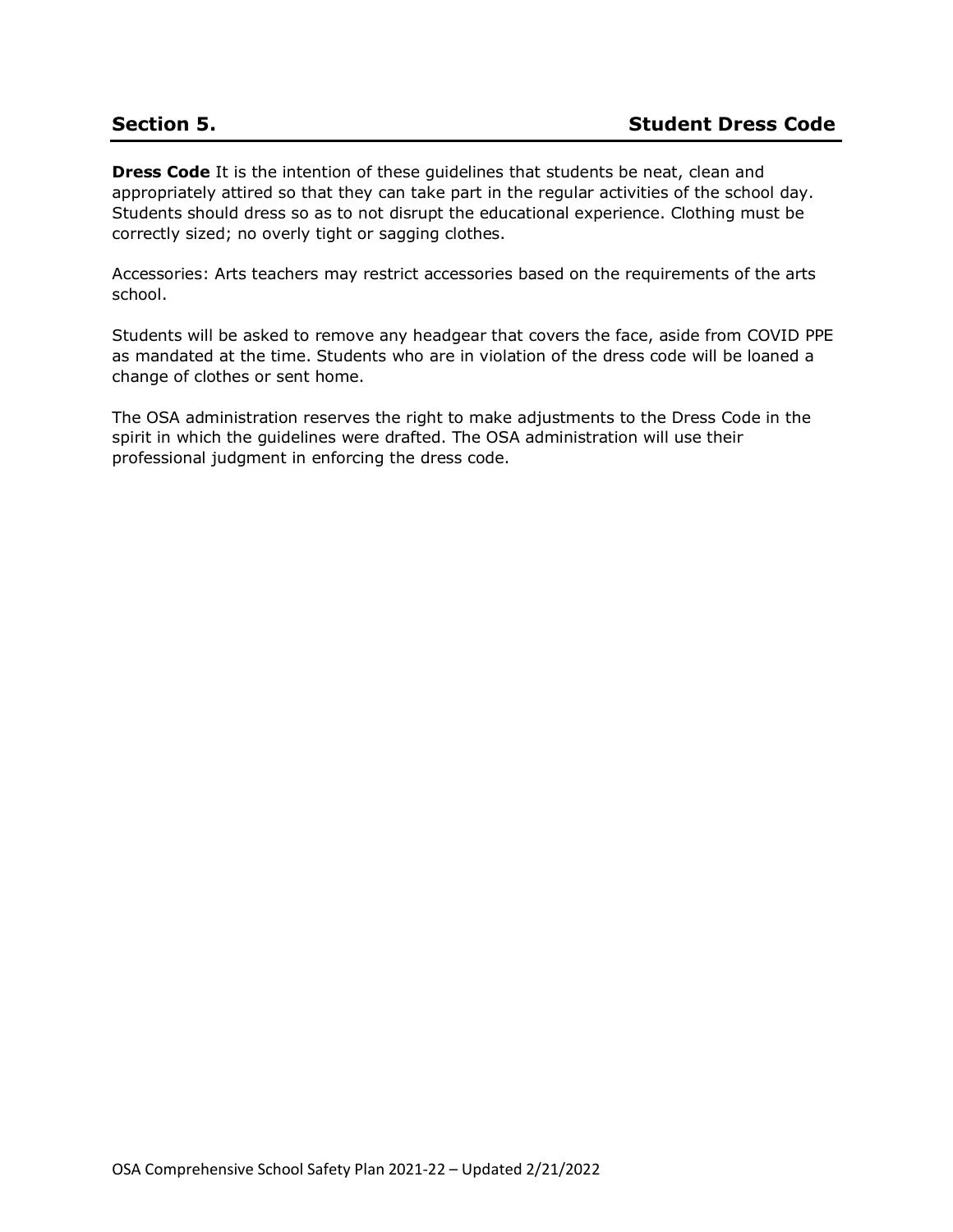Code of Conduct Guidelines for student behavior at OSA are based on our intended student outcomes of personal and social responsibility, effective communication and critical thinking. We strive to foster a community atmosphere of respect and cooperation. Above all, OSA is a learning community. In order to fulfill this goal, OSA students must understand and follow the basic rules listed below:

I WILL…

- . Be prompt, prepared to work, and actively participate in my educational process
- . Follow the class rules established by each of my teachers
- . Adhere to the school dress code while on campus and during school activities
- . Promptly clean up after myself and not litter so that the space that we share will remain neat
- . Be respectful of my peers and adults and learn to disagree without being hostile or confrontational
- . Keep all electronic devices turned off and stored while in class or during off campus school activities
- . Inform the school administration in writing of any medication, prescription, or non-prescription, which I must take
- Use all technology provided by the school for educational purposes only

I WILL NOT…

- Use profane language or make profane or sexually suggestive gestures toward students, faculty and staff members
- . Engage in any form of verbal or physical violence
- Tag (graffiti), damage or deface any buildings or property and realize that my actions affect our access to facilities
- Engage in the use, sale, distribution, possession or consumption of drugs (controlled substances), alcohol and tobacco products before, during, or after school, field trips, or performances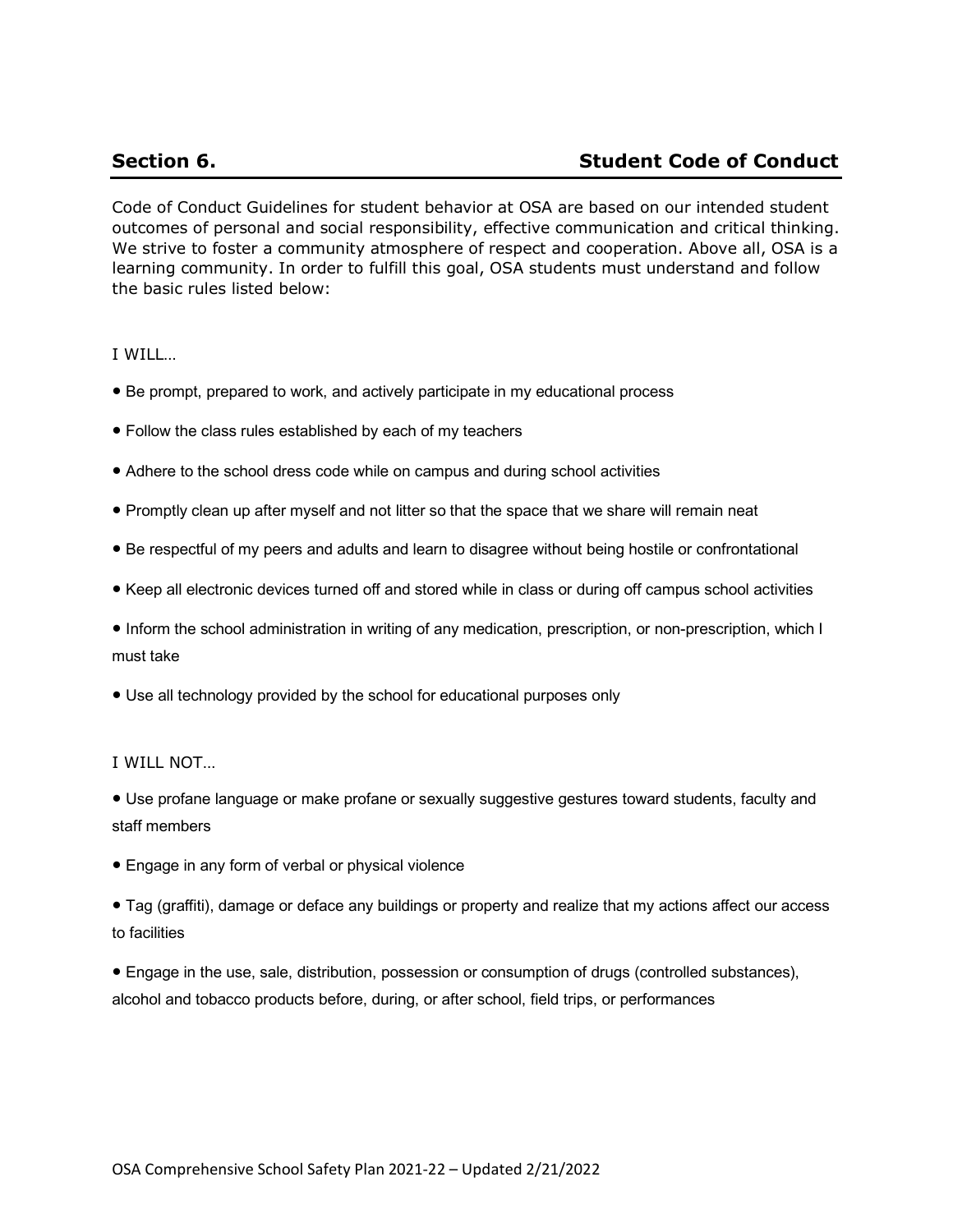Oakland School for the Arts (OSA) Sexual Abuse Mandated Reporting Policy was compiled in collaboration with Bay Area Women Against Rape (BAWAR).

*Note:* Employees of Oakland School for the Arts (OSA) are required to complete annual Mandated Reporter Training.

Under the Child Abuse and Neglect Reporting Act (CANRA), mandated reporters are required to report suspected child

- ❏ physical abuse
- ❏ sexual abuse
- ❏ willful cruelty or unjustified punishment
- ❏ unlawful corporal punishment or injury
- ❏ neglect

**A product of the Rape Prevention and Education (RPE) Program at OSA (2019- 2023), this document refers only to a mandated reporter's duties to report the sexual abuse of a minor.** Please see the online CDSS Mandated Reporter Training (link above) for details regarding the other four reportable types of abuse.

### **What qualifies as reportable sexual abuse/assault?**

❏ Examples of sexual abuse/assault



❏ Indecent touching or exposure; use of sexually explicit language towards a minor; using minors in pornography; forcing or coercing a minor to participate in a sex act; street-based child prostitution; live performance

❏ Commercially Sexually Exploited Children (CSEC) minors may experience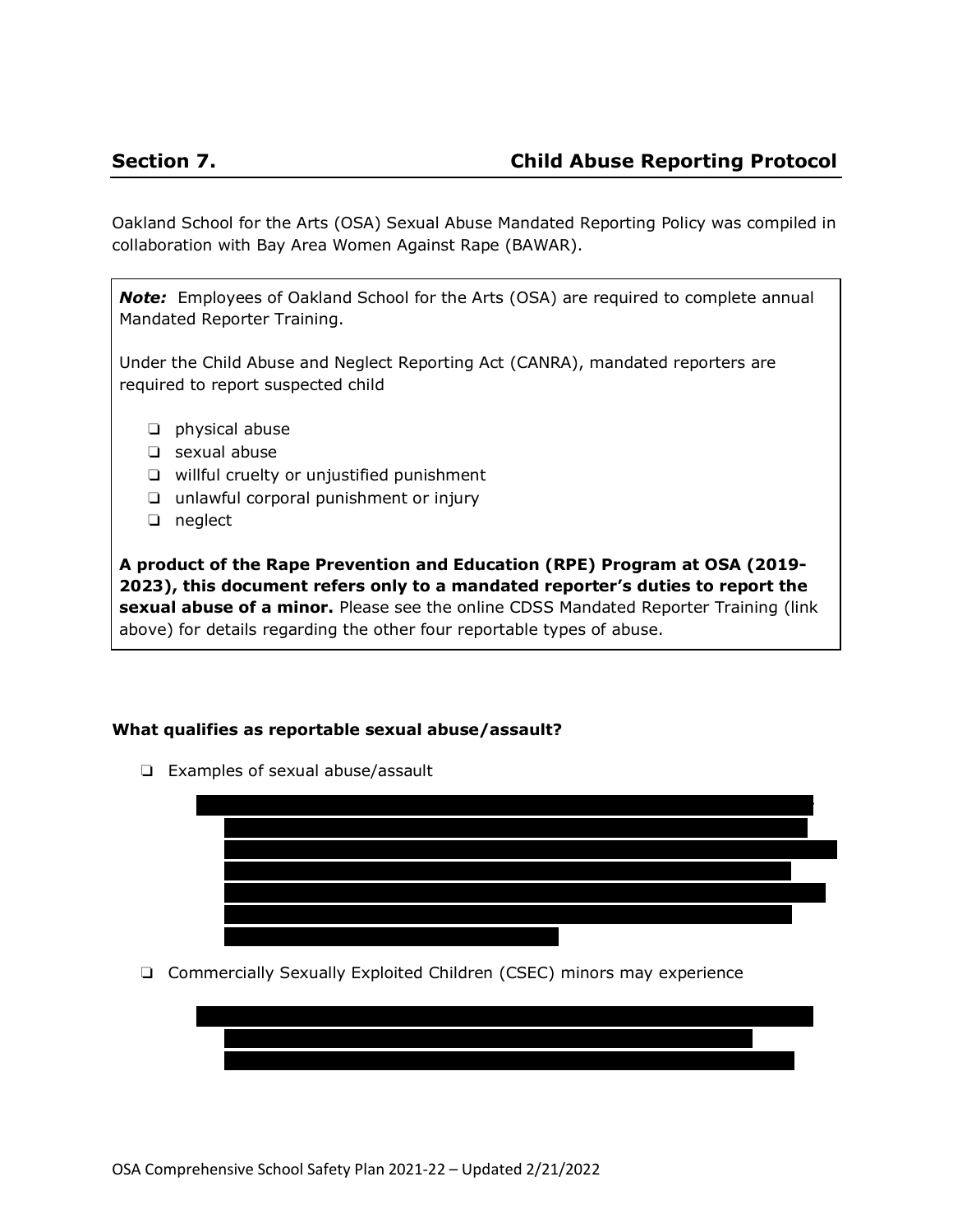# **Section 7. Child Abuse Reporting Protocol Continued**

involving obscene sexual conduct; stripping; erotic massage; phone sex lines;

#### **What do I need to know to report?**

- ❏ Only suspicion of sexual abuse is necessary to make a report (you do not need confirmation of the abuse)
- ❏ If there are two or more mandated reporters aware of same situation, only one report is necessary

### **How do I report?**

- ❏ Report to OSA administration by notifying Dean of Students Anna DeRoos and/or Principal Katy Zaugg
- ❏ Call Alameda County Department of Child Protective Services (CPS) immediately or as soon as possible at (510) 258 1800
- ❏ Complete a written report via the California Suspected Child Abuse Report (SCAR) form 8572 within 36 hours
	- ❏ https://oag.ca.gov/sites/all/files/agweb/pdfs/childabuse/ss\_8572.pdf?
	- ❏ For SCAR form you will need
		- ❏ Reporting party information (you)
		- ❏ Victim information
		- ❏ Involved party information
		- ❏ General incident information

#### **What protections do I have as a mandated reporter?**

- ❏ Immunity is granted to mandated reporters (you are not civilly or criminally liable)
- ❏ Child Welfare Services (CWS) and/or local law enforcement will likely need your name for the report, but your identity can usually be kept confidential within those agencies/anonymous to the general public (unless subpoenaed to testify)
- ❏ State laws don't require parent notification
	- ❏ You are not obligated to disclose any information to parents or another party (besides OSA administration, CWS, and/or local law enforcement agency) after making a report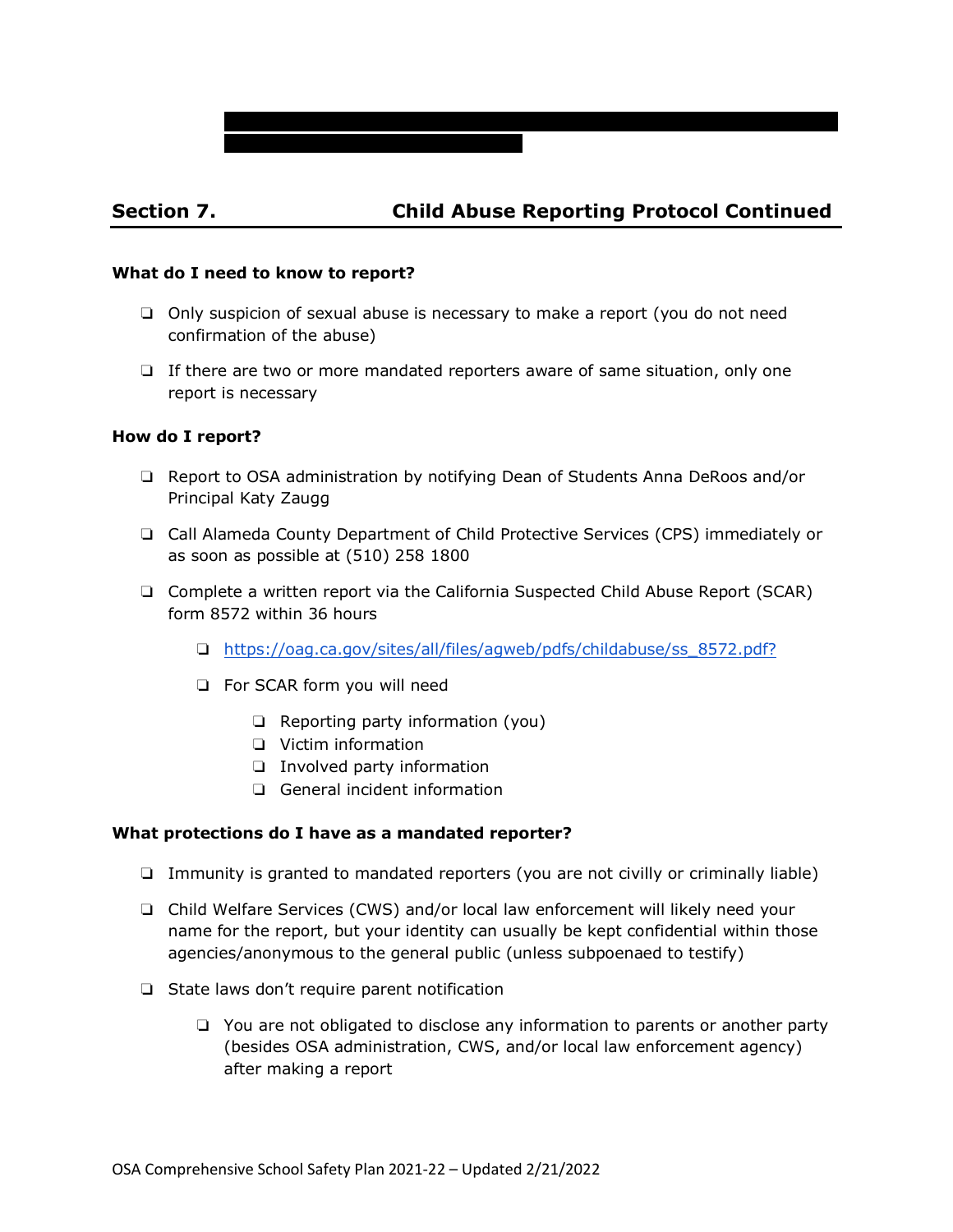#### **What will happen after I make a report?**

Child Welfare Services (CWS) or local law enforcement will investigate

- ❏ They will classify the report as 1) unfounded, 2) substantiated, or 3) inconclusive
- ❏ It often takes 3-10 days for CWS to investigate if the child is not in immediate danger

### **What do I need to know when talking to a minor about a disclosure of sexual abuse?**

- ❏ Make your mandated reporting duties known to all students prior to any disclosures if possible - some teachers put a sentence about this in their syllabus, or create signs that say "ask me what it means to be a mandated reporter" for their classrooms
- ❏ Tell the minor you are glad they informed you and you are sorry about what happened
- ❏ Monitor your own responses/ reactions
- ❏ Let the minor know it's okay to talk to you about it
- ❏ Assure that the abuse was not the minor's fault
- ❏ Allow them to speak in a free and open manner
- ❏ Do not ask leading questions
- ❏ Reinstate that you believe the minor
- ❏ Make no promises or guarantees about what will happen
- ❏ Give the minor some sense of next steps (tell them what making a report looks like, ask them how updated they'd like to be, what support they need, etc.)
- ❏ Do not subject the minor to multiple interviews or become an investigator (collect only basic information that the minor shares willingly)

### **Do I need to report "consensual" sex between minors?**

❏ The age of consent in California is 18, so no sex between minors is legally consensual. However, sex between minors that feels consensual to both parties does not necessarily need to be reported by mandated reporters. Please see the relevant age gap provisions: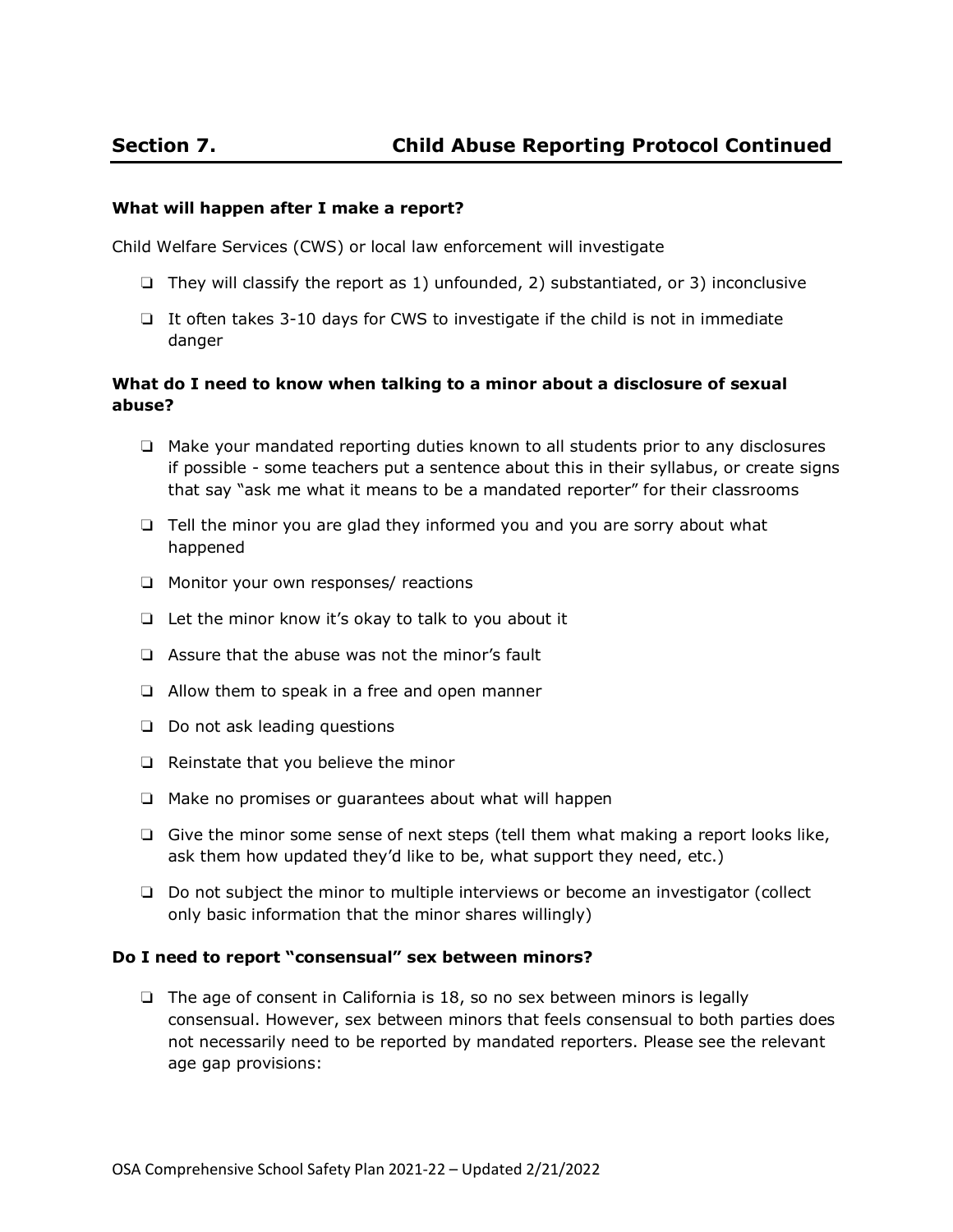# **Disciplinary & Restorative Practices**

# **Section 1.** Section 1.

The goal of the OSA discipline program is to ensure that student behavior supports an environment in which academic achievement and artistic excellence can flourish. OSA staff will communicate these expectations regularly at student meetings and assemblies. Our application of "discipline" is not simply intended to deliver punishments for breaking rules, it is founded on the practice of community building, self-assessment, and self-discipline.

The assumption is that most minor disruptive behavior and consequences are handled by the classroom teacher, and that students are referred to the Dean or Principal when they do not meet classroom expectations and procedures.

In the event a student's behavior is deemed dangerous, the appropriate faculty and staff will be notified via text or email.

# **Section 2. Restorative Practices**

Restorative Practices, when broadly and consistently implemented, will promote and strengthen positive school culture and enhance pro-social relationships within the school community. Restorative practices allow for a shift in practice that results in a culture which is inclusive, builds fair process into decision-making practices, and facilitates students learning to address the impact of their actions through an approach that allows for true accountability, skill building, cooperation, and mutual understanding.

Some Restorative Practices used by teachers are (but not limited to):

- ❏ Conference with student
- ❏ Phone call home
- ❏ Parent conference
- ❏ Move a student's seat
- ❏ Meeting at lunch
- ❏ Staying after class
- ❏ After school detention
- ❏ Conference with Dean/Principal
- ❏ Confiscation of electronic device

Some common consequences used by the Dean or Principal are (but not limited to):

- ❏ After school/Saturday detention
- ❏ In school suspension
- ❏ Parent conference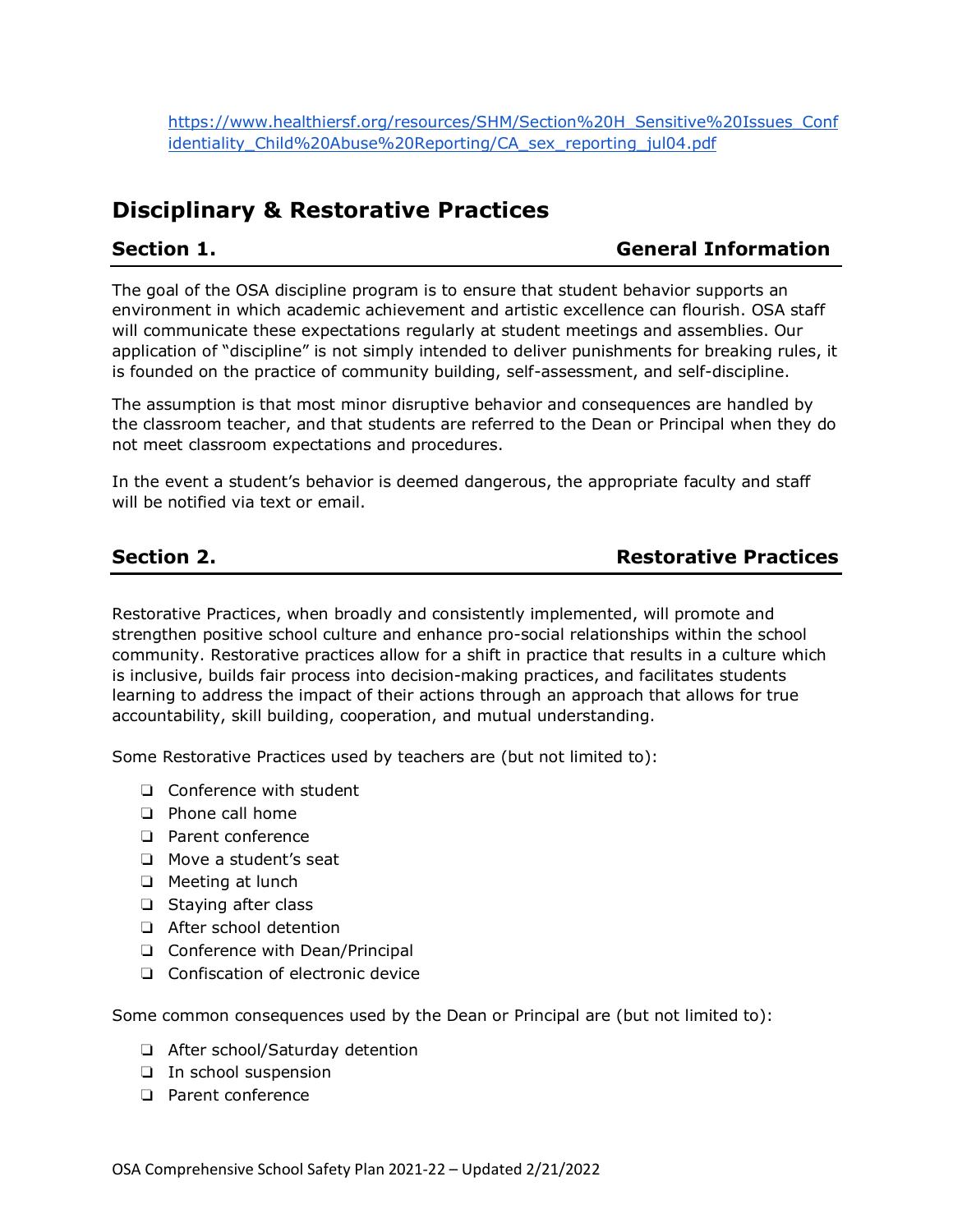- ❏ Behavior Improvement Plan
- ❏ Student Contract
- ❏ Community Service Hours
- ❏ Restorative Circle

# **Section 3. Grounds for Disciplinary Action**

All students are subject to disciplinary action when involved in any of the acts listed below while the student is on school grounds or at a school activity, during lunch time (on or off campus), or while the student is going to or coming from school, home, or a school activity.

The following are grounds for any disciplinary action

- ❏ Disrupting school activities or otherwise willfully defying the valid authority of supervisors, teachers, administrators, or any other school personnel in the performance of their duties
- ❏ Engaging in a direct or indirect verbal or digital assault that leaves any member of the community feeling demeaned, degraded, or at risk for further assault or taunting
- ❏ Causing, attempting to cause, encouraging others to cause, or threatening to cause, physical injury to another person or themselves 18
- ❏ Use of racial, sexual orientation/identification or slurs and/or derogatory language towards or about other's physical, mental or emotional ability status
- ❏ Habitual tardiness
- ❏ Violating classroom rules established by teachers
- ❏ Committing an obscene act or engaging in profanity or vulgarity
- ❏ Intentional deception (i.e. cheating, plagiarism, or forgery)
- ❏ Cutting classes and/or school activities and leaving class or campus without authorization
- ❏ Possession or distribution of lewd or obscene images/material
- ❏ Inappropriate, excessive public displays of affection
- ❏ Violation of the Computer Use Policy
- ❏ Sexual harassment of any kind
- ❏ Sexual misconduct, consensual or not
- ❏ Violation of the Dress Code
- ❏ Unauthorized use of electronic devices
- ❏ Gambling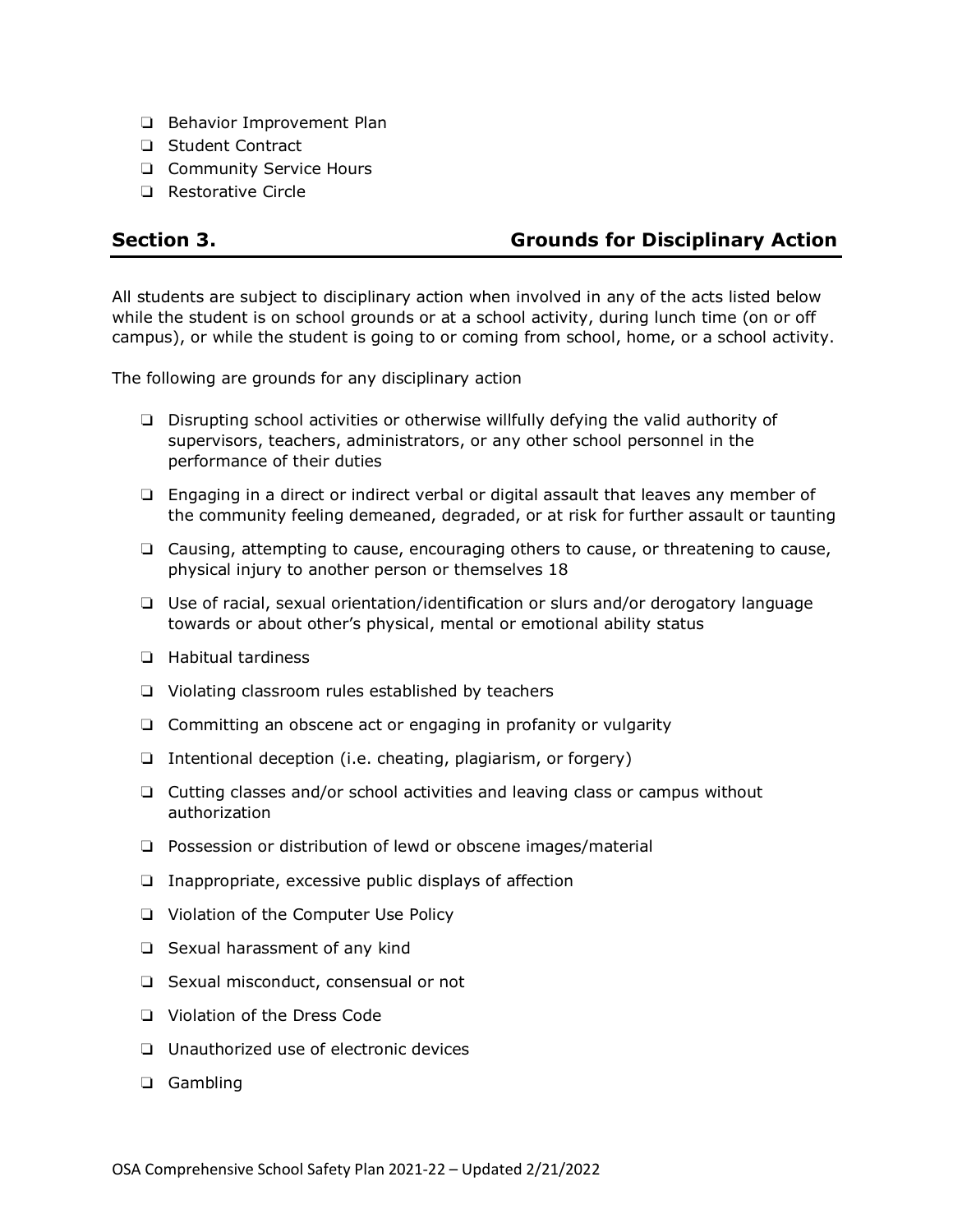- ❏ Vandalism and property damage
- ❏ Theft, robbery, burglary
- ❏ Truancy

# **Section 4.** Anti-Bullying Policies

Acts of bullying are to be reported to the Dean of Students or School Counselors. An investigation process and possible disciplinary action(s) will begin after an incident report is completed. Students and families are prohibited from retaliation against anyone who reports suspected bullying.

OSA's Bullying Prevention Policy is also available on the OSA website; www.oakarts.org

# **Section 5. Suspension & Expulsion Policies**

The following may result in suspension or expulsion from OSA

- ❏ Behavior
	- ❏ Any behavior constituting a clear and present danger to the lives, safety, or health of students or school personnel
- ❏ Violence
	- ❏ Willfully using force or violence upon another person that results in a serious injury
- ❏ Distribution of Controlled Substances
	- ❏ The offering of controlled substances for use by another person, whether or not money has changed hands
- ❏ Weapons & Contraband Possession/Distribution
	- ❏ Possessing, selling or otherwise furnishing any firearm, knife, explosive or other dangerous object
- ❏ Property Violation/Damage
	- ❏ Stealing or attempting to steal school property or private property
	- ❏ Knowingly receiving stolen school property or private property
	- ❏ Graffiti (including possession of spray cans or markers)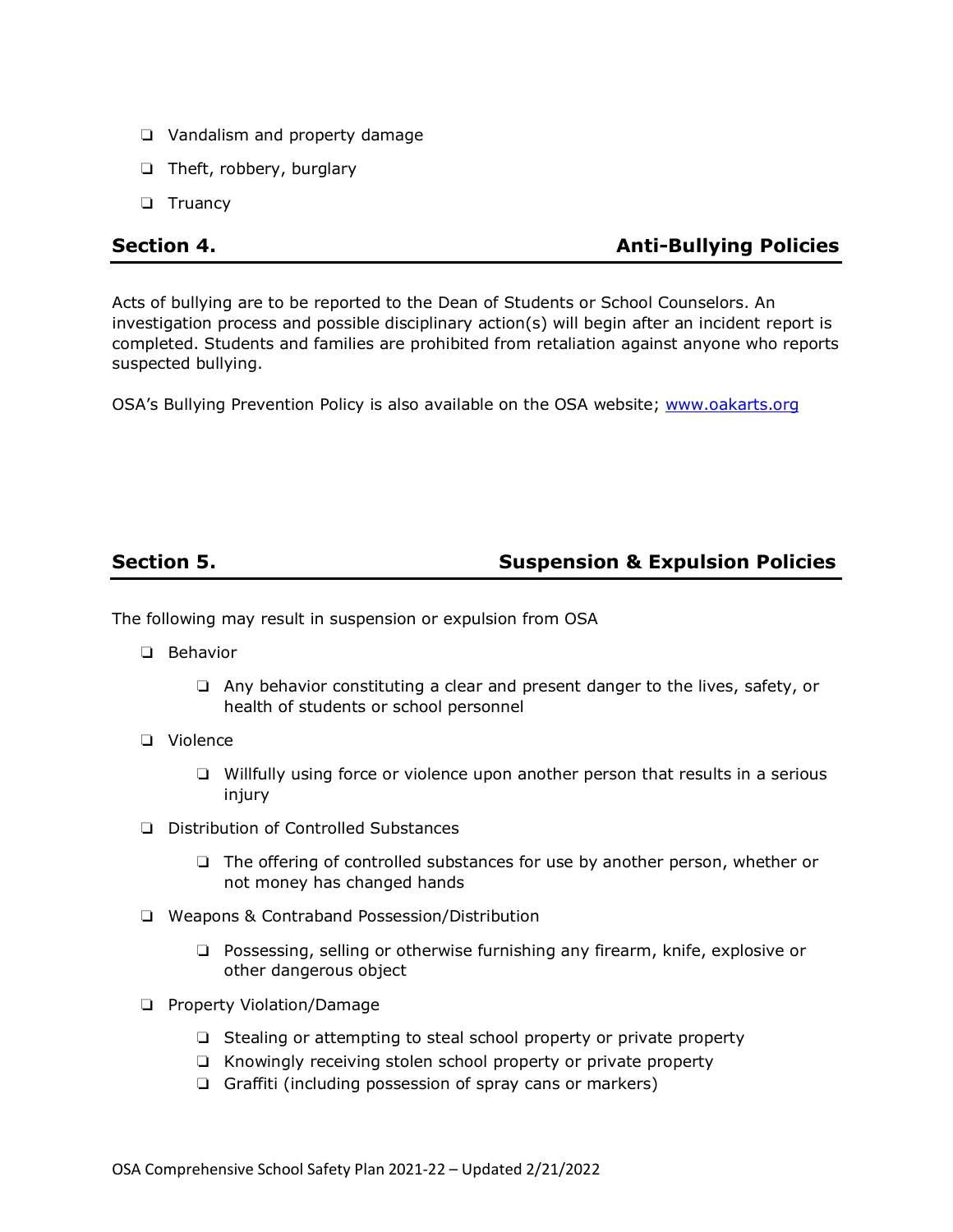- ❏ Engraving or gauging property
- ❏ Unauthorized use of school keys
- ❏ Possessing or attempting to explode or ignite a destructive device, explosive, fireworks, or firecracker
- ❏ Trespassing
- ❏ Arson

### ❏ Harassment/Assault

- ❏ Committing or attempting to commit robbery or extortion
- ❏ Causing or attempting to cause damage to school property or private property
- ❏ Committing or attempting to commit sexual assault or committing sexual battery
- ❏ Harassing, threatening or intimidating a pupil who is a complaining witness or witness in a disciplinary proceeding for the purpose of preventing the pupil from being a witness or retaliating against the pupil for being a witness, or both
- ❏ Cyberbullying or harassment through social media
- ❏ Committing sexual harassment
- ❏ Causing, attempting or threatening to cause hate violence
- ❏ Intentionally engaging in harassment, threats or intimidation against another pupil which is severe enough to disrupt the other pupil's class work or creates substantial disorder, or invades the rights of a pupil or a group of pupils by creating an intimidating or hostile educational environment; bullying
- ❏ Making terrorist threats against school officials or school property
- ❏ Hazing
- ❏ Discrimination/Harassment/Intimidation/Bullying

Oakland School for the Arts prohibits unlawful discrimination against any protected group as identified under Education Code 200 and 220, and Government Code 11135, Section 504 of the Rehabilitation Act, the Americans with Disabilities Act, Title 9, and AB 9: Seth's Law. The Governing Board prohibits unlawful discrimination, harassment, intimidation, or bullying based on the actual or perceived characteristics of disability, gender, gender identity, gender expression, nationality, race or ethnicity, religion, sexual orientation, or association with a person or group with one or more of these actual or perceived characteristics. This policy applies to all acts related to school activity or school attendance occurring within the school under the jurisdiction of Oakland School for the Arts. Violation of this policy is grounds for any disciplinary action.

- ❏ Process for receipt and investigation of complaints regarding discrimination, harassment, intimidation, or bullying:
	- ❏ § If school personnel witness an act of discrimination, harassment, intimidation, or bullying, he or she shall take immediate steps to intervene when safe to do so.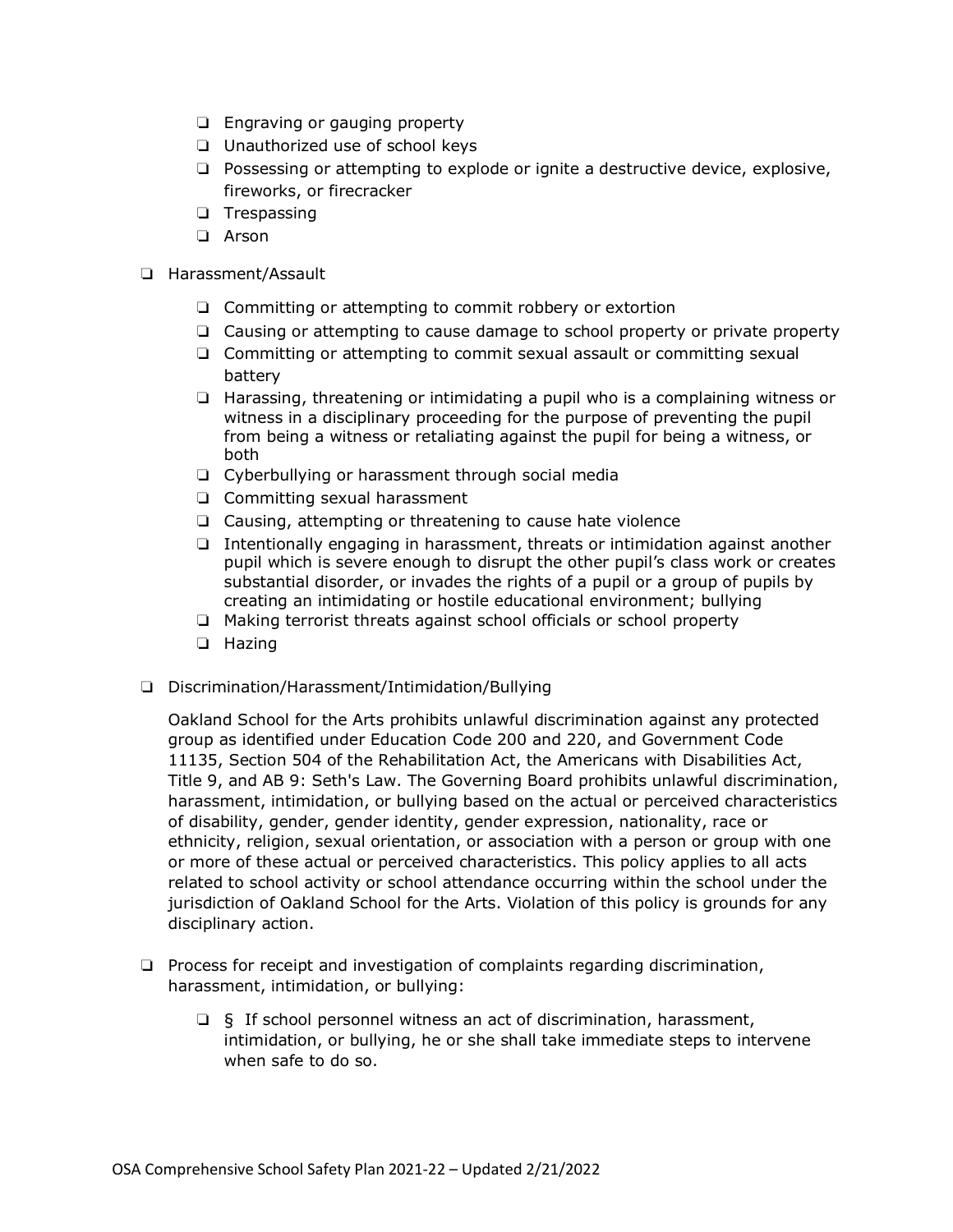- ❏ Complaints lodged by students, parents, or staff will trigger an investigation by the school principal or his/her designee. A decision or report will be communicated to the complainant within 60 calendar days from the receipt of the complaint. The 60-day timeline may be extended with written agreement of the complainant. The investigation will be conducted in accordance with Section 4600-4695.
- ❏ Oakland School for the Arts prohibits any form of retaliation against any complainant or witness in the complaint process, and will take necessary steps to ensure that the identity of the complainant(s) and witness(es) alleging discrimination, harassment, intimidation, or bullying will remain confidential, as appropriate. - If the complainant disagrees with the school's resolution, he or she is entitled to an appeal. Appeals may be made to the school principal.

# **Section 6.** Section 6. Section 6. Section 6. Section 6. Section 6. Section 6. Section 6. Section 6. Section 6. Section 6. Section 6. Section 6. Section 6. Section 6. Section 6. Section 6. Section 6. Section 6. Section 6.

The Executive Director shall have the ultimate authority to determine appropriate disciplinary action. Direct appeals go to the OSA Board of Directors.

- ❏ In-School Service
	- ❏ As part of the school's disciplinary program, students may be required to complete assigned tasks on campus to benefit the school community
- ❏ Detention
	- ❏ When a student is assigned a detention they are to report to the designated faculty or staff member where they will work on assigned tasks
- ❏ Suspension
	- ❏ When suspended, students are denied the right to attend classes and any school-related activities, or to access the campus for the designated period of time. Parents may be required to participate in a conference with school administration prior to the student's return to school. In the case of short suspensions, and/or first-time suspensions, this could take place as a phone conversation. For longer term or repeat suspensions families will be required to meet in person with a school administrator before the student will be allowed to return to the campus. This conversation will include a specific discussion of the student's offense and the terms of the contract the student may be asked to sign prior to returning to the school. The time allowed to make up missed work will be equivalent to the length of the suspension. For example, a student suspended from school for three (3) days must make up missed work within three (3) days of his/her return to school. Students are required to complete all assignments and tests missed during any period of suspension.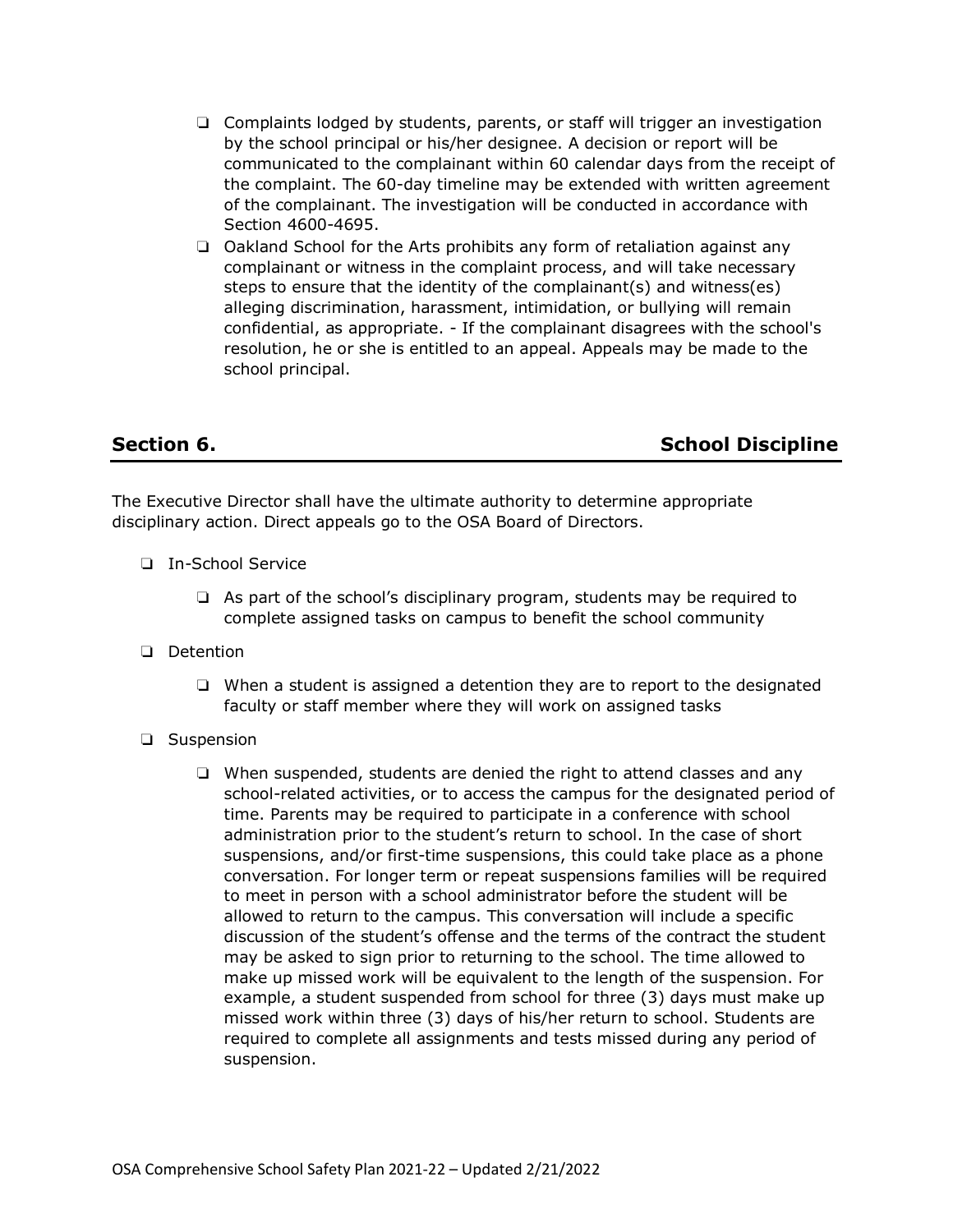- ❏ Behavior Improvement Plans
	- ❏ Behavior improvement plans may be used when a student has repeatedly broken school rules and needs to be monitored by a school administrator. Families will be part of the development of the contract. Such plans may include certain stipulations that the student will be required to meet. Failure to follow the guidelines of the plan may result in loss of school privileges as well as restrictions on performance privileges.
- ❏ Emergency Situations
	- ❏ A student may be suspended without a conference if the Principals or designee determines that an emergency situation exists. An emergency situation is defined as a situation determined by the Principals or designee to constitute a clear and present danger to the lives, safety or health of pupils or school personnel. In such situations, the school also reserves the right, with or without contacting parents, to notify local police and allow them to proceed as they deem necessary. If a pupil is suspended without a conference prior to suspension, both the parent/guardian/caregiver and the pupil shall be notified of the pupil's right to such a conference and the pupil's right to return to school for the purpose of a conference. The conference shall be held within two (2) school days, unless the pupil waives this right or is physically unable to attend for any reason including, but not limited to, incarceration or hospitalization. The conference shall then be held as soon as the pupil is physically able to return to school for the conference.
- ❏ Expulsion and Disciplinary Hearing
	- ❏ Violations of the OSA behavior policy will be handled by the school administration, specifically the Principal and/or Dean of Students. When discipline is warranted that reaches the level of suspension or expulsion, OSA will develop written reports and statements that will be delivered to the family at a formal meeting, which shall also include the student. Students who have been removed from the educational environment for any reason shall be provided with academic work and will be given full credit for completed work. This exclusion will be at the discretion of the Executive Director of the School.

Should a situation occur that reaches the level of expulsion as defined in the student handbook, the Executive Director will prepare a report that will be presented to the OSA Board of Directors in a closed session at the first available board meeting. The OSA Board will make the final determination regarding the disposition of the student. Oakland Unified School District will be informed of the outcome of any such hearing.

Prior to suspension and/or expulsion, the student and the student's family will be provided with full due process. This means having the opportunity to communicate any information regarding the incident to the school authorities undertaking the investigation, access to all materials and documents related to the case, and full knowledge of all procedures put into motion and the possible outcomes of those procedures. Due process shall also include written notice of the specific circumstances surrounding any disciplinary action and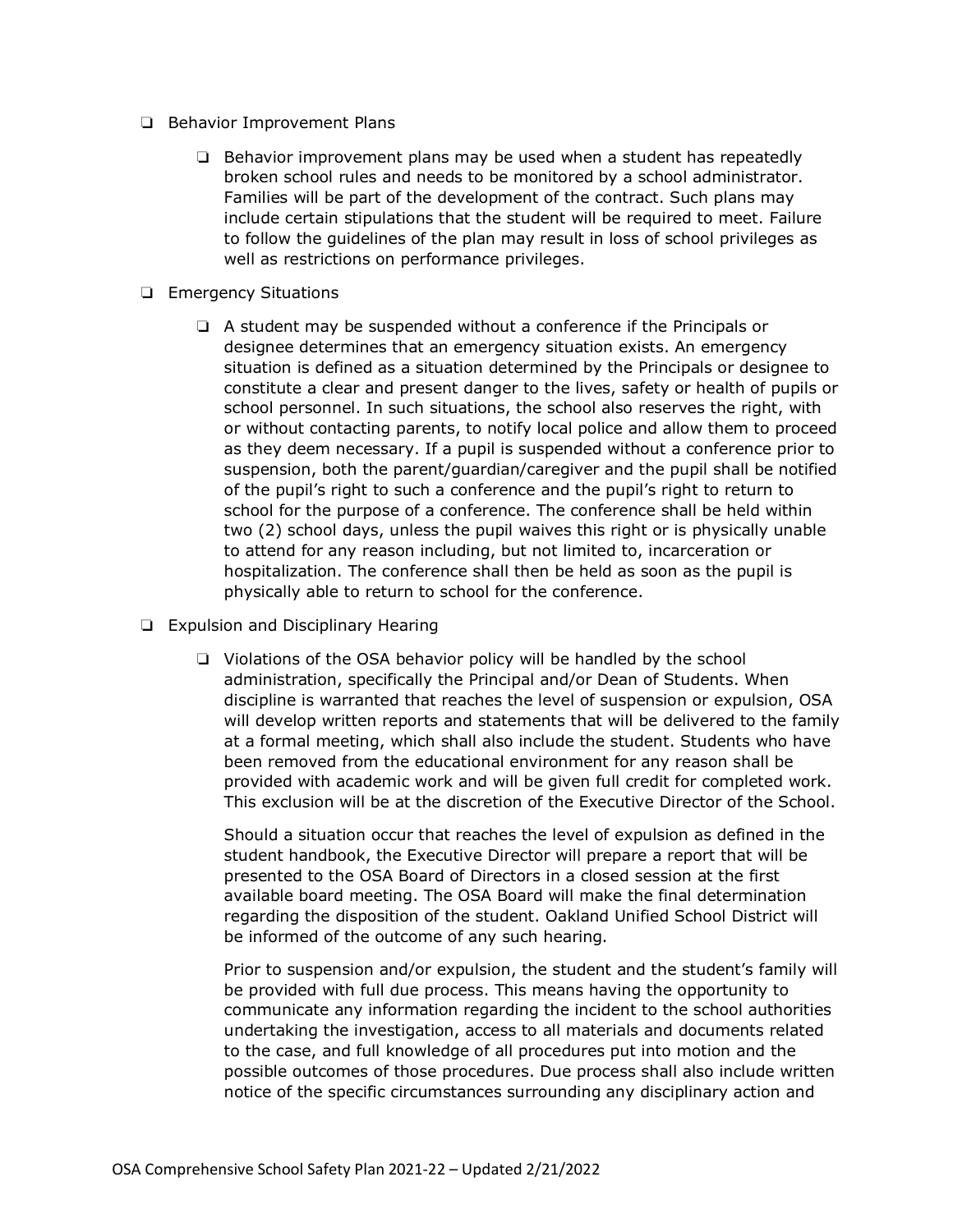the opportunity to respond to any allegation. Prior to the formalization of any suspension or expulsion proceeding, the student and the student's family will have the right to meet with the Executive Director of the school and/or the Director's Designee. Student and parent will have the right to inspect all evidence related to the allegation. The burden of proof will be on the school to present evidence that demonstrates a specific rule or provision has been violated. Notice shall be assumed implicit where the violation is of such egregious nature that it breaks state or federal law or recklessly endangers the safety of the school, the students or the OSA staff.

- ❏ Student/Family Notification Requirements
	- ❏ Each stage of a disciplinary proceeding requires timely notification of student/family:
		- ❏ Notice of Suspension

Written or verbal notice informing the student/family of the student's name, date of offense, offense, and length of suspension. Notice of Extension to Suspension Pending Expulsion -- If the school decides to pursue an expulsion, written or verbal notice informing the student/family that the student's suspension has been extended until the hearing date.

❏ Notice of Expulsion Hearing

Written notice which informs the student/family of the time, date and location of the expulsion hearing as well as their due process rights and their right to appeal the scheduled date. The charter school will provide the notice of expulsion to the OUSD Office of Charter Schools (OCS) at the same time as family notification so that an OCS representative may attend the hearing.

The Notice of Hearing shall include, at a minimum

- ❏ The date and place of the hearing
- ❏ A statement of the specific facts and charges upon which the proposed expulsion is based
- ❏ A copy of the school's disciplinary rules that relate to the alleged violation
- ❏ Notice to parents of their obligation to inform a new school district in which the student enrolls of his or her status with the charter school (Education Code section 48915.1(b))

Notice of Decision/Expulsion

❏ A written document which informs the student/family of the outcome of the expulsion hearing. If the student has been expelled, the notice should include all elements outlined in the Expulsion Documentation Requirements section of this policy.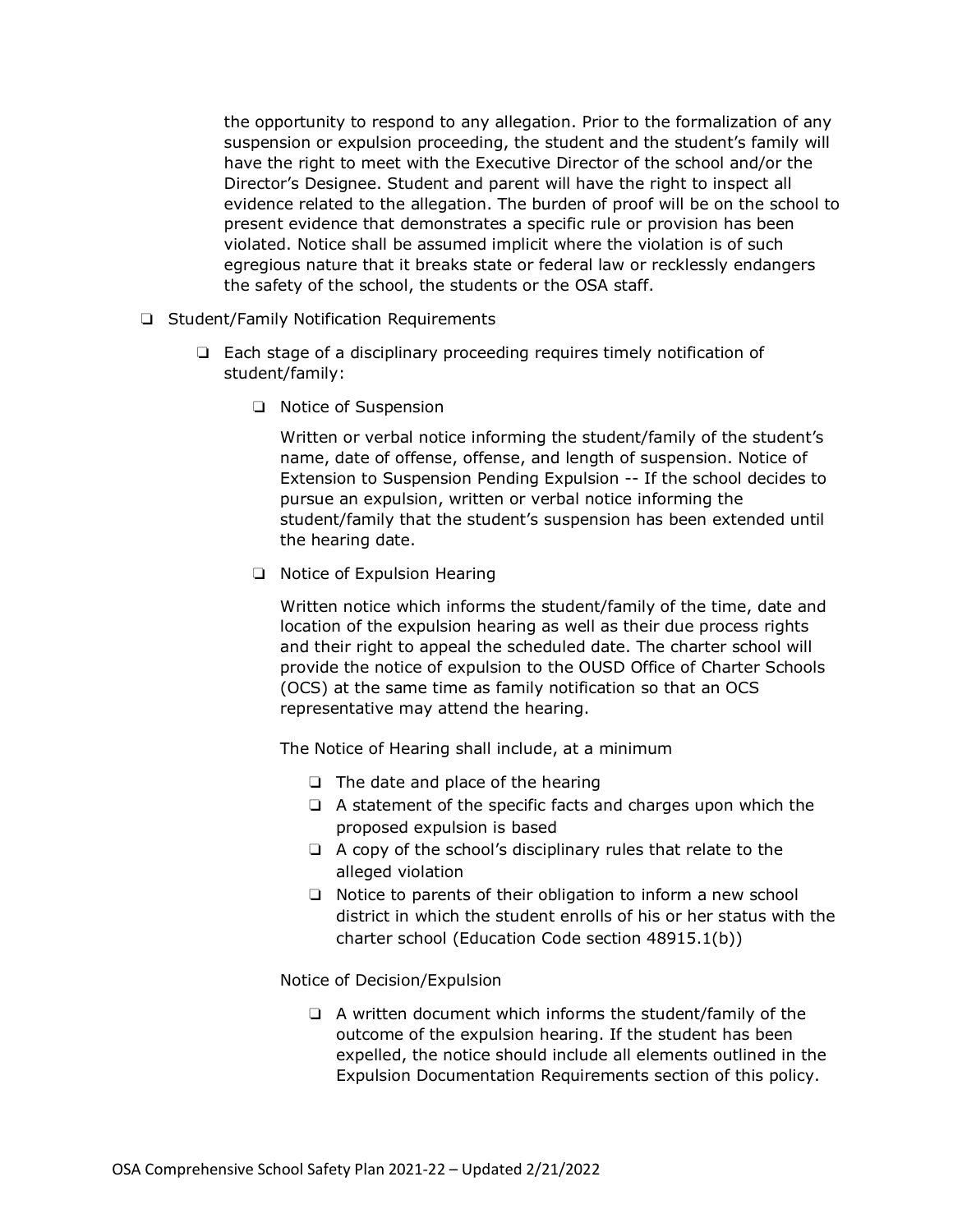- ❏ The recommended practice for OUSD-authorized charter schools is to provide student/families with a notice of expulsion hearing no less than 10 calendar days prior to the hearing and to conduct the expulsion hearing within 30 days of the expellable offense, barring an extension mutually agreed upon by student/family and school.
- ❏ Discipline matters that involve students with IEPs or 504 plans shall conform to all applicable state and federal laws. Fair hearing practices and mediation processes, where appropriate, will be adhered to. Student Study Teams and IEP Teams may be involved in this process as well in order to determine how to best meet the needs of the student and family while still following applicable laws and regulations related to discipline violations.

### ❏ Disciplinary Records

- ❏ The State of California requires the school to specifically identify each suspension or expulsion of a student, by the offense committed, in all of the student's appropriate official records. This record must be sent to any school in which the student subsequently enrolls. The State also allows for the suspension of any order to expel for a period not more than one calendar year, as well as the expunging of records provided that the student successfully completes a rehabilitation program that is deemed appropriate by the school Principal.
- ❏ Law Enforcement and Social Services
	- ❏ Upon presentation of proper identification to the Principal or designee, police officers and social workers have the authority to remove students from school premises. OSA staff shall take immediate steps to notify the parent or relative of the minor regarding the release of the minor to the officer or social worker, and the place where the minor is reportedly being taken, except when a minor has been taken into custody as a victim of suspected child abuse. In those cases, the school official shall provide the police officer or social worker with the address and telephone number of the minor's parent.
- ❏ Due Process Rights
	- ❏ In applying the discipline policies, all school staff members are expected to treat all students in a consistent, fair and equitable manner and to assure due process for all students. Parents and students have the following rights:
		- ❏ Be informed of the policies and rules governing student conduct and discipline
		- ❏ Be informed of charges of misconduct and the evidence used as a basis for the charges
		- ❏ Present his/her version of the facts and any supporting evidence or testimony to the appropriate school administrator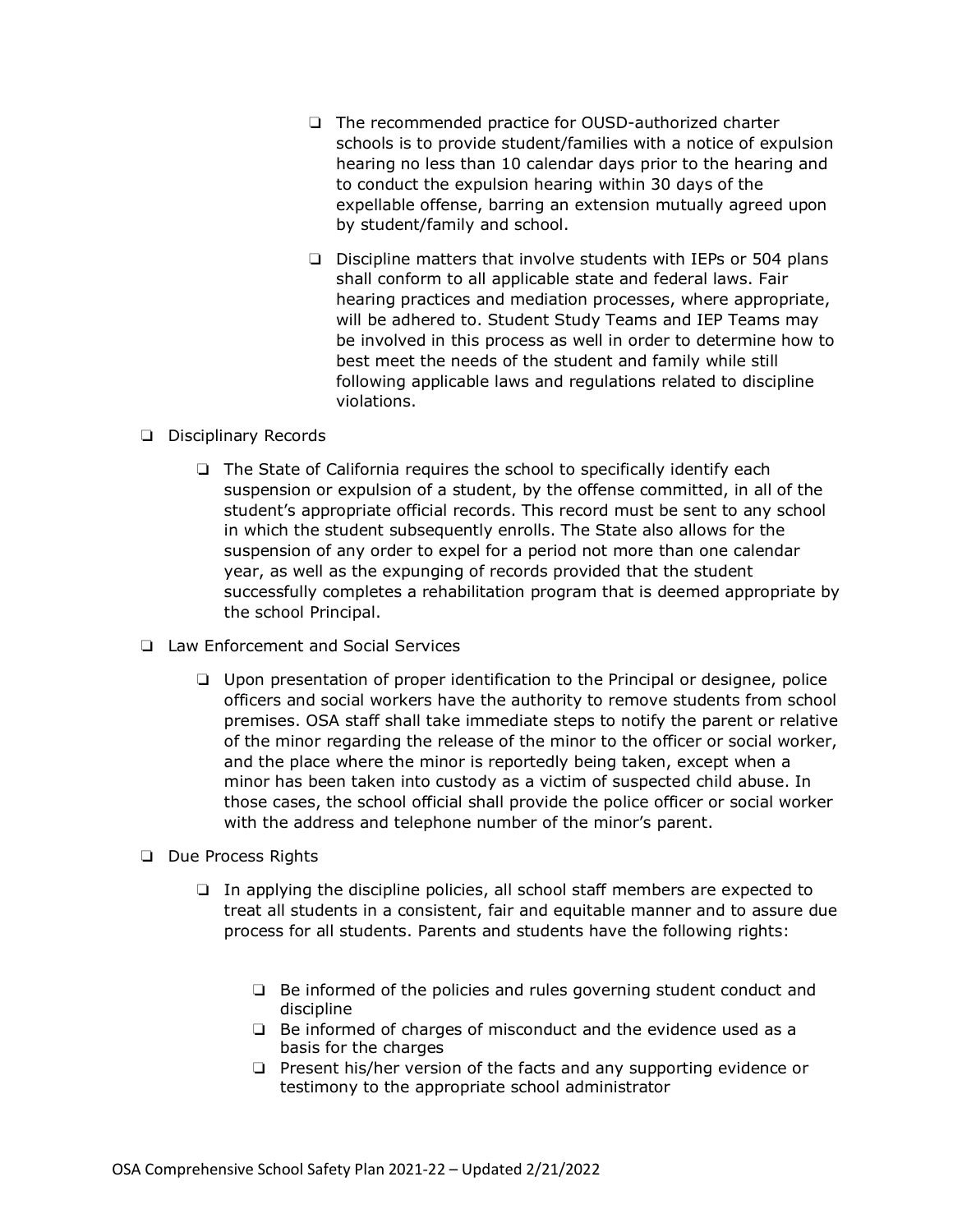- ❏ Have a conference with school staff
- ❏ Be notified in advance of any disciplinary hearings
- ❏ Call witnesses, and appear and be represented in disciplinary hearings
- ❏ Liability for Damages and Losses
	- ❏ Parents or guardians are liable for all the damages caused by the willful misconduct of their minor children that result in damage or injury to school staff, volunteers, students or property. OSA may withhold from students and parents the grades, diplomas or transcripts of the student responsible until such damages are paid or the property is returned. Restitution could include voluntary work/service to the school in lieu of monetary payment.
- ❏ Prevention of Injury
	- ❏ A school employee may use an amount of force that is reasonable and necessary to quell a disturbance threatening physical injury to a person or damage to property for the purpose of self-defense or to obtain possession of weapons or other dangerous objects within the control of the pupil.

# **Section 7. Sexual Harassment Prohibition Policy**

OSA is revamping a comprehensive Sexual Harassment and Teen Dating Violence policy. Additionally, more information on the effect of the recent Title IX rules on OSA's policy is forthcoming.

❏ OSA SEXUAL MISCONDUCT STATEMENT

Oakland School for the Arts (OSA) is committed to creating and sustaining an educational environment in which students, faculty, and staff can thrive in an atmosphere that is open, healthy, safe, and supportive. In alignment with this commitment and in interest of adhering to federal and state law requirements, OSA aims to establish an environment where there is no tolerance for sexual misconduct and sexual violence as these types of actions are damaging and traumatic to the victims and have no place in our school community. OSA will take any and all action needed to prevent, correct, and discipline behavior that violates this standard of conduct. Due diligence will be used to ensure the disciplinary review and any appropriate action be taken as expeditiously as possible. OSA will make diligent efforts to educate students in regards to sexual misconduct, train staff in appropriately addressing sexual misconduct, and provide assistance and support to victims of sexual misconduct in a consistent and sensitive manner. This policy is applicable regardless of sexual orientation and/or gender identity of individuals engaging in sexual activity.

❏ TITLE IX AND SEXUAL HARASSMENT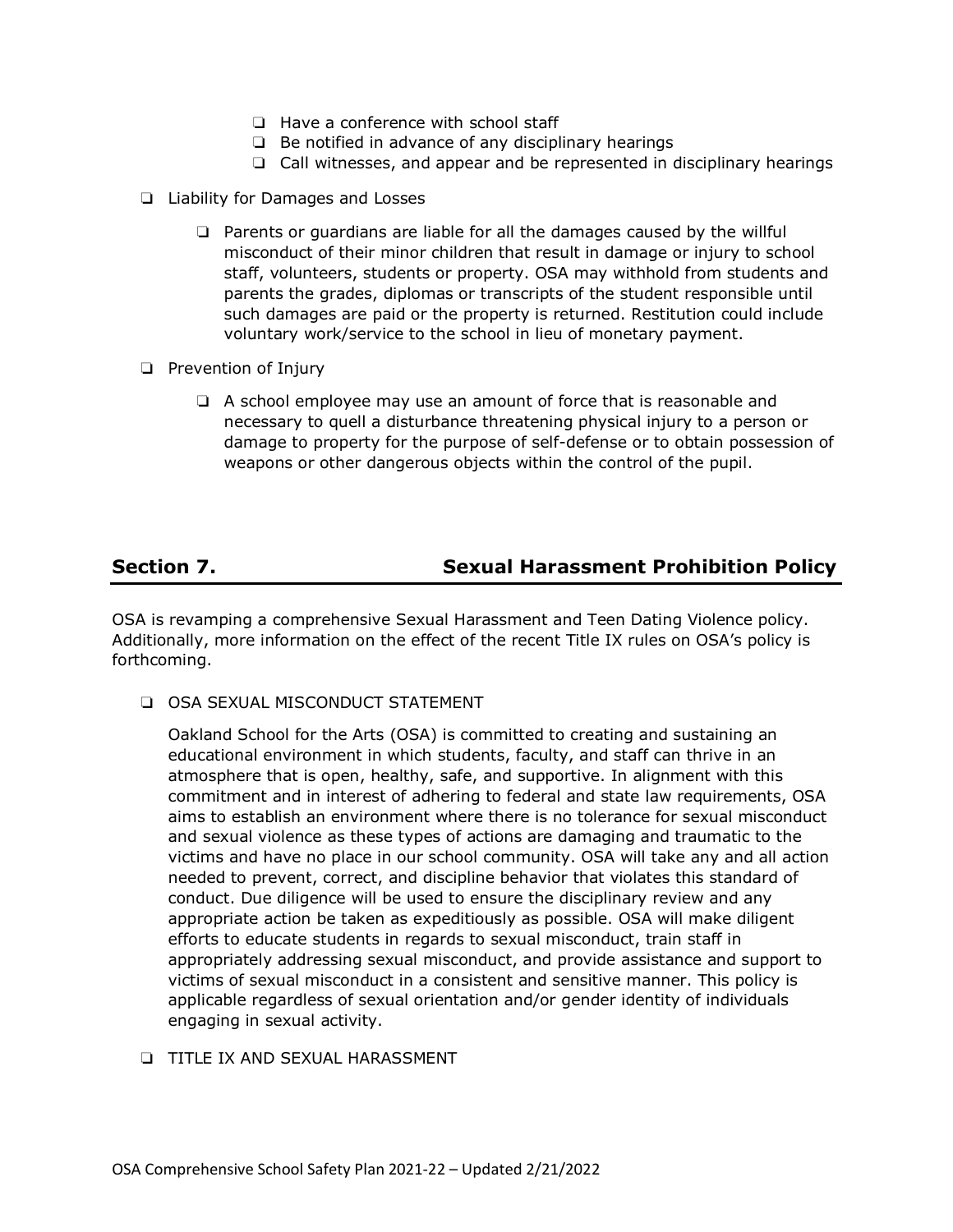As of 2020, Title IX of the Education Amendments of 1972 defines sexual harassment by three types of sexual misconduct:

- ❏ Any instance of quid pro quo harassment by a school's employee
- ❏ Any unwelcome conduct that a reasonable person would find so severe, pervasive and objectively offensive that it denies a person equal educational access
- ❏ Any instance of sexual assault (as defined in the Clery Act), dating violence, domestic violence, or stalking as defined in the Violence Against Women Act (VAWA).

These acts, when reported, will trigger Title IX investigations by the OSA administration in accordance with federal law. Forms of sexual harassment not listed here may still be investigated by the OSA administration in accordance with California state law and OSA's sexual misconduct policy (see below).

❏ Sexual Misconduct Examples

Examples of types of conduct which are prohibited in the district and which may constitute misconduct include, but are not limited to:

- ❏ Unwelcome leering, sexual flirtations, or propositions
- ❏ Unwelcome sexual slurs, epithets, threats, verbal abuse, derogatory comments, or sexually degrading descriptions
- ❏ Graphic verbal comments about an individual's body, unwanted sexual comments or questions, or overly personal conversation or computergenerated images of a sexual nature
- ❏ Spreading sexual rumors
- ❏ Teasing or sexual remarks about students enrolled in a predominantly singlesex class or activity
- ❏ Massaging, grabbing, fondling, stroking, or brushing the body
- ❏ Touching an individual's body or clothes in a sexual way
- ❏ Impeding or blocking an individual's movements or any physical interference with school activities when directed at an individual on the basis of sex or gender expression
- ❏ Displaying sexually suggestive objects
- ❏ Sexual assault, sexual battery, or sexual coercion
- ❏ Sexual violence which is the perpetration of a sexual act on a person without their affirmative consent
- ❏ Electronic communication containing comments, words, or images described above
- ❏ Who Does the Policy Apply To?
	- ❏ Harassment by students
	- ❏ Harassment by administrators/teachers/staff
	- ❏ Harassment by volunteers or school visitors
- ❏ Reporting Sexual Harassment or Misconduct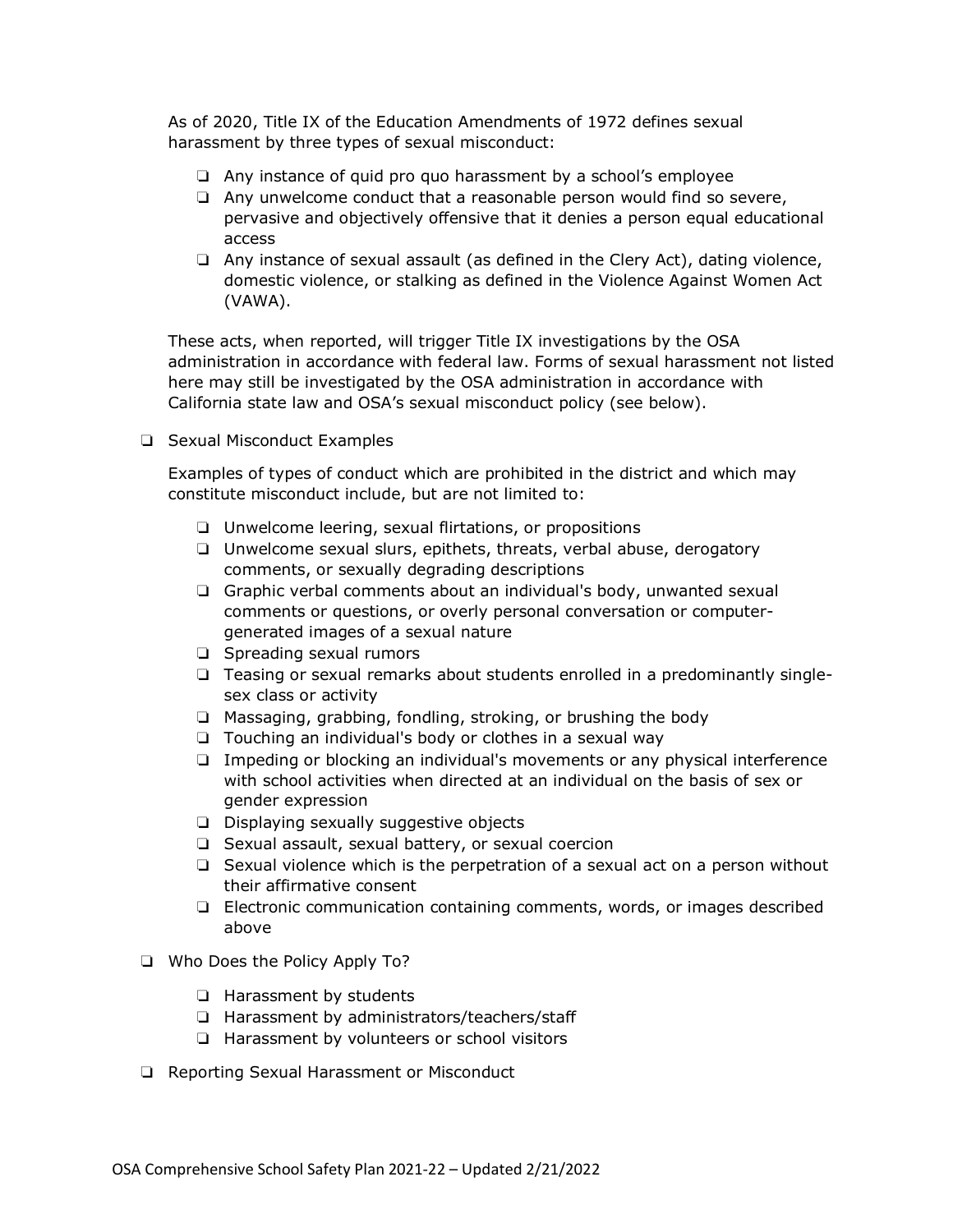Any student who believes that they have been subjected to sexual harassment by another student, an employee, or third party who has witnessed sexual harassment is strongly encouraged to report the incident to a teacher, an administrator or Title IX coordinator: Chief of Staff, email lcheatham@oakarts.org ; Tel: 510-873-8800

### ❏ Disciplinary Action

❏ Staff

A substantiated charge against an employee or agent of OSA shall subject such employee or agent to disciplinary actions which may include but are not limited to verbal warnings, letters of reprimand, transfers, suspension with or without pay, and dismissal.

#### ❏ Student

Upon investigation of a sexual harassment complaint, any student who engages in sexual harassment or sexual violence at school or at a schoolsponsored or school-related activity is in violation of this policy and shall be subject to disciplinary action. Restorative Practices will be implemented when possible. For students in grades 6-12, disciplinary action may include suspension and/or expulsion, provided that, in imposing such discipline, the entire circumstances of the incident(s) shall be taken into account. A substantiated charge against a student shall subject that student to disciplinary actions which may include but are not limited to verbal warnings, reprimands, counseling, suspension, or expulsion, consistent with the State Education Code and this handbook. (cf. 5144 - Discipline) (cf. 5144.1 - Suspension and Expulsion/Due Process) (cf. 5144.2 - Suspension and Expulsion/Due Process (Students with Disabilities))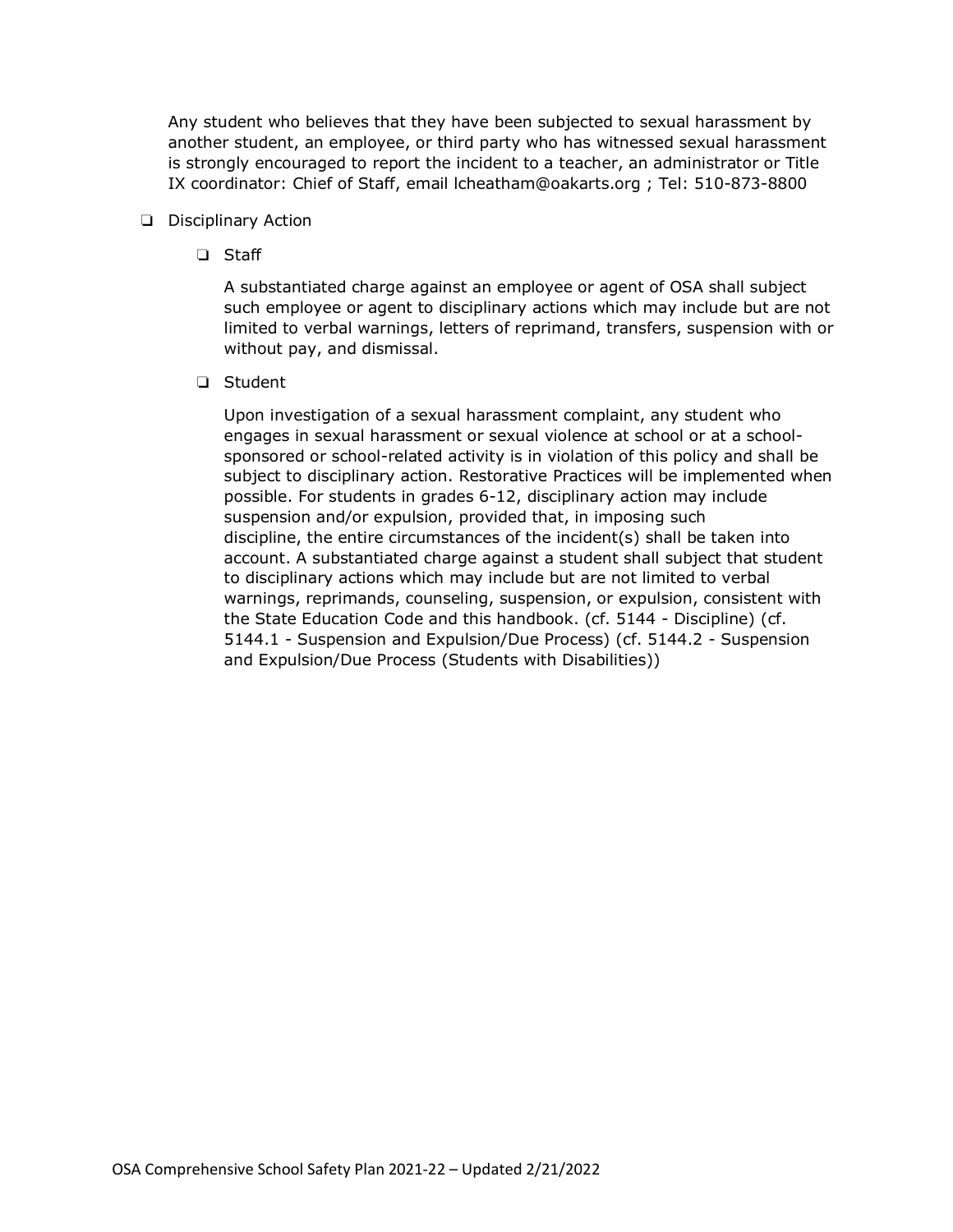The Governing Board of Oakland School for the Arts recognizes that suicide is a leading cause of death among youth and that an even greater amount of youth consider (17% of high school students) and attempt suicide (over 8% of high school students) (Centers for Disease Control and Prevention, 2015).

The possibility of suicide and suicidal ideation requires vigilant attention from our school staff. As a result, we are ethically and legally responsible for providing an appropriate and timely response in preventing suicidal ideation, attempts, and deaths. OSA acknowledges the school's role in providing an environment which is sensitive to individual and societal factors that place youth at greater risk for suicide and one which works to create a safe and nurturing culture that minimizes suicidal ideation in students.

Recognizing that it is the duty of Oakland School for the Arts to protect the health, safety, and welfare of its students, this policy aims to safeguard students and staff against suicide attempts, deaths and other trauma associated with suicide, including ensuring adequate support for students, staff, and families affected by suicide attempts and loss. As it is known that the physical, behavioral and emotional health of students greatly impacts school attendance and educational success, this policy shall be paired with other practices that support the emotional and behavioral wellness of students.

In an attempt to reduce suicidal behavior and its impact on students and families, the Oakland School for the Art's suicide prevention team (made up of the school social worker, school psychologist, an MFT and an MFTa) shall develop strategies for suicide prevention, intervention, and postvention, and the identification of the mental health challenges frequently associated with suicidal thinking and behavior. These strategies include professional development for all school personnel in all job categories who regularly interact with students or are in a position to recognize the risk factors and warning signs of suicide, including substitute teachers, volunteers, expanded learning staff and any other individuals in regular contact with students.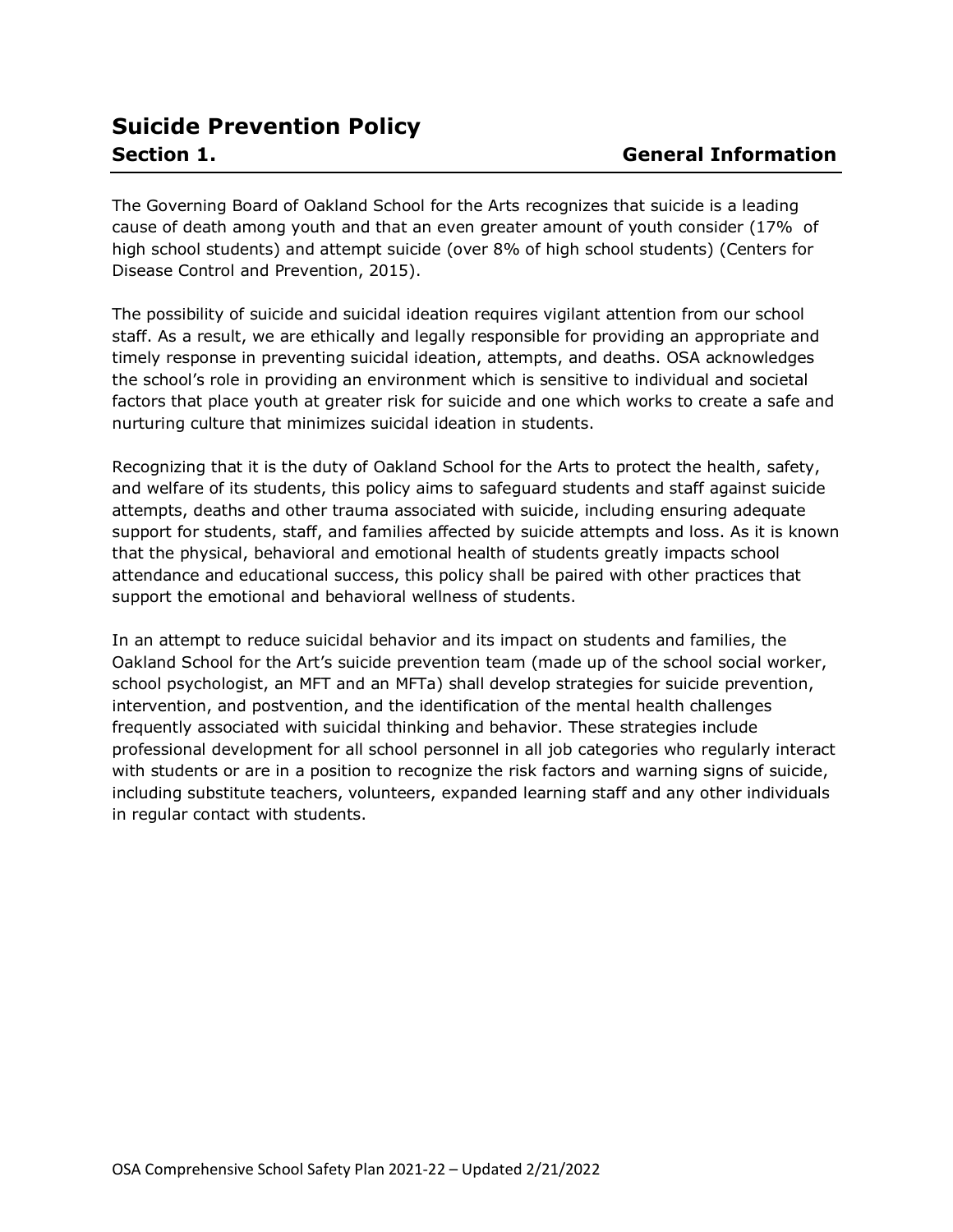Oakland School for the Arts suicide prevention team shall develop and implement preventive strategies procedures that include the following:



### ❏ Staff Professional Development

All Staff will receive annual professional development on risk factors, warning signs, protective factors, response procedures, referrals, postvention, and resources regarding youth suicide prevention. The professional development will include additional information regarding groups of students at elevated risk for suicide, including those living with mental and/ or substance use disorders, those who engage in self- harm or have attempted suicide, those in out-of-home settings, those experiencing homelessness, American Indian/Alaska Native students, LGBTQ (lesbian, gay, bisexual, transgender, and questioning) students, students bereaved by suicide, and those with medical conditions or certain types of disabilities. Additional professional development in risk assessment and crisis intervention will be offered to school employed mental health professionals.

❏ Youth Suicide Prevention Programming

Developmentally-appropriate, student-centered education materials will be integrated into the curriculum of all middle and high school health classes. The content of these age-appropriate materials will include: 1) the importance of safe and healthy choices and coping strategies, 2) how to recognize risk factors and warning signs of mental disorders and suicide in oneself and others, 3) help-seeking strategies for oneself or others, including how to engage school resources and refer friends for help. In addition, schools may provide supplemental small- group suicide prevention programming for students.

❏ Publication and Distribution

This policy will be distributed annually and included in all student and teacher handbooks and on the school website.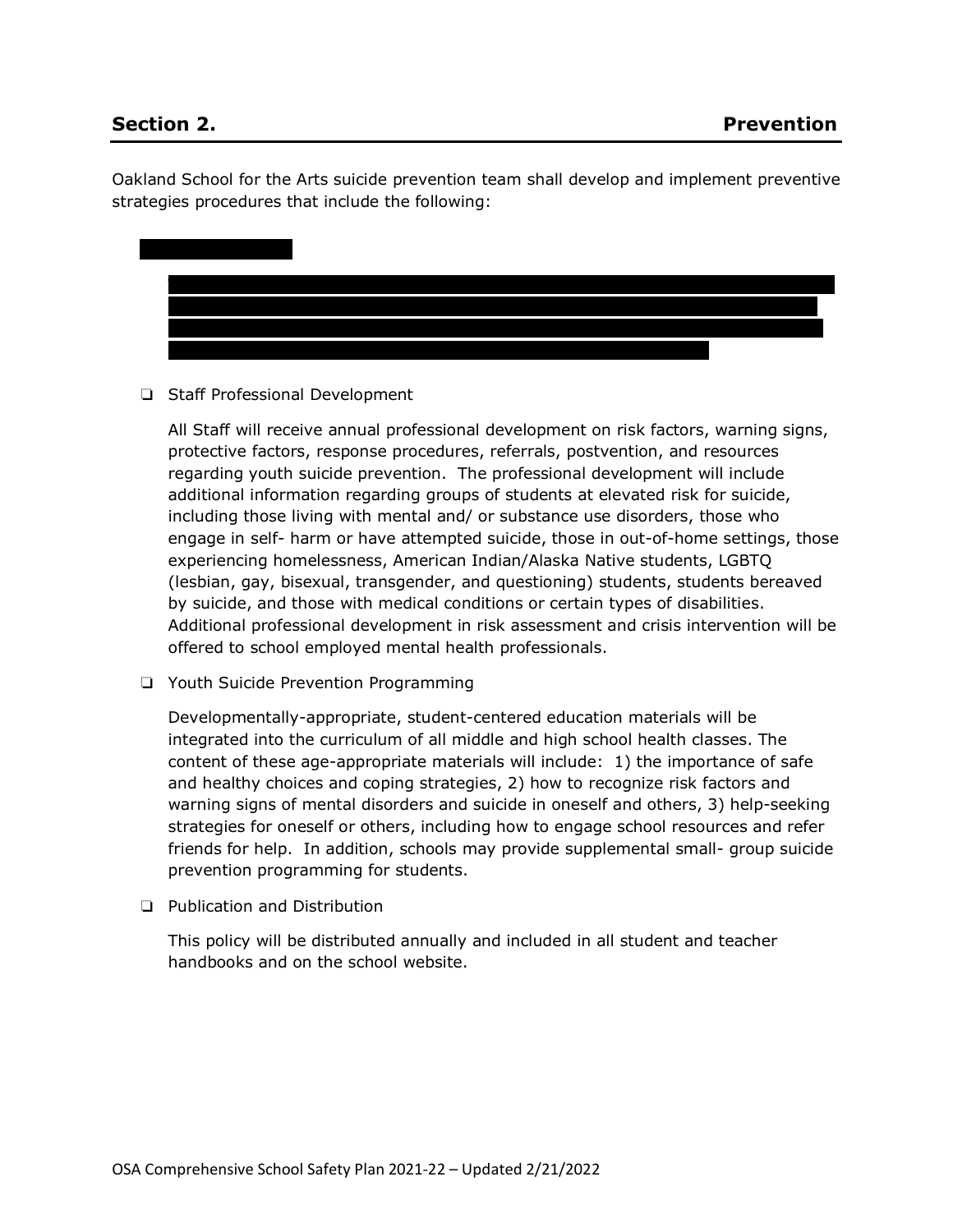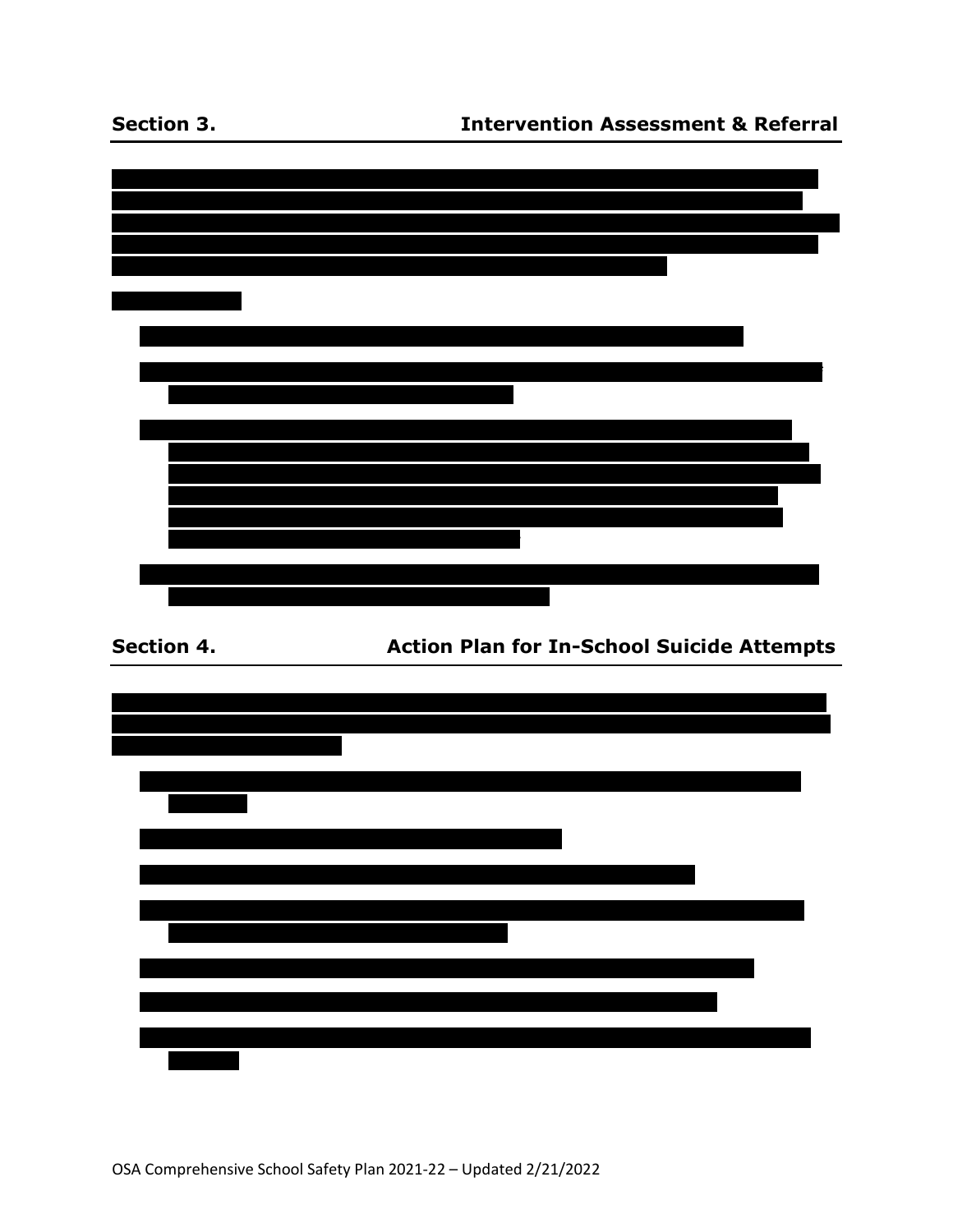| Section 5. | <b>Action Plan for Out-of-School Suicide Attempts</b> |
|------------|-------------------------------------------------------|
|            |                                                       |
|            |                                                       |
|            |                                                       |
|            |                                                       |
|            |                                                       |
|            |                                                       |
|            |                                                       |
|            |                                                       |
|            |                                                       |
|            |                                                       |
|            |                                                       |
|            |                                                       |
|            |                                                       |

**Section 6. Supporting Students After a Mental Health Crisis**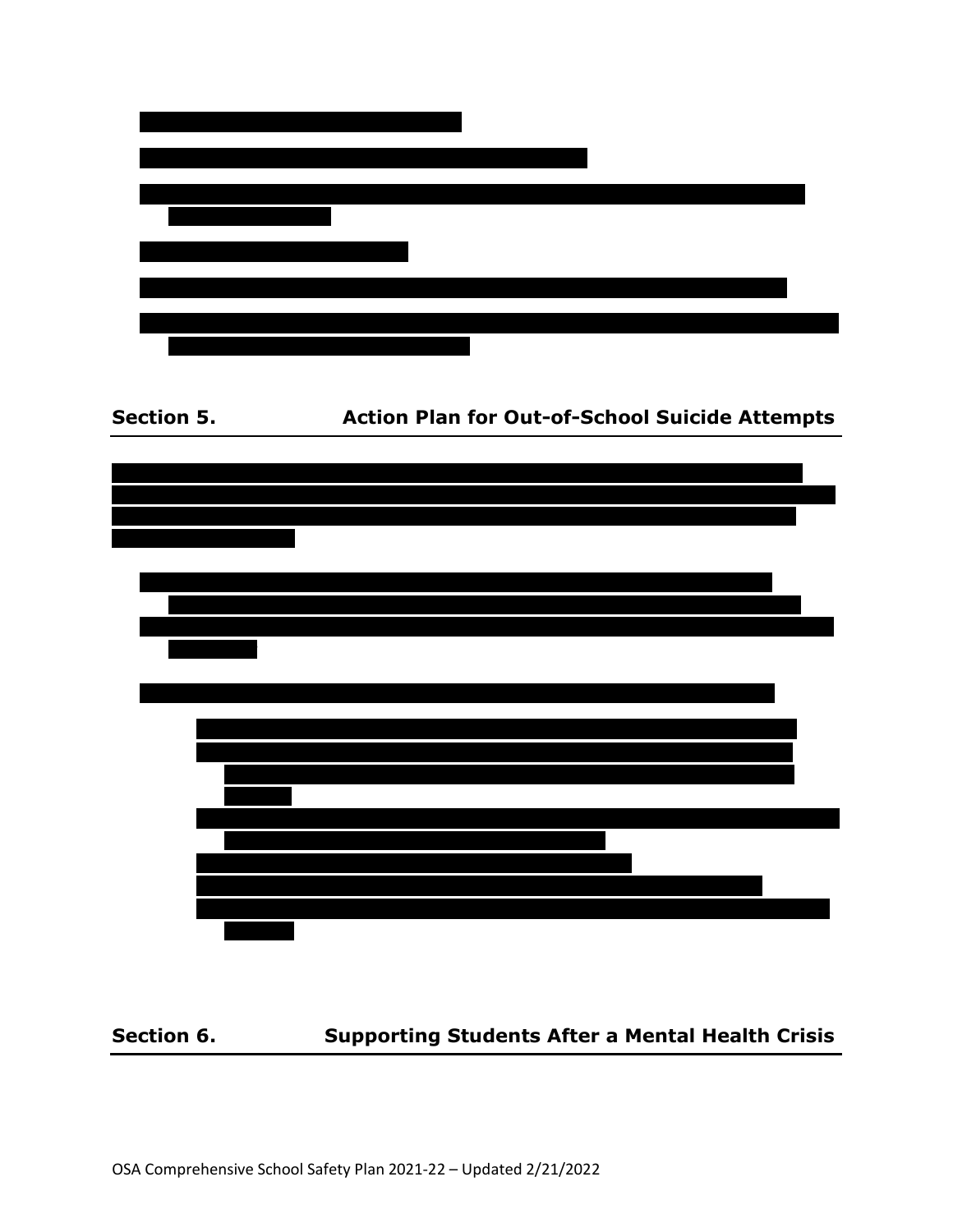Section 7. **Re-Entry to School After a Suicide Attempt** 



**Section 8.** Postvention

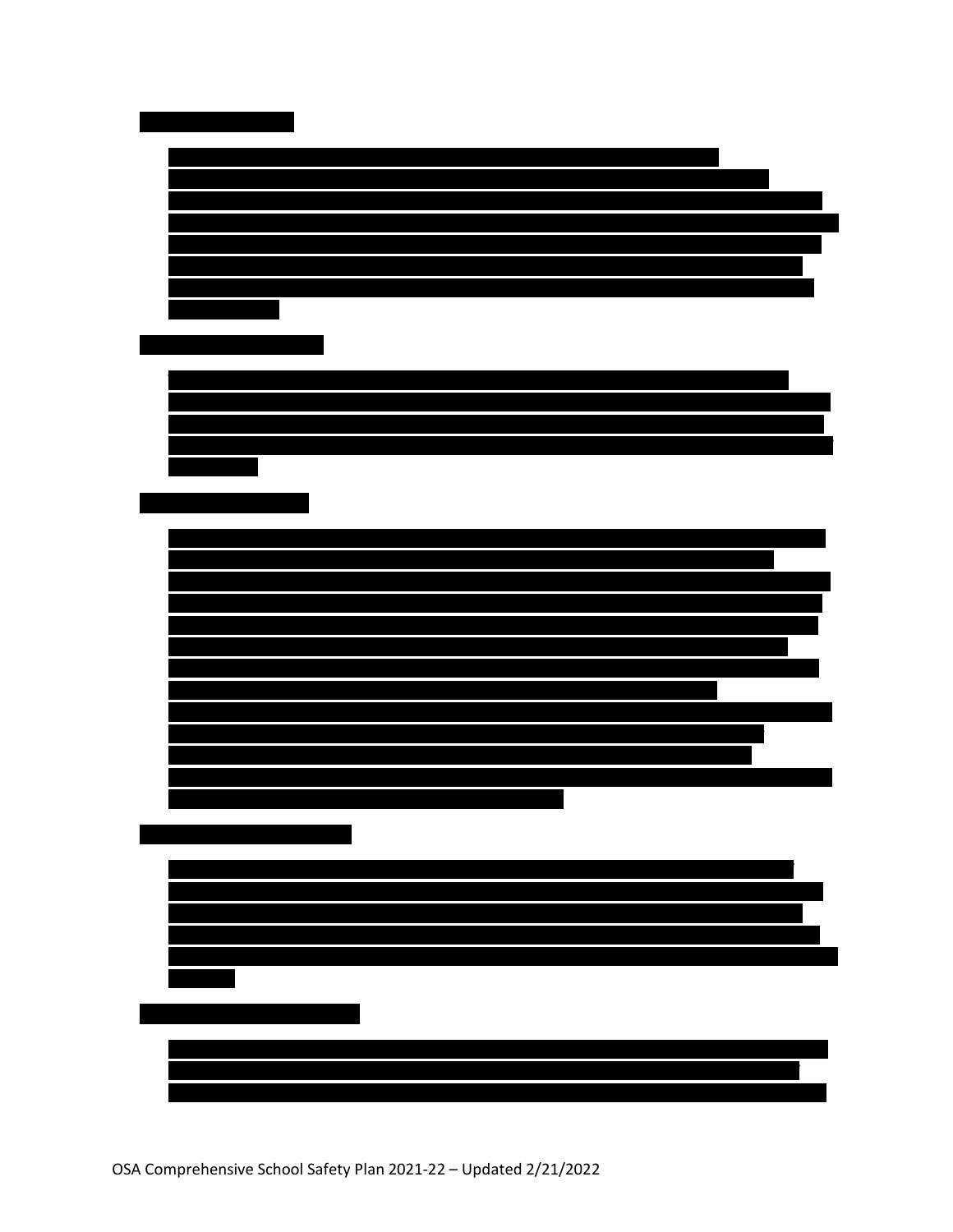# **Resources**

# **Section 1. Emergency Telephone Directory**

# **Emergency Services**

| <b>Purpose</b>                                         | Area            | Phone #      |
|--------------------------------------------------------|-----------------|--------------|
| All Emergencies $\sim$<br>Landline                     | All Areas       | 911          |
| All Emergencies ~ Cell<br>Phone                        | East Bay        | 510-777-3211 |
| Non-Emergency Police<br>(OPD)                          | City of Oakland | 510-777-3333 |
| Oakland Fire &<br><b>Emergency Medical</b><br>Dispatch | City of Oakland | 510-444-1616 |
| Non-Emergency Fire<br>{To CANCEL CALL}                 | City of Oakland | 510-444-3322 |
| PG&E                                                   | All Areas       | 800-743-5000 |
| East Bay M.U.D.<br>(Water)                             | East Bay        | 866-403-2683 |
| <b>Child Protective Services</b><br>(CPS)              | Alameda County  | 510-259-1800 |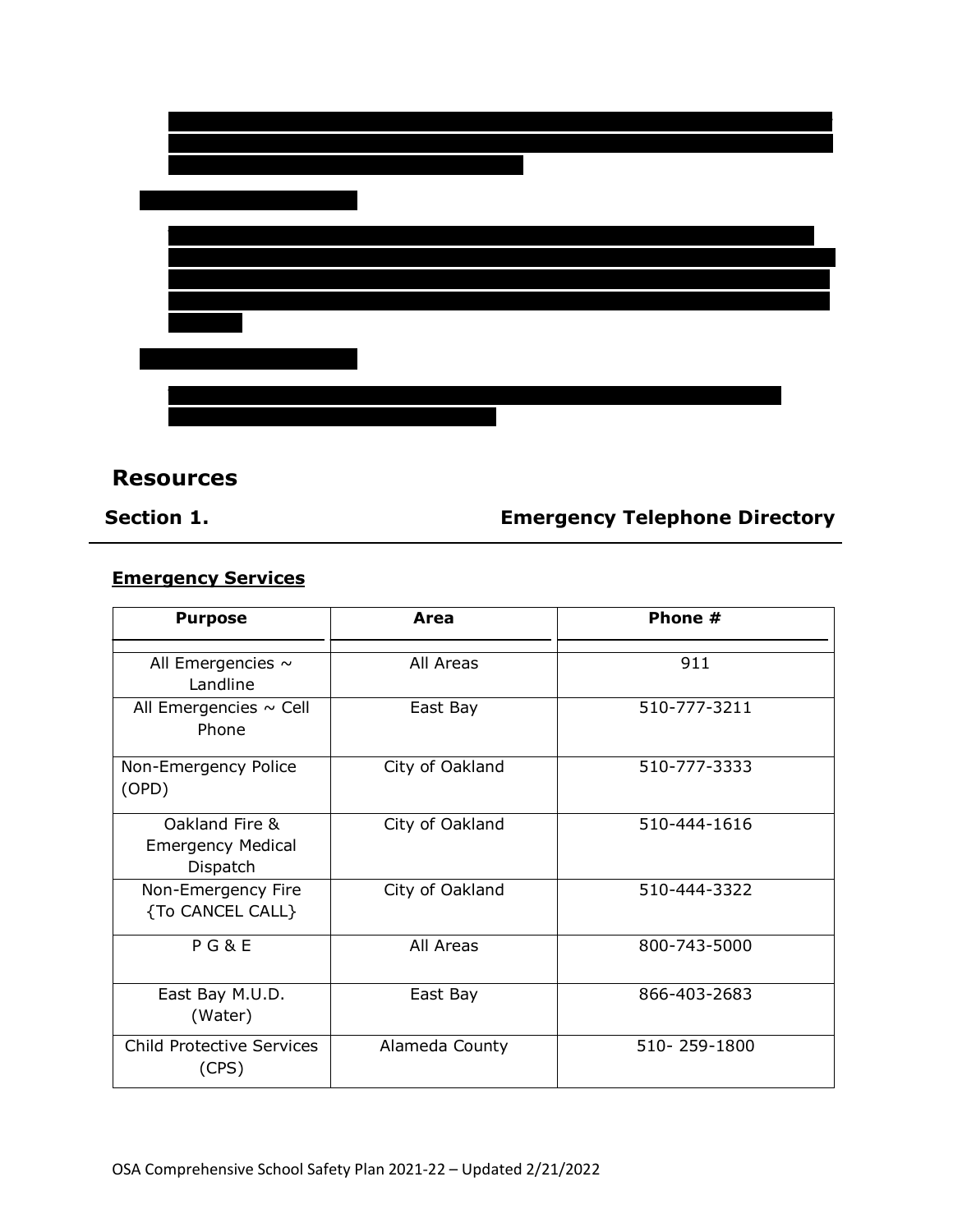| <b>Hazardous Materials</b><br>{Report Chemical Spills} | Alameda County  | 800-852-7550 |
|--------------------------------------------------------|-----------------|--------------|
| Poison Emergency Call                                  | <b>National</b> | 800-222-1222 |
| Oakland Ambassadors                                    | City of Oakland | 510-898-8592 |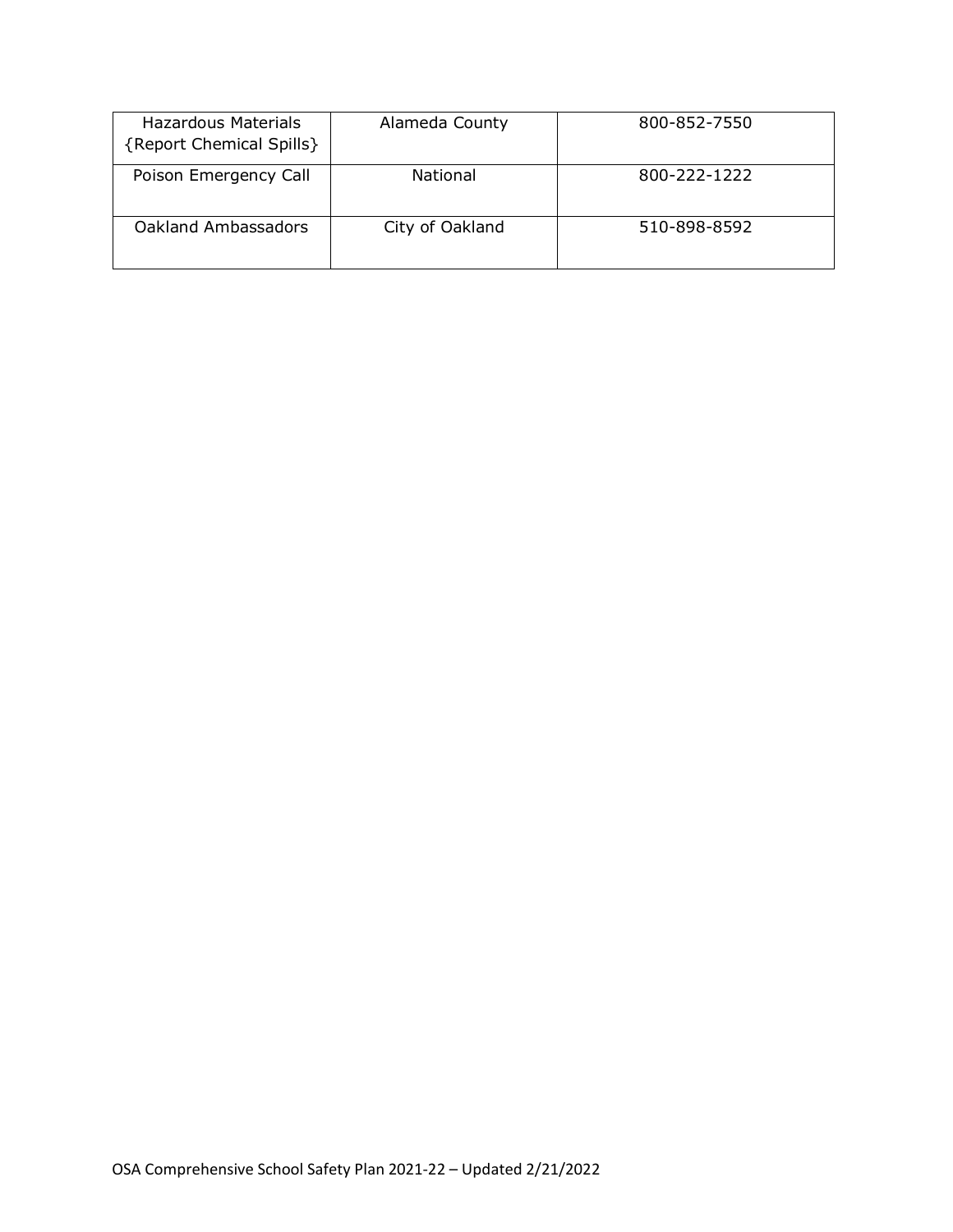# **OSA Personnel**

| <b>Title</b>                         | <b>Name</b>          | <b>Cell Phone #</b> | Office #     |
|--------------------------------------|----------------------|---------------------|--------------|
|                                      |                      |                     |              |
| COVID-19 Liaison                     | Anna DeRoos          |                     | 510-873-8810 |
| Director of Facilities<br>and Safety | <b>Walter Harris</b> |                     | 510-873-8818 |
| Chief of Staff                       | Romy Douglass        |                     | 510-873-8803 |
| Executive Director                   | Mike Oz              |                     | 510-873-8812 |
| Principal                            | Katy Zaugg           |                     | 510-873-8824 |
| Director of<br>Technology            | David Smith          |                     | 510-873-8806 |
| Campus Supervisors                   | 18th Street          |                     | 510-873-8829 |
| & Contract Security                  | 19th Street          |                     | 510-873-8826 |
| <b>Officers</b>                      | Newberry             |                     | 510-373-0200 |
| Office/Reception                     |                      |                     | 510-873-8800 |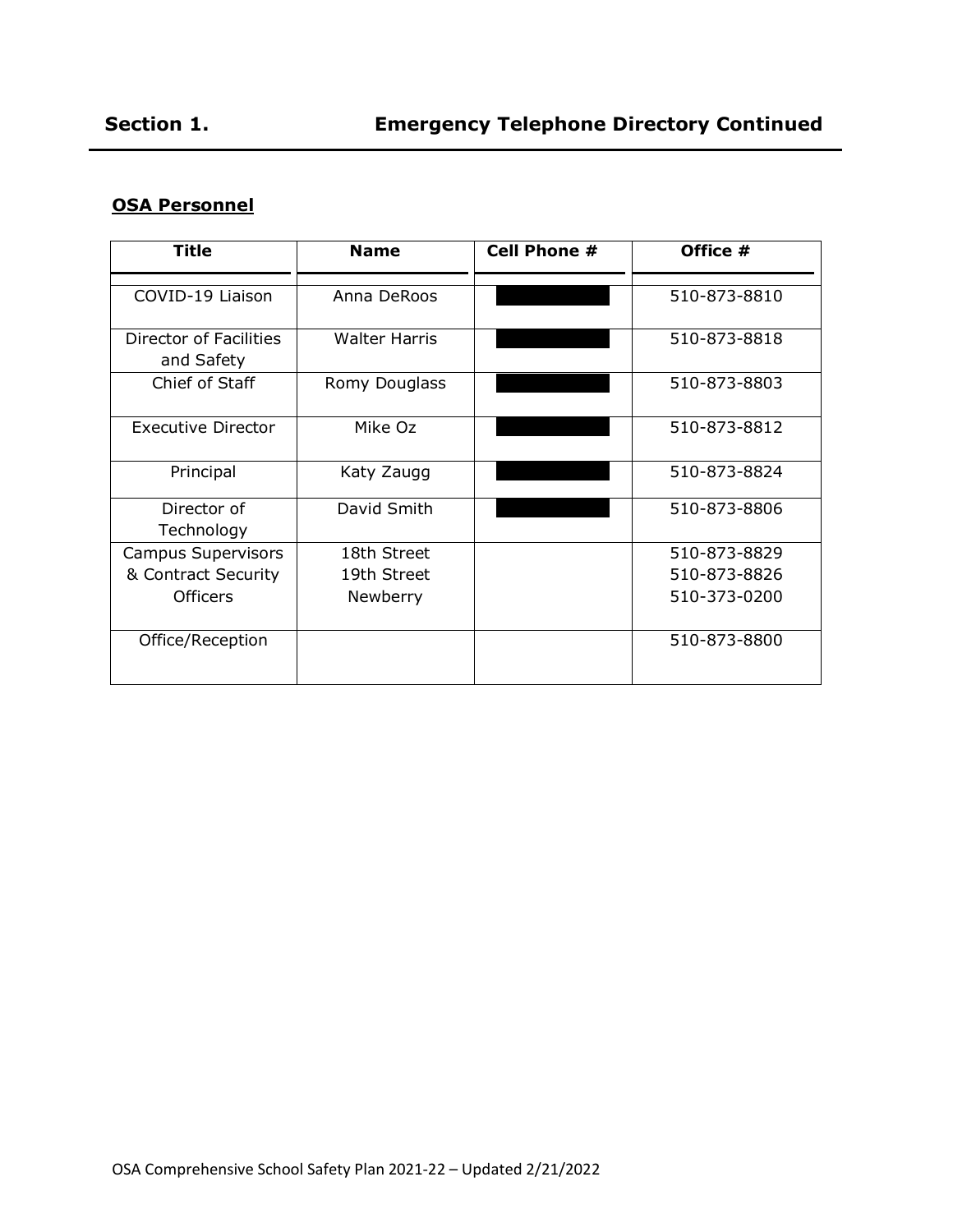# **Section 2. Damage Assessment Form**

| <b>Location</b>                                                                                                 | <b>Damage Code</b>                                                                                                       | Location | <b>Damage Code</b>                                                               |
|-----------------------------------------------------------------------------------------------------------------|--------------------------------------------------------------------------------------------------------------------------|----------|----------------------------------------------------------------------------------|
|                                                                                                                 |                                                                                                                          |          |                                                                                  |
|                                                                                                                 |                                                                                                                          |          |                                                                                  |
|                                                                                                                 |                                                                                                                          |          |                                                                                  |
|                                                                                                                 |                                                                                                                          |          |                                                                                  |
|                                                                                                                 |                                                                                                                          |          |                                                                                  |
|                                                                                                                 |                                                                                                                          |          |                                                                                  |
|                                                                                                                 |                                                                                                                          |          |                                                                                  |
|                                                                                                                 |                                                                                                                          |          |                                                                                  |
|                                                                                                                 |                                                                                                                          |          |                                                                                  |
|                                                                                                                 |                                                                                                                          |          |                                                                                  |
|                                                                                                                 |                                                                                                                          |          |                                                                                  |
|                                                                                                                 |                                                                                                                          |          |                                                                                  |
|                                                                                                                 |                                                                                                                          |          |                                                                                  |
|                                                                                                                 |                                                                                                                          |          | Date/Time: ______________ AM / PM Searched by:__________________________________ |
| Damage Codes:                                                                                                   |                                                                                                                          |          |                                                                                  |
| $A = Fire$<br>$B =$ Cracked walls<br>$C =$ Trapped victim<br>$D =$ Cracked window<br>$E =$ Stairwell obstructed | $G =$ Cracked ceiling<br>$H = Water$ leak<br>$I =$ Chemical spill<br>$J = Disabled$ needs assistance<br>$K = Electrical$ |          | $M = Gas$ Leak<br>$N =$ Aisle obstructed<br>$O =$ Restroom<br>$P =$ Plumbing     |

 $F =$  Furniture tipped  $L =$  Door jammed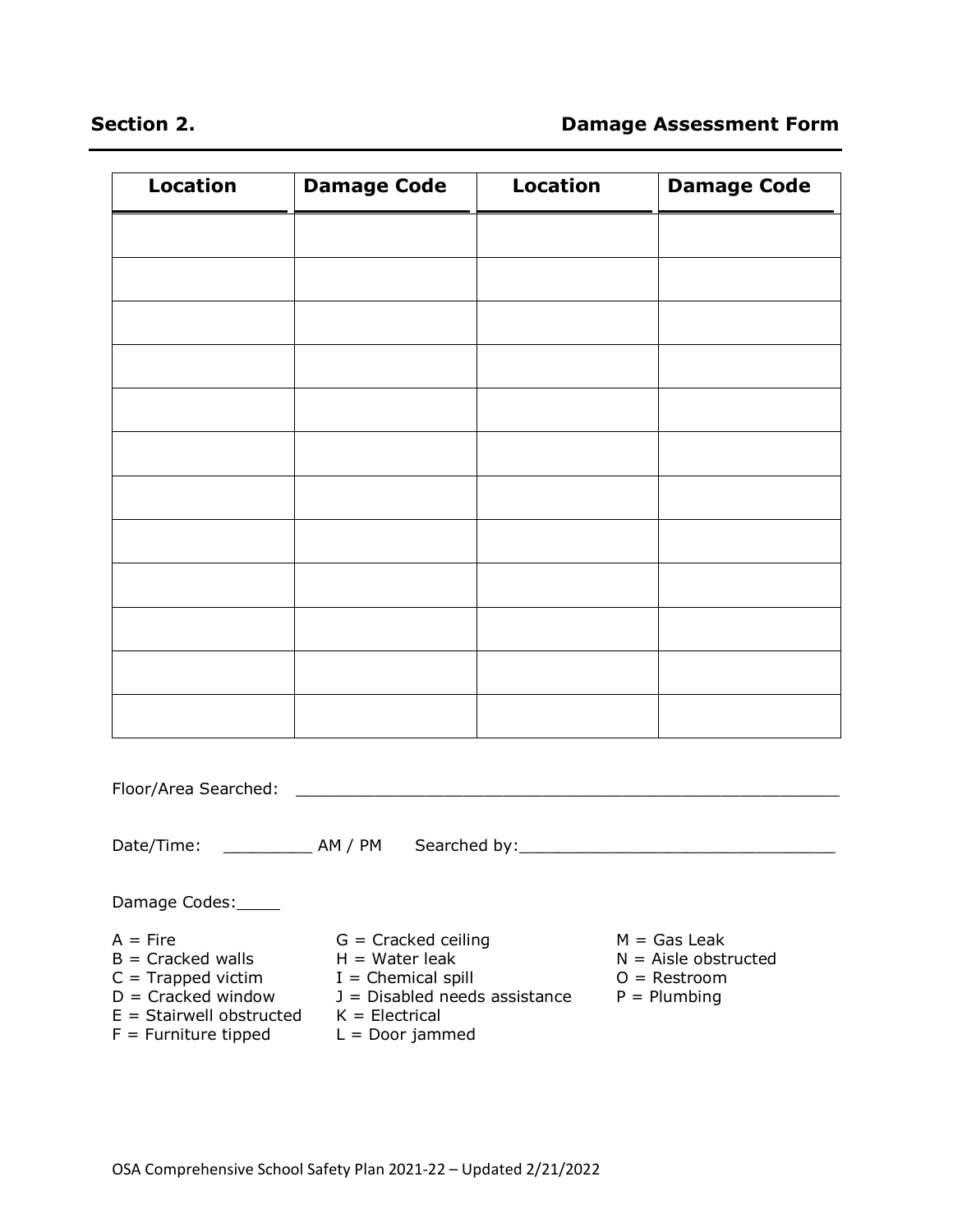| <b>Section 3.</b>         | <b>Emergency Drill Review</b>       |
|---------------------------|-------------------------------------|
| Date:                     | Time of Drill: ____________ AM / PM |
| Scenario:                 |                                     |
|                           |                                     |
|                           |                                     |
| Building(s) Involved:     |                                     |
|                           |                                     |
| Observers:<br><b>NAME</b> | <b>DEPARTMENT</b>                   |
|                           |                                     |
|                           |                                     |
|                           |                                     |
| Problems Noted:           |                                     |
|                           |                                     |
|                           |                                     |
|                           |                                     |
| Recommended Mitigation:   |                                     |
|                           |                                     |
|                           |                                     |
|                           |                                     |
| Signature                 | Date                                |